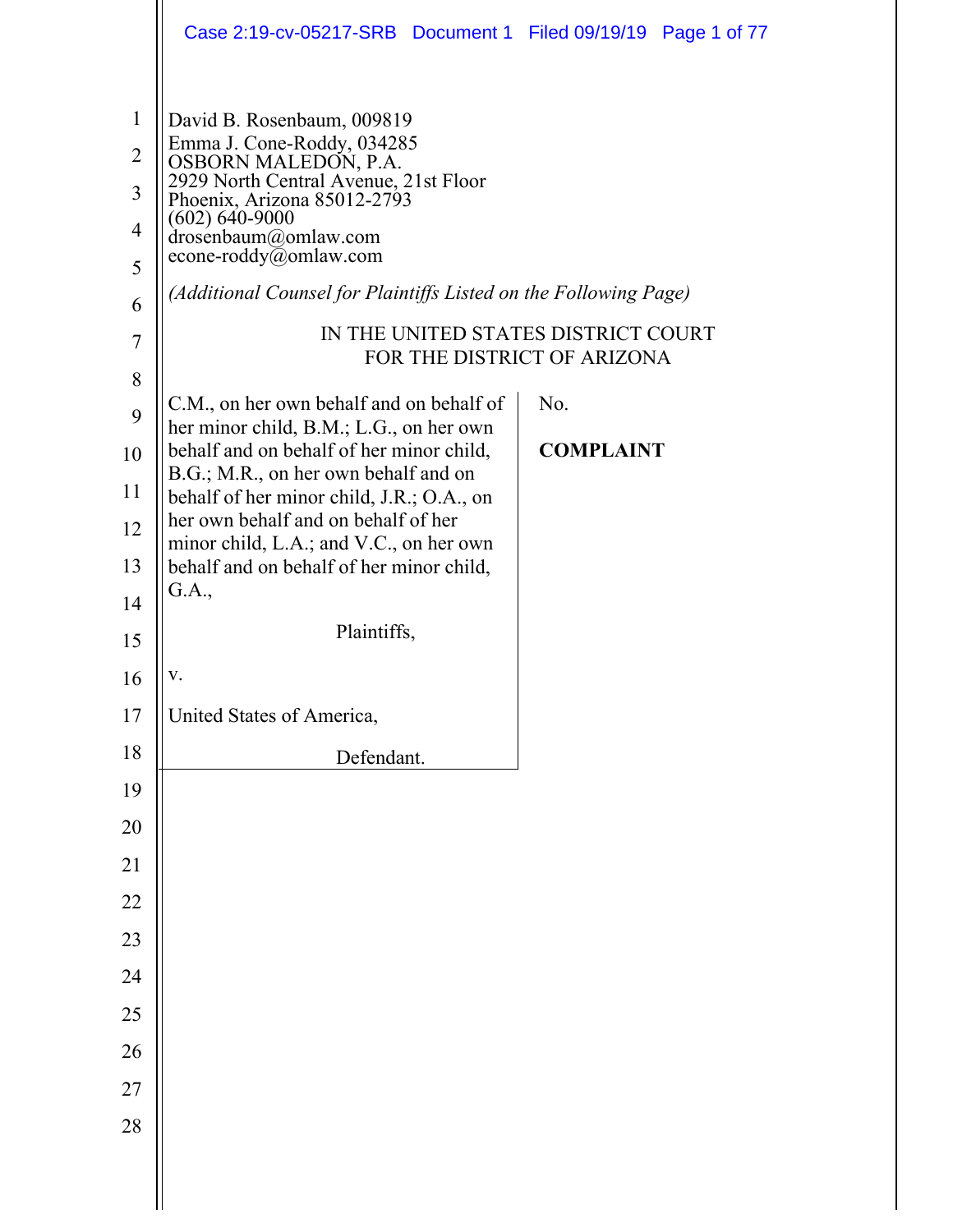| $\overline{2}$ | R. Stanton Jones*                                                    | Jonathan H. Feinberg*                                            |
|----------------|----------------------------------------------------------------------|------------------------------------------------------------------|
| $\overline{3}$ | Daniel Jacobson*                                                     | Kairys, Rudovsky, Messing, Feinberg                              |
|                | Emily Reeder*                                                        | & Lin LLP                                                        |
| $\overline{4}$ | Arnold & Porter Kaye Scholer LLP                                     | The Cast Iron Building                                           |
| 5              | 601 Massachusetts Avenue, NW                                         | 718 Arch Street, Suite 501 South                                 |
| 6              | Washington, DC 20001                                                 | Philadelphia, PA 19106<br>215-925-4400                           |
|                | 202-942-5000<br>stanton.jones@arnoldporter.com                       | jfeinberg@krlawphila.com                                         |
| $\overline{7}$ | daniel.jacobson@arnoldporter.com                                     |                                                                  |
| 8              | emily.reeder@arnoldporter.com                                        | Mark Fleming*                                                    |
|                |                                                                      | Katherine Melloy Goettel*                                        |
| 9              | Lucy McMillan*                                                       | National Immigrant Justice Center                                |
| 10             | Diana Reiter*                                                        | 224 S. Michigan Ave., Suite 600                                  |
|                | Erik Walsh*                                                          | Chicago, IL 60604                                                |
| 11             | Tanya Kalivas*                                                       | 312-660-1370                                                     |
| 12             | Kaitlyn Schaeffer*<br>Arnold & Porter Kaye Scholer LLP               | mfleming@heartlandalliance.org<br>kgoettel@heartlandalliance.org |
| 13             | 250 West 55th Street   New York, New                                 |                                                                  |
|                | York 10019-9710                                                      | Trina Realmuto*                                                  |
| 14             | 212-836-8000                                                         | Emma Winger*                                                     |
| 15             | lucy.mcmillan@arnoldporter.com                                       | <b>American Immigration Council</b>                              |
|                | diana.reiter@arnoldporter.com                                        | 1318 Beacon Street, Suite 18                                     |
| 16             | erik.walsh@arnoldporter.com                                          | Brookline, MA 02446                                              |
| 17             | tanya.kalivas@arnoldporter.com<br>kaitlyn.schaeffer@arnoldporter.com | 857-305-3600<br>trealmuto@immcouncil.org                         |
| 18             |                                                                      | ewinger@immcouncil.org                                           |
|                |                                                                      |                                                                  |
| 19             |                                                                      | Mary Kenney*                                                     |
| 20             |                                                                      | Claudia Valenzuela*                                              |
|                |                                                                      | <b>American Immigration Council</b>                              |
| 21             |                                                                      | 1331 G Street NW, Suite 200<br>Washington, DC 20005              |
| 22             |                                                                      | 202-507-7512                                                     |
| 23             |                                                                      | 202-742-5619                                                     |
|                |                                                                      | mkenney@immcount1.org                                            |
| 24             |                                                                      | cvalenzuela@immcouncil.org                                       |
| 25             |                                                                      |                                                                  |
|                |                                                                      |                                                                  |
| 26             | * Pro hac vice application forthcoming                               |                                                                  |
| 27             |                                                                      |                                                                  |
| 28             |                                                                      |                                                                  |
|                |                                                                      |                                                                  |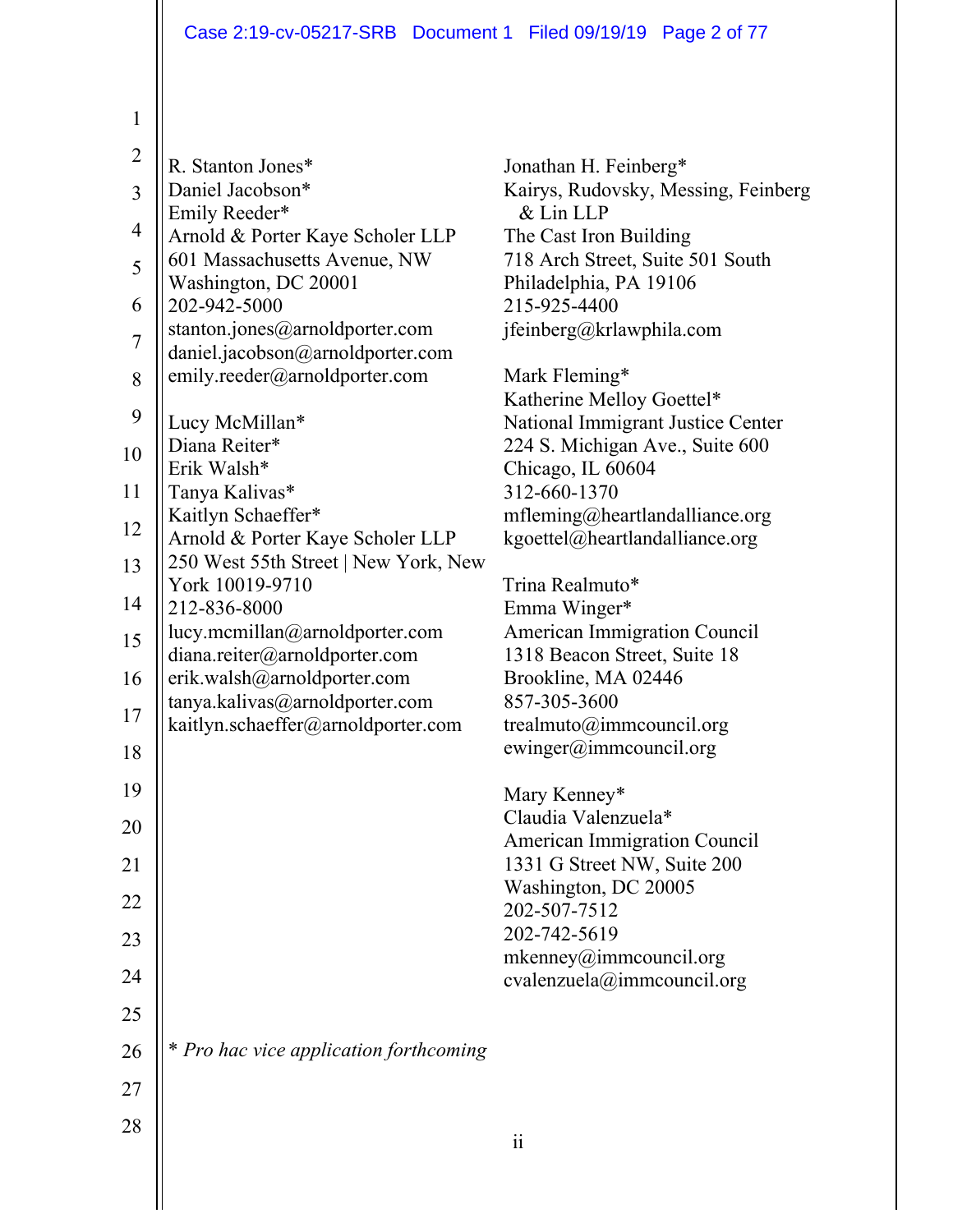# **INTRODUCTION**

2 3 4 5 6 7 8 9 10 11 12 13 1. This matter concerns an unprecedented policy issued at the highest levels of the federal government to separate asylum-seeking parents from their children.The government's policy of forcibly taking children from their parents caused extraordinary trauma to thousands of families, including Plaintiffs—five mothers and their respective five children, who at the time of separation were between five and twelve years old, and who were separated for months. The trauma suffered by Plaintiffs and other parents and children was no incidental byproduct of the policy. It was the very point. The government sought to inflict emotional distress in order to deter parents and children from seeking asylum in this country.

14 15 16 17 18 19 20 21 22 2. Executive branch officials intended to use the trauma resulting from family separations, and media reporting about that trauma, to deter future asylum seekers. Federal officials at the highest levels made repeated public statements acknowledging the policy's purpose. Despite widespread condemnation and a federal court injunction requiring the government to reunite separated families and stop further separations, President Trump has continued to defend the policy as a deterrent to migration from Central America, such as when he tweeted, "[I]f you don't separate, FAR more people will come."<sup>1</sup>

- 23
- 24

25 26 27 28 <sup>1</sup> Donald Trump (@realdonaldtrump), TWITTER (Dec. 16, 2018, 11:25 AM), https://twitter.com/realDonaldTrump/status/1074339834351759363 (emphasis in original); *see also* Kimberly Kindy, Nick Miroff & Maria Sacchetti, *Trump Says Ending Family Separation Practice Was a "Disaster" That Led to Surge in Border Crossings*, WASH. POST, Apr. 28, 2019, https://washingtonpost.com/politics/trumpsays-ending-family-separation-practice-was-a-disaster-that-led-to-surge-in-bordercrossings/2019/04/28/73e9da14-69c8-11e9-a66d-a82d3f3d96d5story.html.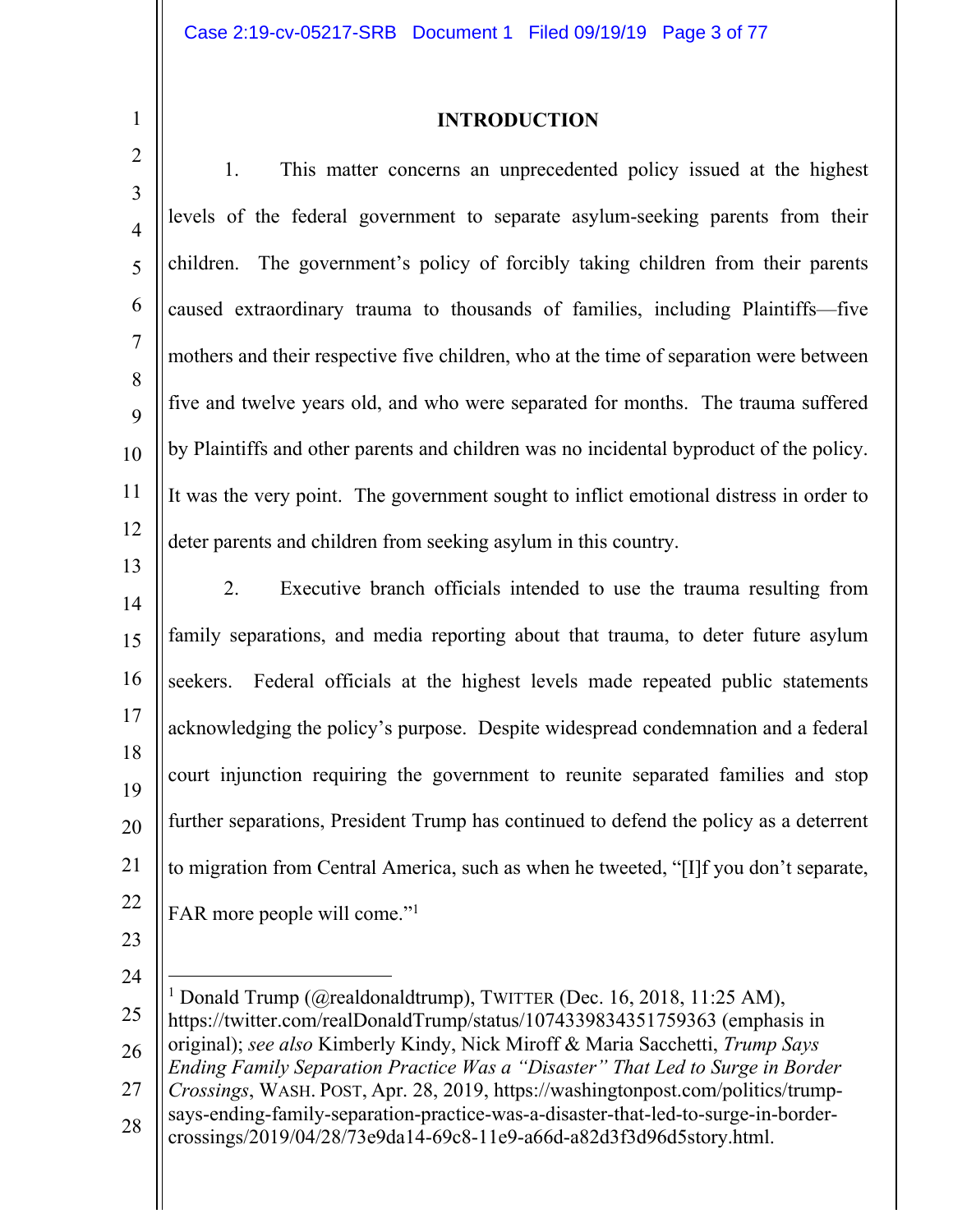2

3

4

5

3. In total, the government has acknowledged that it has separated at least 3,800 children from their parents or guardians after they crossed the southwestern U.S. border.<sup>2</sup> Additional government reporting indicates that the number of families separated likely is much higher. $3$ 

6 7 8 9 10 11 4. After taking children from their parents, the government inflicted further trauma when it delayed providing information to parents and children of each other's whereabouts or well-being, failed to facilitate adequate communication between the parents and children during their separation, and failed to implement any system for tracking the children to ensure that the families could be reunited.

- 12 13 14 15 16 17 18 19 20 5. The ten Plaintiffs in this action fell victim to the Administration's policy in May 2018, when federal officers forcibly separated each Plaintiff mother from her child while they were detained at various immigration holding centers in Arizona. Each family remained separated for more than two months. Throughout that time, the government provided only limited information to each mother about her child's whereabouts and well-being and afforded only minimal opportunities for each mother and child to communicate, sometimes at the mother's expense. As a result of the
- 21 22 23 24 25  $\overline{a}$ 2 Joint Status Report at 1, 10, *Ms. L. v. U.S. Immigration and Customs Enf't*, No. 18 cv-00428 DMS MDD (S.D. Cal. Sept. 9, 2019), ECF No. 465 (the government acknowledged that, for the original class, as many as 2,814 children were separated from their parents, and has so far acknowledged an additional 986 children as part of the expanded class); *see also* OFFICE OF THE INSPECTOR GENERAL, U.S. DEP'T OF HEALTH & HUMAN SERVS., OEI-BL-18-00511, SEPARATED CHILDREN PLACED IN OFFICE OF REFUGEE RESETTLEMENT CARE 11 (Jan. 17, 2019) [hereinafter HHS OIG
- 26 27 28 REPORT I]. <sup>3</sup> *See* HHS OIG REPORT I, *supra* note 2, at 1, 6, 13 (reporting that "thousands of children may have been separated . . . before the accounting required by the Court [in *Ms. L.*]").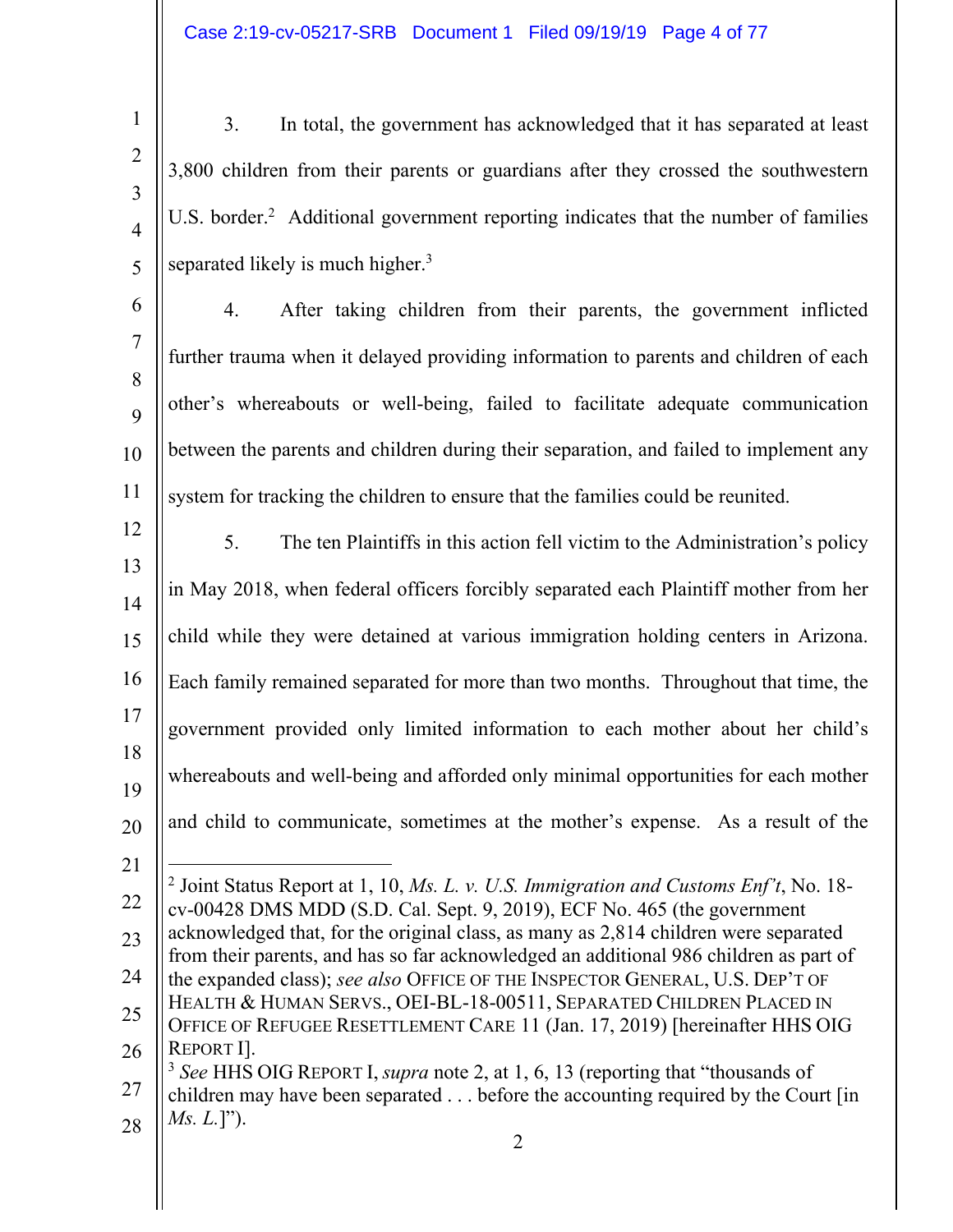| $\frac{1}{1}$   government's actions, all Plaintiffs suffered, and continue to suffer, substantial and |
|--------------------------------------------------------------------------------------------------------|
| $\begin{bmatrix} 2 \\ 3 \end{bmatrix}$ ongoing trauma.                                                 |
|                                                                                                        |

4 5 6 7 8 9 10 11 12 13 14 15 16 17 18 19 20 21 22 23 24 25 26 27 6. The government's family separation policy was cruel and inhumane, and it was unlawful. The United States is liable for the conduct which harmed Plaintiffs under the Federal Tort Claims Act, 28 U.S.C. §§ 1346(b)(1), 2671, *et seq.* ("FTCA"). 7. Plaintiffs bring this action under the FTCA seeking compensation for the extraordinary harms they suffered at the hands of the federal government. **JURISDICTION AND VENUE**  8. This Court has jurisdiction over the subject matter of this Complaint under 28 U.S.C. §§ 1331, 1346(b). 9. On February 11, 2019, Plaintiffs submitted administrative claims to the U.S. Department of Homeland Security ("DHS") and the U.S. Department of Health and Human Services ("HHS"). Neither agency has made a final disposition of any Plaintiff's administrative claim and, as six months have passed since Plaintiffs' submission of the claims, they are deemed finally denied. 28 U.S.C.  $\S$  2675(a). Accordingly, Plaintiffs have exhausted all potential administrative remedies. 10. Venue is proper in this District under 28 U.S.C. § 1402(b) as the acts and omissions which are the subject of this Complaint occurred in this District. **PARTIES**  11. Plaintiff C.M., now 29 years old, was 27 years old at the time of the forced separation described in this Complaint. She is the mother of Plaintiff B.M.,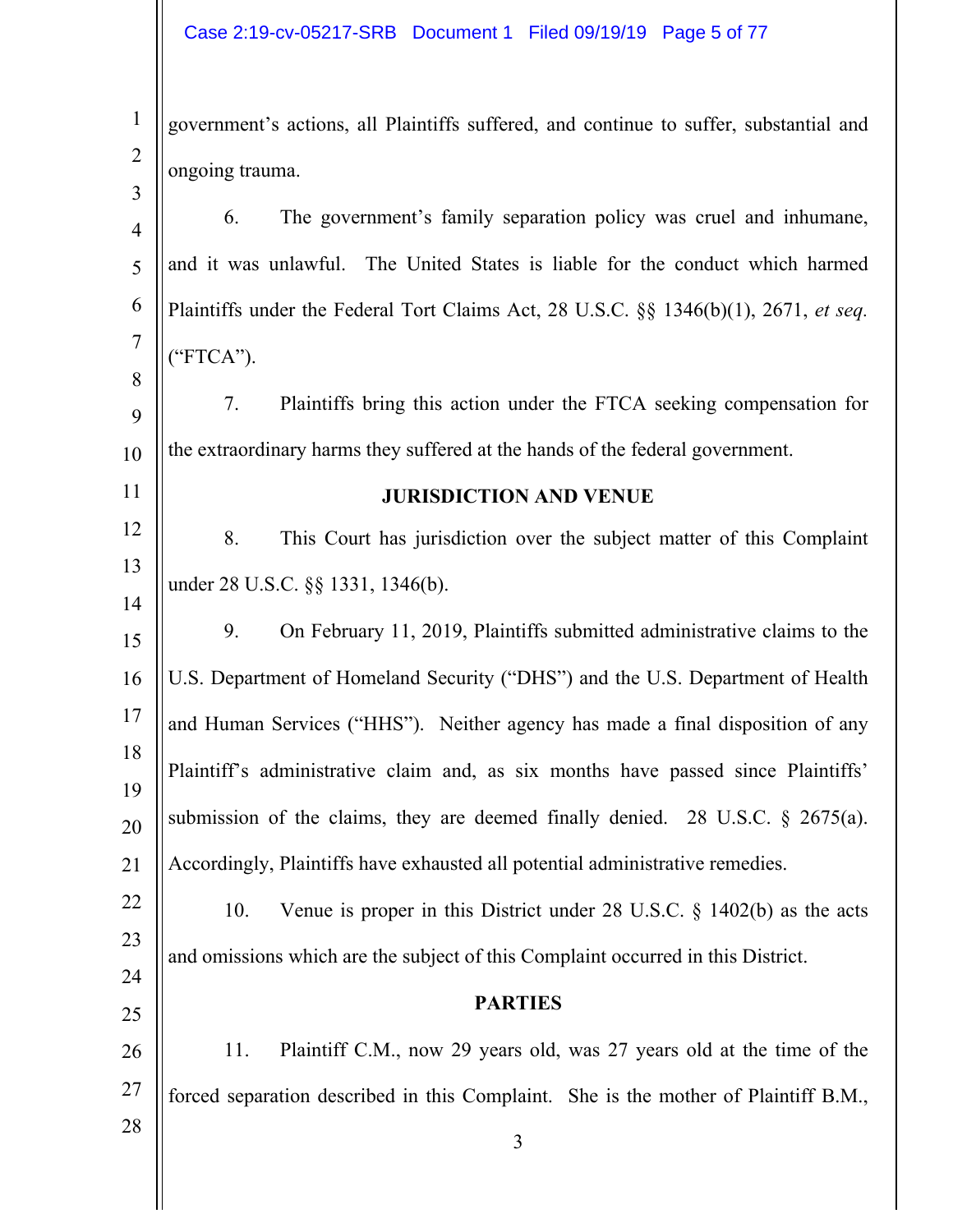2 3 4 now seven years old, who was five years old at the time of the separation. C.M. and B.M. are nationals of Guatemala and are presently seeking asylum in the United States. They reside in the United States.

5 6 7 8  $\mathbf Q$ 10 12. Plaintiff L.G., now 24 years old, was 23 years old at the time of the forced separation described in this Complaint. She is the mother of Plaintiff B.G., now eight years old, who was seven years old at the time of the separation. L.G. and B.G. are nationals of Guatemala and are presently seeking asylum in the United States. They reside in the United States.

11 12 13 14 15 16 13. Plaintiff M.R., now 35 years old, was 34 years old at the time of the forced separation described in this Complaint. She is the mother of Plaintiff J.R., now 14 years old, who was 12 years old at the time of the separation. M.R. and J.R. are nationals of Guatemala and are presently seeking asylum in the United States. They reside in the United States.

17 18 19 20 21 22 14. Plaintiff O.A., now 26 years old, was 25 years old at the time of the forced separation described in this Complaint. She is the mother of Plaintiff L.A., now six years old, who was five years old at the time of the separation. O.A. and L.A. are nationals of Guatemala and are presently seeking asylum in the United States. They reside in the United States.

24 25 26 15. Plaintiff V.C., now 24 years old, was 23 years old at the time of the forced separation described in this Complaint. She is the mother of Plaintiff G.A., now eight years old, who was six years old at the time of the separation. V.C. and

27 28

23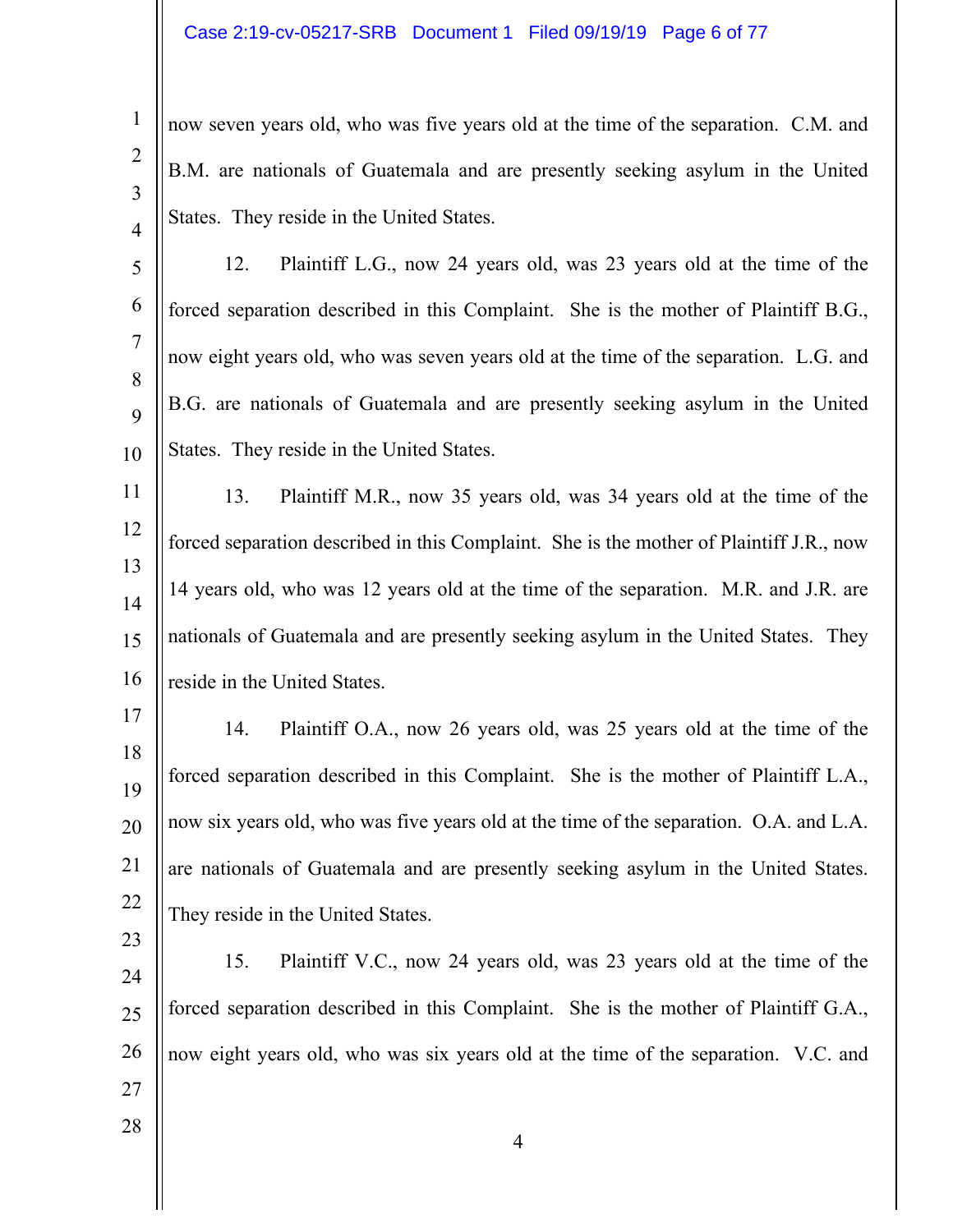1 2 G.A. are nationals of Guatemala and are presently seeking asylum in the United States. They reside in the United States.

4 5 16. Defendant United States of America is the appropriate defendant under the FTCA. 28 U.S.C. §§ 1346(b), 2671, *et seq*.

6 7 8 9 10 11 17. All federal officers referenced in this Complaint were at all relevant times employees of the United States, working within the scope and course of their employment with federal agencies including, but not limited to, DHS, U.S. Immigration and Customs Enforcement ("ICE"), U.S. Customs and Border Protection ("CBP"), and HHS.

12 13 14 15 16 17 18 19 20 21 18. DHS employees were responsible for separating C.M., L.G., M.R., O.A., and V.C. from their children. DHS employees also are responsible for supervising and managing detained individuals at CBP and ICE facilities, including those located in Arizona, California, Nevada, and Texas where C.M., L.G., M.R., O.A., and V.C. were detained during the course of their separations from their children. In addition, DHS employees are responsible for supervising and managing detained individuals at the South Texas Family Residential Center in Dilley, Texas ("Dilley") where Plaintiffs were detained after they were reunited.

22 23 24 25 26 19. HHS employees are responsible for supervising and managing the detention of children the government classifies as unaccompanied, including at facilities in New York and Arizona, where B.M., B.G., J.R., L.A., and G.A. were detained while they were separated from their mothers.

5

27

28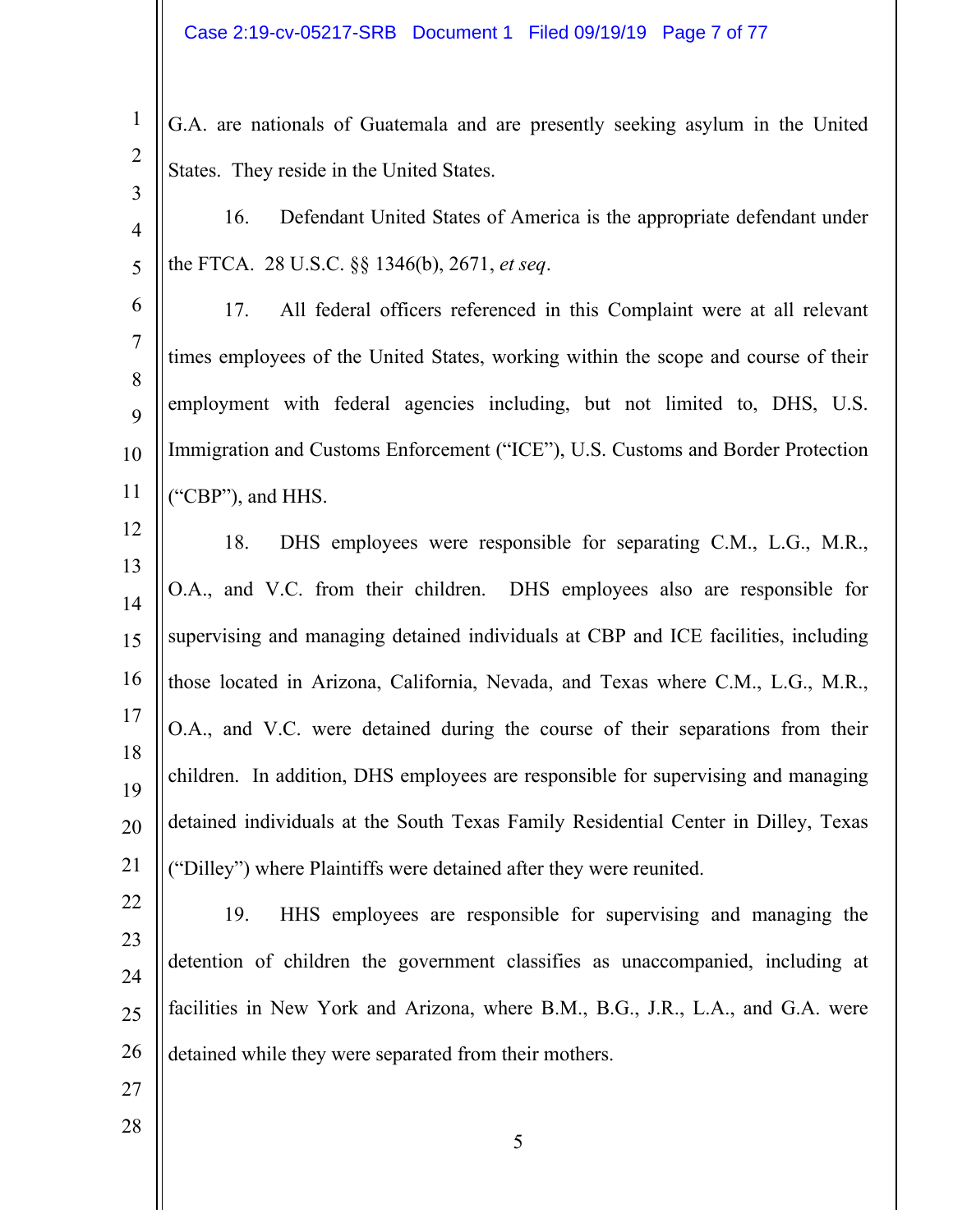| $\mathbf 1$    | 20.<br>At all relevant times, all DHS employees referenced in this Complaint                                                                                         |
|----------------|----------------------------------------------------------------------------------------------------------------------------------------------------------------------|
| $\overline{2}$ | who interacted with Plaintiffs were acting as investigative or law enforcement                                                                                       |
| 3              |                                                                                                                                                                      |
| $\overline{4}$ | officers. 28 U.S.C. § 2680(h).                                                                                                                                       |
| 5              | <b>STATEMENT OF FACTS</b>                                                                                                                                            |
| 6              | A.<br><b>The Family Separation Policy</b>                                                                                                                            |
| 7<br>8         | 1.<br>The Development of the Separation Policy and Its Intent To<br><b>Deter Future Central American Asylum Seekers</b>                                              |
| 9              | 21.<br>Curbing the number of individuals seeking asylum in the United States                                                                                         |
| 10             | has been a central focus of the Trump Administration's immigration policy. <sup>4</sup>                                                                              |
| 11             |                                                                                                                                                                      |
| 12             | <sup>4</sup> See, e.g., U.S. Judge Bars Trump Administration From Enforcing Asylum Ban,                                                                              |
| 13             | CNBC, Nov. 20, 2018, https://www.cnbc.com/2018/11/20/immigration-policy-judge-<br>bars-us-from-enforcing-trump-asylum-ban.html; Shaw Drake & Edgar Saldivar,         |
| 14             | Trump Administration Is Illegally Turning Away Asylum Seekers, ACLU, Oct. 30,                                                                                        |
| 15             | 2018, https://www.aclu.org/blog/immigrants-rights/trump-administration-illegally-<br>turning-away-asylum-seekers; Nick Miroff & Josh Dawsey, The Advisor Who Scripts |
| 16             | Trump's Immigration Policy, WASH. POST, Aug. 17, 2019,                                                                                                               |
| 17             | https://www.washingtonpost.com/graphics/2019/politics/stephen-miller-trump-<br>immigration/; Emma Platoff, Alexa Ura, Jolie McCullough & Darla Cameron, While        |
| 18             | Migrant Families Seek Shelter From Violence, Trump Administration Narrows Path<br>to Asylum, TEXAS TRIBUNE, July 10, 2018,                                           |
| 19             | https://www.texastribune.org/2018/07/10/migrant-families-separated-border-crisis-                                                                                    |
| 20             | asylum-seekers-donald-trump/; Maria Sacchetti, Felicia Sonmez & Nick Miroff,<br>Trump Tightens Asylum Rules, Will Make Immigrants Pay Fees to Seek Humanitarian      |
| 21             | Refuge, WASH. POST, Apr. 30, 2019, https://www.washingtonpost.com/politics/trump-                                                                                    |
| 22             | issues-memo-calling-for-changes-to-handling-of-asylum-cases/2019/04/29/df41b5f2-<br>6adb-11e9-be3a-                                                                  |
| 23             | 33217240a539 story.html?noredirect=on&utm term=.5e3bcec9eead; Glenn Thrush,                                                                                          |
| 24             | U.S. to Begin Blocking Asylum Seekers From Entering Over Mexican Border, N.Y.<br>TIMES, Jan. 24, 2019, https://www.nytimes.com/2019/01/24/us/politics/migrants-      |
| 25             | blocked-asylum-<br>trump.html?action=click&module=Top%20Stories&pgtype=Homepage; Yeganeh                                                                             |
| 26             | Torbati & Kristina Cooke, Trump Administration Moves to Curb Migrants' Asylum                                                                                        |
| 27             | Claims, REUTERS, Nov. 8, 2018, https://www.reuters.com/article/us-usa-immigration-<br>asylum/trump-administration-moves-to-curb-migrants-asylum-claims-              |
| 28             | idUSKCN1ND35K.<br>6                                                                                                                                                  |
|                |                                                                                                                                                                      |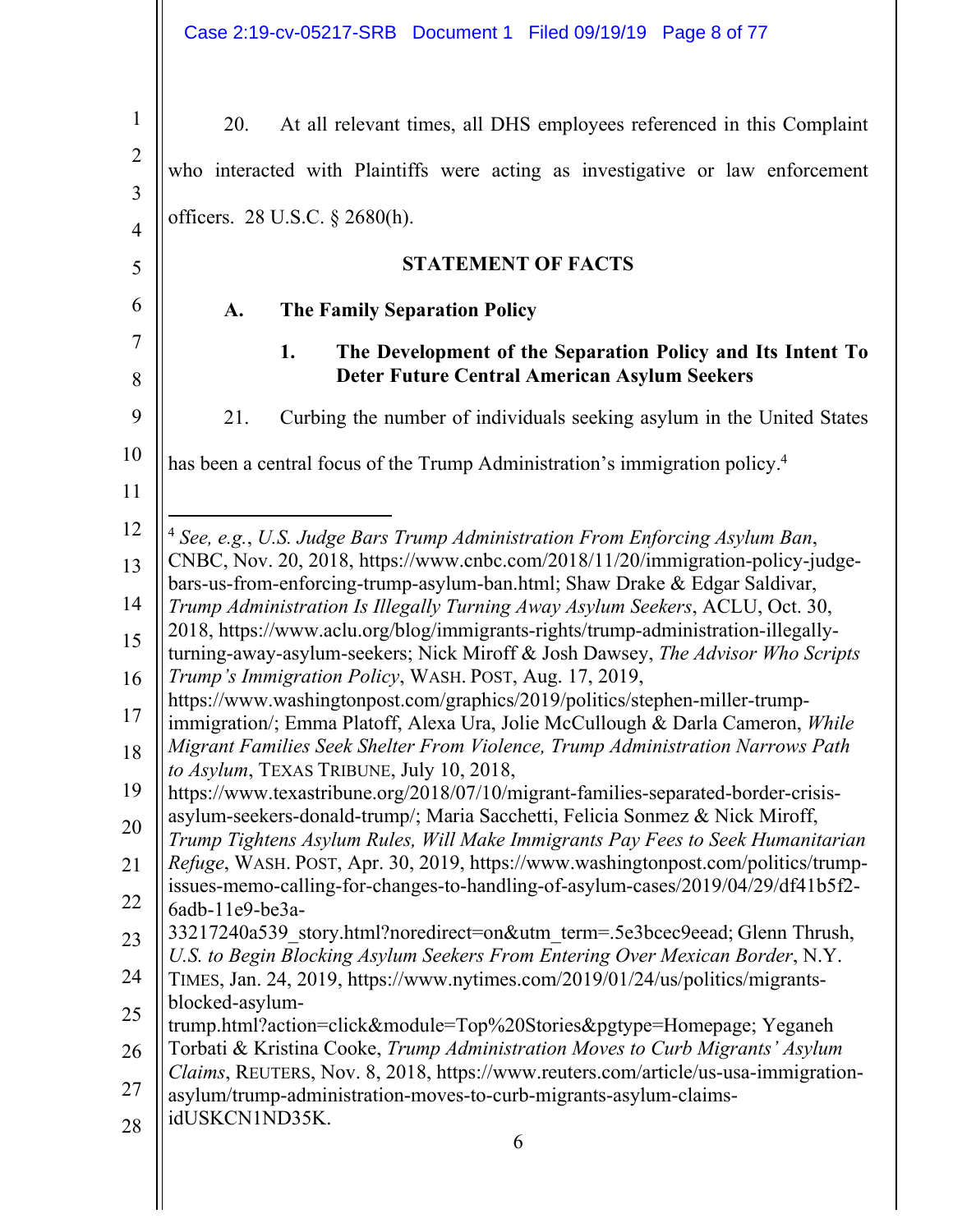| $\mathbf{1}$        | To that end, in July 2017, the government established a family<br>22.                                                                                                             |
|---------------------|-----------------------------------------------------------------------------------------------------------------------------------------------------------------------------------|
| $\overline{2}$      | separation pilot program in CBP's El Paso sector, through which it targeted for                                                                                                   |
| 3                   | criminal prosecution parents who crossed the border with children. <sup>5</sup> It detained the                                                                                   |
| $\overline{4}$<br>5 | parents and forcibly took their children away from them, designated the children as                                                                                               |
|                     |                                                                                                                                                                                   |
| 6                   | unaccompanied minors (despite their arriving with their parents), and placed the                                                                                                  |
| $\overline{7}$<br>8 | children in the custody of the Office of Refugee Resettlement ("ORR"), a component                                                                                                |
| 9                   | of HHS. Through this initiative, the government separated 281 individuals in families                                                                                             |
| 10                  | between July and November 2017. <sup>6</sup>                                                                                                                                      |
| 11                  | In December 2017, a month after the pilot program ended, senior<br>23.                                                                                                            |
| 12                  | officials at the Department of Justice and DHS exchanged a memorandum titled                                                                                                      |
| 13                  | "Policy Options to Respond to Border Surge of Illegal Immigration."7 Two of the                                                                                                   |
| 14                  |                                                                                                                                                                                   |
| 15                  | policies outlined in the memorandum were titled: "Increased Prosecution of Family                                                                                                 |
| 16                  | Unit Parents" and "Separate Family Units." Under the prosecution policy, the                                                                                                      |
| 17                  | memorandum stated that "parents would be prosecuted for illegal entry and the                                                                                                     |
| 18<br>19            | minors present with them would be placed in HHS custody as [unaccompanied alien                                                                                                   |
| 20                  | children]." Similarly, according to the memorandum, the separation policy would call                                                                                              |
| 21                  |                                                                                                                                                                                   |
| 22                  | <sup>5</sup> HHS OIG REPORT I, <i>supra</i> note 2, at 3.                                                                                                                         |
| 23                  | $6$ Id.                                                                                                                                                                           |
| 24                  | <sup>7</sup> Policy Options to Respond to Border Surge of Illegal Immigration, (Dec. 16, 2017),<br>https://www.documentcloud.org/documents/5688664-Merkleydocs2.html (hereinafter |
| 25                  | "Policy Options"); see also Julia Ainsley, Trump Admin Weighed Targeting Migrant<br>Families, Speeding Up Deportation of Children, NBC NEWS, Jan. 17, 2019,                       |
| 26                  | https://www.nbcnews.com/politics/immigration/trump-admin-weighed-targeting-                                                                                                       |
| 27                  | migrant-families-speeding-deportation-children-n958811 (explaining that the<br>December 2017 policy options draft plan was made public by the office of Senator                   |
| 28                  | Jeff Merkley).                                                                                                                                                                    |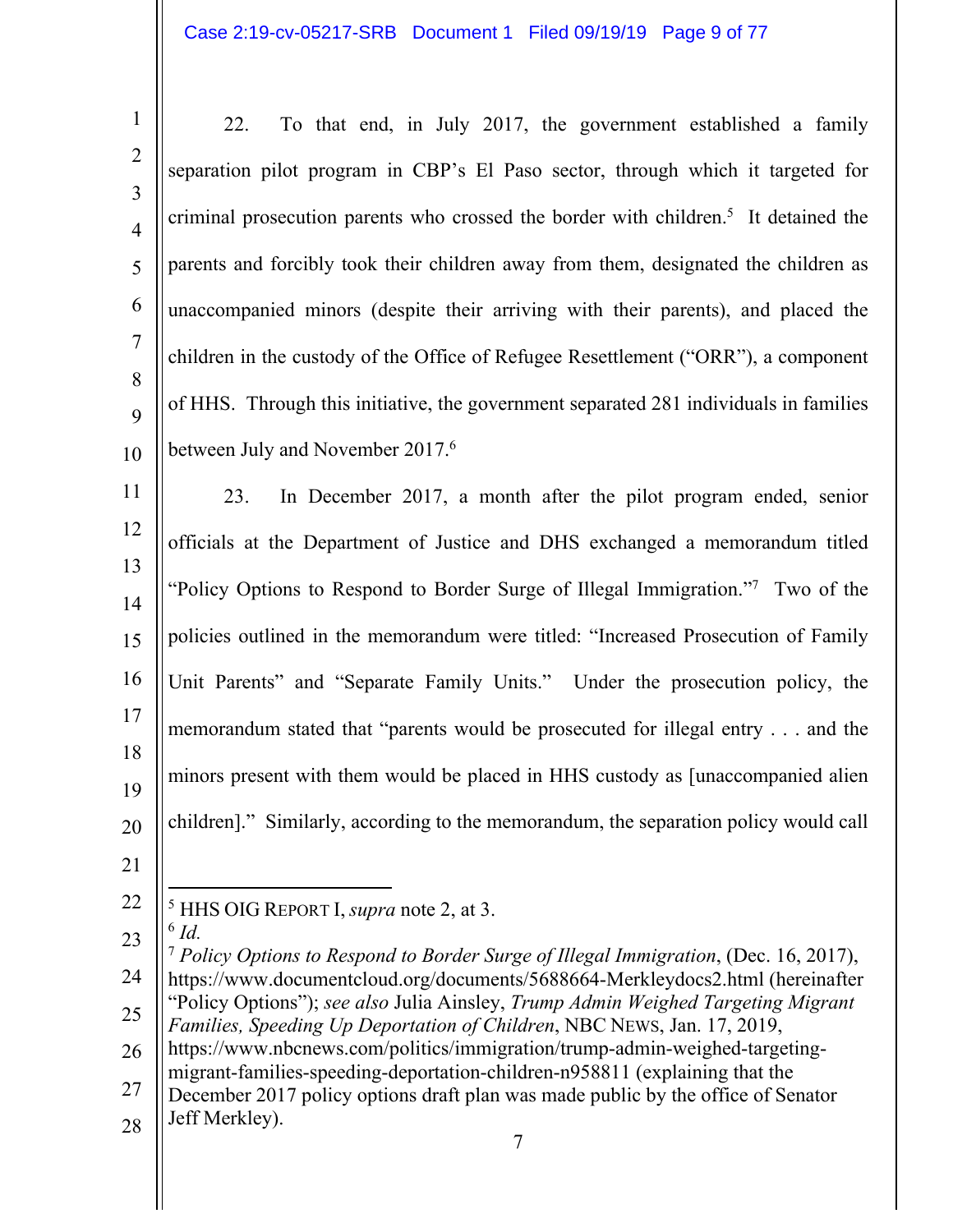for an announcement that adults would be placed in adult detention while children would be placed in HHS custody.<sup>8</sup> The memorandum asserted that "the increase in prosecutions would be reported by media and it would have substantial deterrent effect."9

6 7 8 9 10 11 12 13 14 24. On April 6, 2018, President Trump issued a memo entitled "Ending 'Catch and Release' at the Border of the United States and Directing Other Enhancements to Immigration Enforcement."<sup>10</sup> The memo, among other things, directed the Secretary of Homeland Security, the Secretary of Defense, the Attorney General, and the Secretary of Health and Human Services to submit a report to the President detailing all of the measures their respective departments had pursued or were pursuing to end "'catch and release' practices."<sup>11</sup>

15 16 17 18 19 20 25. "Catch and Release" is a simplified, misleading term that refers to a federal practice that various administrations have implemented allowing asylumseekers, among other groups of immigrants, to live in the community, rather than be held in government custody, while awaiting their immigration hearings.<sup>12</sup> This practice is fully in accord with immigration law.

21

1

2

3

4

5

- 22
- 23
- $\overline{a}$ 8 Policy Options, *supra* note 7.
- 24
- 25 <sup>9</sup> *See id. I*<sup>0</sup> 83 Fed. Reg. 16,179 (Apr. 6, 2018).
- 26 <sup>11</sup> *Id*. 12 Katie Benner & Charlie Savage, *Due Process for Undocumented Immigrants, Explained*, N.Y. TIMES, June 25, 2018,
- 27 28 https://www.nytimes.com/2018/06/25/us/politics/due-process-undocumentedimmigrants.html.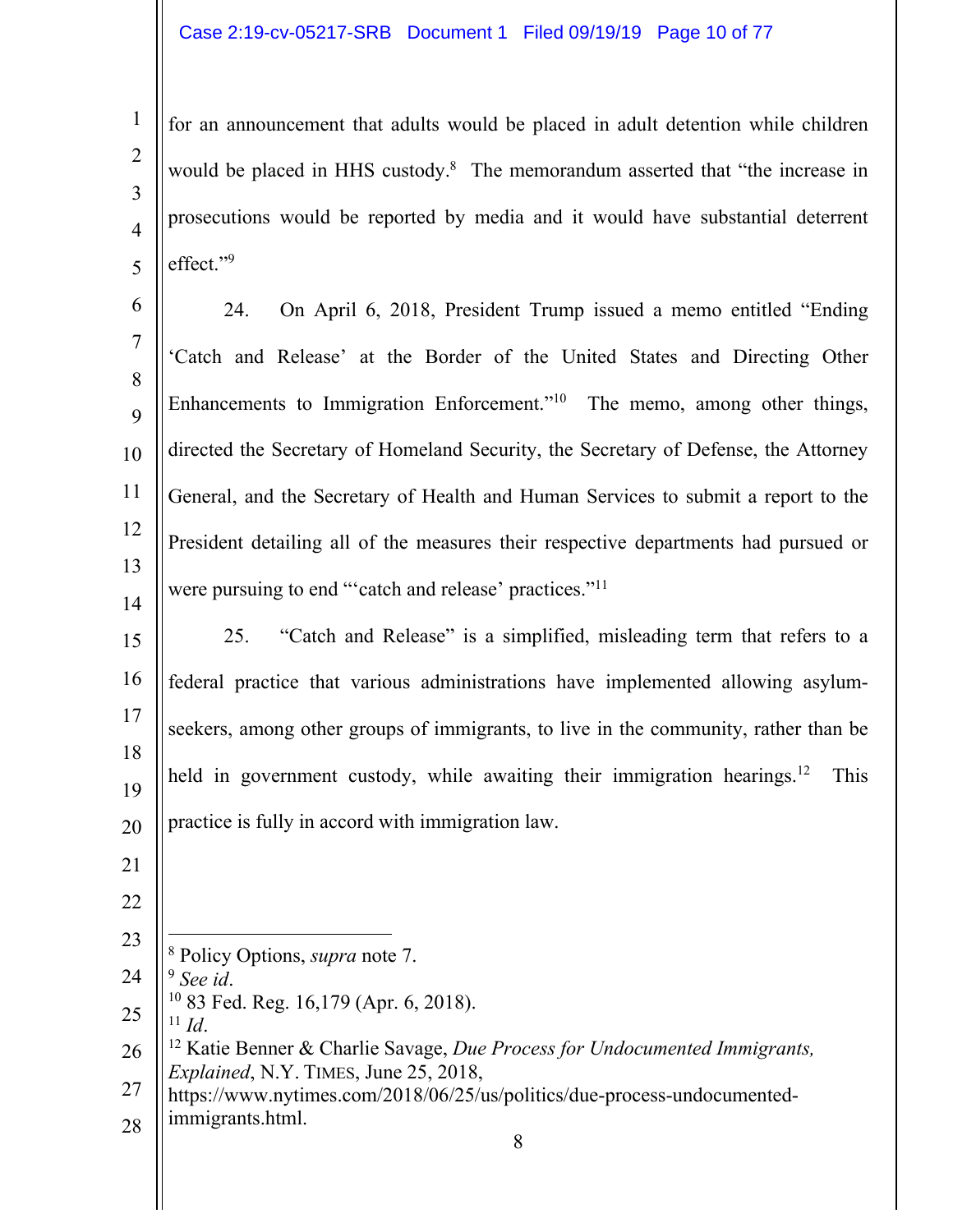# Case 2:19-cv-05217-SRB Document 1 Filed 09/19/19 Page 11 of 77

|                | 26.<br>On the same day that President Trump issued his directive, then-                       |
|----------------|-----------------------------------------------------------------------------------------------|
| $\overline{2}$ | Attorney General Jeff Sessions announced that the government would institute a                |
| 3              |                                                                                               |
|                | "Zero Tolerance" policy, mandating the prosecution of all persons who crossed the             |
| 5              | United States border between ports of entry, thereby extending to the entire southern         |
| 6              | border the practices of criminal prosecution and family separation previously tested in       |
|                | the El Paso pilot program. <sup>13</sup> Consistent with its announcement, the Administration |
| 8              |                                                                                               |
| 9              | promptly began separating families along the entire border.                                   |
| 10             | 27.<br>The purpose of this policy was to deter individuals from seeking asylum                |

11 12 13 14 or otherwise coming to the United States.<sup>14</sup> The Administration intended to deter immigration by harming families through the forcible separation of parents and children.

15 16 17 18 19 20 21 22 28. The Administration knew that separation would cause enormous trauma to the children and parents. Indeed, the Administration intended that publicity concerning the trauma suffered by asylum seekers would deter other would-be asylum seekers from seeking refuge in the United States for fear of suffering the same fate. Administration officials at the highest levels thus planned and implemented a policy of separating families both knowing that the policy would cause severe harm to the

23

27 28 memo implementing the "Zero Tolerance" policy that stated that the policy's purpose was deterrence); *see also* Policy Options, *supra* note 7.

<sup>24</sup>  25  $\overline{a}$ <sup>13</sup> *Attorney General Announces Zero Tolerance Policy for Criminal Illegal Entry*, DEP'T OF JUSTICE (Apr. 6, 2018), https://www.justice.gov/opa/pr/attorney-generalannounces-zero-tolerance-policy-criminal-illegal-entry.

<sup>26</sup>  <sup>14</sup> *See 60 Minutes*, *Chaos on the Border, Robots to the Rescue, To Kill a Mockingbird* (CBS Television Broadcast Nov. 25, 2018) (revealing an un-redacted copy of the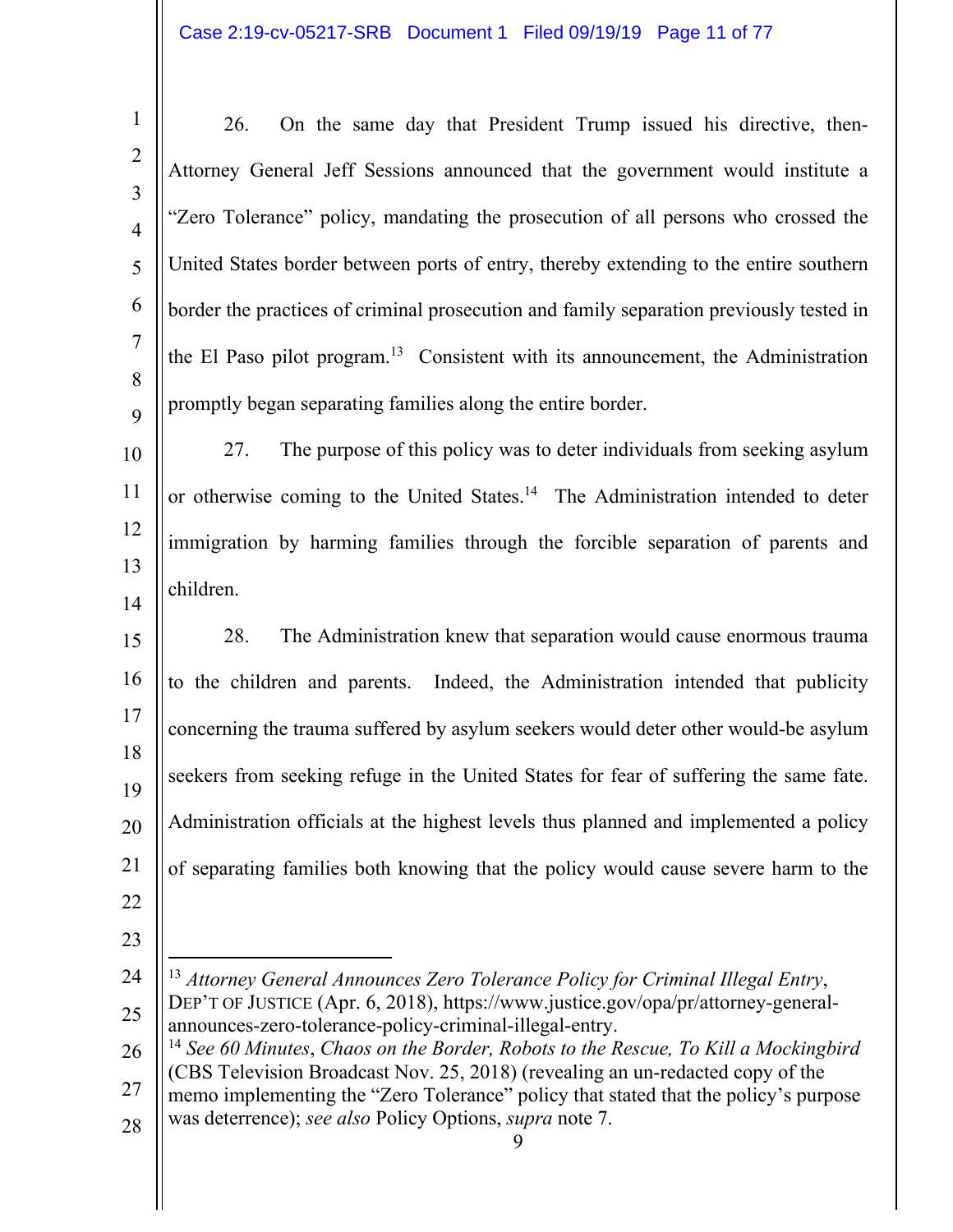2

 $\bigg\}$ 

people it affected and specifically intending that it would cause such harm.15 For example:

| 3              |                                                                                                                                                                   |
|----------------|-------------------------------------------------------------------------------------------------------------------------------------------------------------------|
| $\overline{4}$ | a. In September 2016, the DHS Advisory Committee on Family                                                                                                        |
| 5              | Residential Centers issued a report that concluded that "[t]he best                                                                                               |
| 6              | interests of the child should be paramount in all custody decisions                                                                                               |
| 7              | regarding family members apprehended by DHS," and warned that                                                                                                     |
| 8              | "separation of families for purposes of immigration enforcement or                                                                                                |
| 9<br>10        | management, or detention is never in the best interest of children." <sup>16</sup>                                                                                |
| 11             | b. Commander Jonathan White, former Deputy Director of ORR for the                                                                                                |
| 12             |                                                                                                                                                                   |
| 13             | Unaccompanied Alien Children's ("UAC") Program, testified before                                                                                                  |
| 14             | Congress that, starting in February 2017, he repeatedly warned those                                                                                              |
| 15             | devising the policy that separating children from their parents would                                                                                             |
| 16             | likely harm the children, including "significant potential for traumatic                                                                                          |
| 17             | psychological injury to the child." <sup>17</sup> Administration officials ignored                                                                                |
| 18<br>19       |                                                                                                                                                                   |
| 20             | <sup>15</sup> Policy Options, <i>supra</i> note 7; <i>see also</i> Philip Bump, <i>Here Are the Administration</i>                                                |
| 21             | Officials Who Have Said that Family Separation Is Meant as a Deterrent, WASH.<br>POST, June 19, 2018,                                                             |
| 22             | https://www.washingtonpost.com/news/politics/wp/2018/06/19/here-are-the-<br>administration-officials-who-have-said-that-family-separation-is-meant-as-a-          |
| 23             | deterrent/?utm term=.6fce092b57af.<br><sup>16</sup> U.S. IMMIGRATION & CUSTOMS ENF'T, DEP'T OF HOMELAND SEC., REP. OF THE                                         |
| 24             | DHS ADVISORY COMMITTEE ON FAMILY RESIDENTIAL CENTERS 2 (2016), available                                                                                          |
| 25             | at https://www.ice.gov/sites/default/files/documents/Report/2016/ACFRC-sc-<br>16093.pdf.                                                                          |
| 26             | $17$ Jeremy Stahl, The Trump Administration Was Warned Separation Would Be<br>Horrific for Children, Did It Anyway, SLATE, July 31, 2018, https://slate.com/news- |
| 27             | and-politics/2018/07/the-trump-administration-was-warned-separation-would-be-<br>horrific-for-children.html; see also Examining the Failures of the Trump         |
| 28             | 10                                                                                                                                                                |
|                |                                                                                                                                                                   |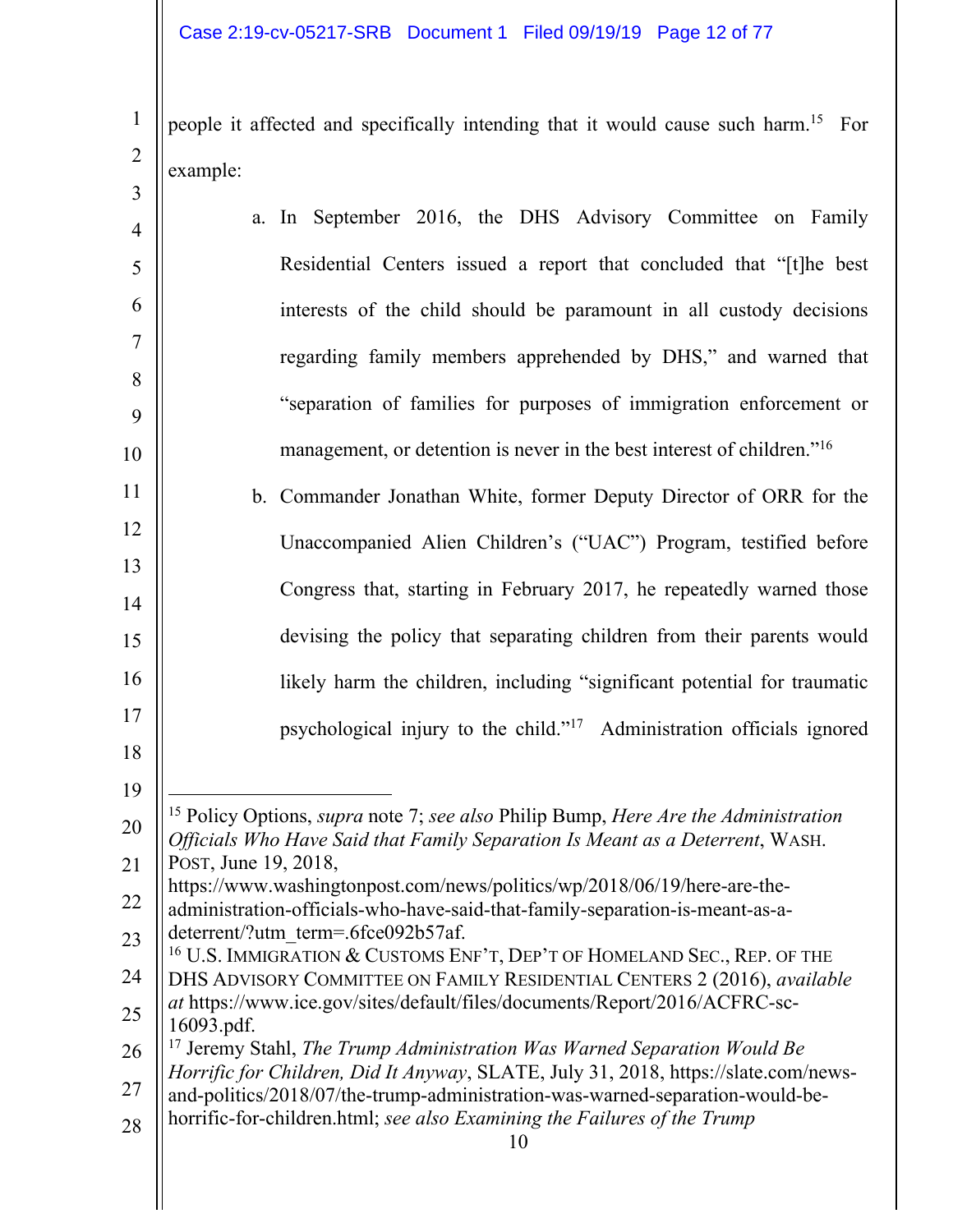| $\mathbf{1}$        | Commander White's warnings up through the day he left ORR (on                                                                                                                                         |
|---------------------|-------------------------------------------------------------------------------------------------------------------------------------------------------------------------------------------------------|
| $\overline{2}$      | March 15, 2018), just weeks before the policy was launched across the                                                                                                                                 |
| $\mathfrak{Z}$      | entire southern border, and continued to disregard his warnings                                                                                                                                       |
| $\overline{4}$<br>5 | thereafter.                                                                                                                                                                                           |
| 6                   |                                                                                                                                                                                                       |
| $\overline{7}$      | c. In March 2017, several DHS officials told the press that the department                                                                                                                            |
| 8                   | was considering a policy of separating mothers and children who cross                                                                                                                                 |
| 9                   | the border illegally in order to deter families from migrating to the                                                                                                                                 |
| 10                  | United States. <sup>18</sup> The day after the press report, the American Academy                                                                                                                     |
| 11                  | of Pediatrics responded with a statement opposing DHS's proposed                                                                                                                                      |
| 12                  | family separation program, warning that:                                                                                                                                                              |
| 13<br>14            | Federal authorities must exercise caution to ensure that the                                                                                                                                          |
| 15                  | emotional and physical stress children experience as they seek<br>refuge in the United States is not exacerbated by the additional                                                                    |
| 16                  | trauma of being separated from their siblings, parents or other<br>relatives and caregivers. Proposals to separate children from their                                                                |
| 17<br>18            | families as a tool of law enforcement to deter immigration are<br>harsh and counterproductive. We urge policymakers to always be<br>mindful that these are vulnerable, scared children. <sup>19</sup> |
| 19                  | Moreover, it is well established that forcibly separating families causes<br>29.                                                                                                                      |
| 20<br>21            | Scientific and medical evidence shows that the trauma<br>severe harm to children.                                                                                                                     |
| 22                  | Administration's Inhumane Family Separation Policy: Hearing Before the Subcomm.                                                                                                                       |
| 23                  | on Oversight & Investigations of the H. Comm. on Energy & Commerce, 116th Cong.<br>(Feb. 7, 2019) (testimony of Commander Jonathan White).                                                            |
| 24                  | <sup>18</sup> Julia Edwards Ainsley, Exclusive: Trump Administration Considering Separating<br>Women, Children at Mexico Border, REUTERS (Mar. 3, 2017),                                              |
| 25                  | https://www.reuters.com/article/us-usa-immigration-children-idUSKBN16A2ES.                                                                                                                            |
| 26                  | <sup>19</sup> Fernando Stein & Karen Remley, Am. Acad. Of Pediatrics, AAP Statement<br>Opposing Separation of Mothers and Children at the Border (Mar. 4, 2017),                                      |
| 27<br>28            | https://www.aap.org/en-us/about-the-aap/aap-press-<br>room/Pages/immigrantmotherschildrenseparation.asp.                                                                                              |
|                     | 11                                                                                                                                                                                                    |

 $\mathbb{I}$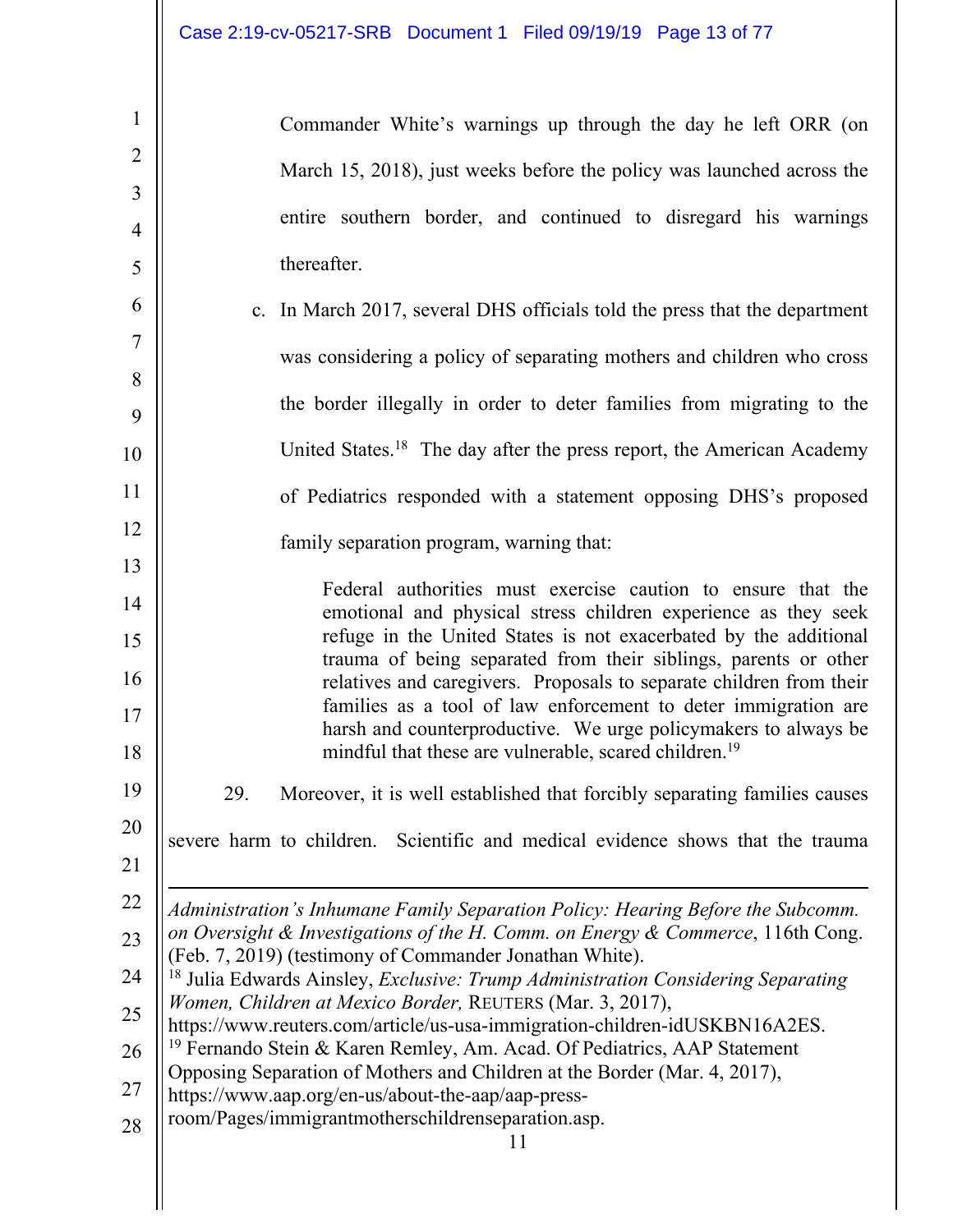# Case 2:19-cv-05217-SRB Document 1 Filed 09/19/19 Page 14 of 77

| $\mathbf{1}$   | caused by separating a child from his or her parent is likely to have extraordinarily                                                                                      |
|----------------|----------------------------------------------------------------------------------------------------------------------------------------------------------------------------|
| $\overline{2}$ | harmful and long-lasting effects on the child's development. Such trauma can cause                                                                                         |
| 3              |                                                                                                                                                                            |
| $\overline{4}$ | permanent emotional and behavioral problems and brain damage. <sup>20</sup>                                                                                                |
| 5              | In May 2018, extensive media reporting concerning the separation<br>30.                                                                                                    |
| 6              | policy began to generate public outrage and condemnation. In the face of this                                                                                              |
| 7              | reaction, Administration officials attempted to change their messaging about the                                                                                           |
| 8              |                                                                                                                                                                            |
| 9              |                                                                                                                                                                            |
| 10             | <sup>20</sup> See, e.g., Allison Abrams, Damage of Separating Families: The Psychological<br>Effects on Children, PSYCHOL. TODAY (June 22, 2018),                          |
| 11             | https://www.psychologytoday.com/us/blog/nurturing-self-                                                                                                                    |
| 12             | compassion/201806/damage-separating-families (Children who are separated from a<br>parent "develop insecure/disorganized attachment and persisting high levels of          |
| 13             | stress."); id. ("[T]he effects of mother-child separation on children's aggressive                                                                                         |
| 14             | behavior are early and persistent."); Sarah Reinstein, Family Separations and the<br>Intergenerational Transmission of Trauma, CLINICAL PSYCHIATRY NEWS (July 9,           |
| 15             | 2018), https://www.mdedge.com/psychiatry/article/169747/depression/family-                                                                                                 |
| 16             | separations-and-intergenerational-transmission-trauma ("[C]hildhood trauma is<br>associated with emotional dysregulation, aggression against self and others,              |
| 17             | difficulties in attention and dissociation, medical problems, and difficulty with<br>navigating adult interpersonal relationships."); Jeremy Raff, "The Separation Was So  |
| 18             | Long. My Son Has Changed So Much.": U.S. Border Guards Took a 6-Year-Old                                                                                                   |
| 19             | Honduran Boy from His Mother, and Ultimately Returned a Deeply Traumatized<br>Child, THE ATLANTIC, Sept. 7, 2018,                                                          |
| 20             | https://www.theatlantic.com/politics/archive/2018/09/trump-family-separation-<br>children-border/569584/ ("The trauma of separation 'can disrupt the architecture of a     |
| 21             | child's brain[.]' Prolonged separation weaponizes a child's fight-or-flight                                                                                                |
| 22             | response, elongating it into toxic stress that can damage health in both the short and<br>long term[.]"); Olga Khazan, Separating Kids From Their Families Can Permanently |
| 23             | Damage Their Brains: A Pediatrician Explains How the Trauma of Family<br>Separation Can Change Biology, THE ATLANTIC, June 22, 2018,                                       |
| 24             | https://www.theatlantic.com/health/archive/2018/06/how-the-stress-of-separation-                                                                                           |
| 25             | affects-immigrant-kids-brains/563468/ (Separating a child from his or her parents<br>"can permanently affect children's brains, especially if it occurs early in           |
| 26             | childhood Studies show that high levels of cortisol[, a stress hormone induced by                                                                                          |
| 27             | separation] can suppress the immune system and change the architecture of a<br>developing brain[.] Another stress chemical, corticotropin-releasing hormone, can           |
| 28             | damage the hippocampus, which plays a major role in learning and memory.").<br>12                                                                                          |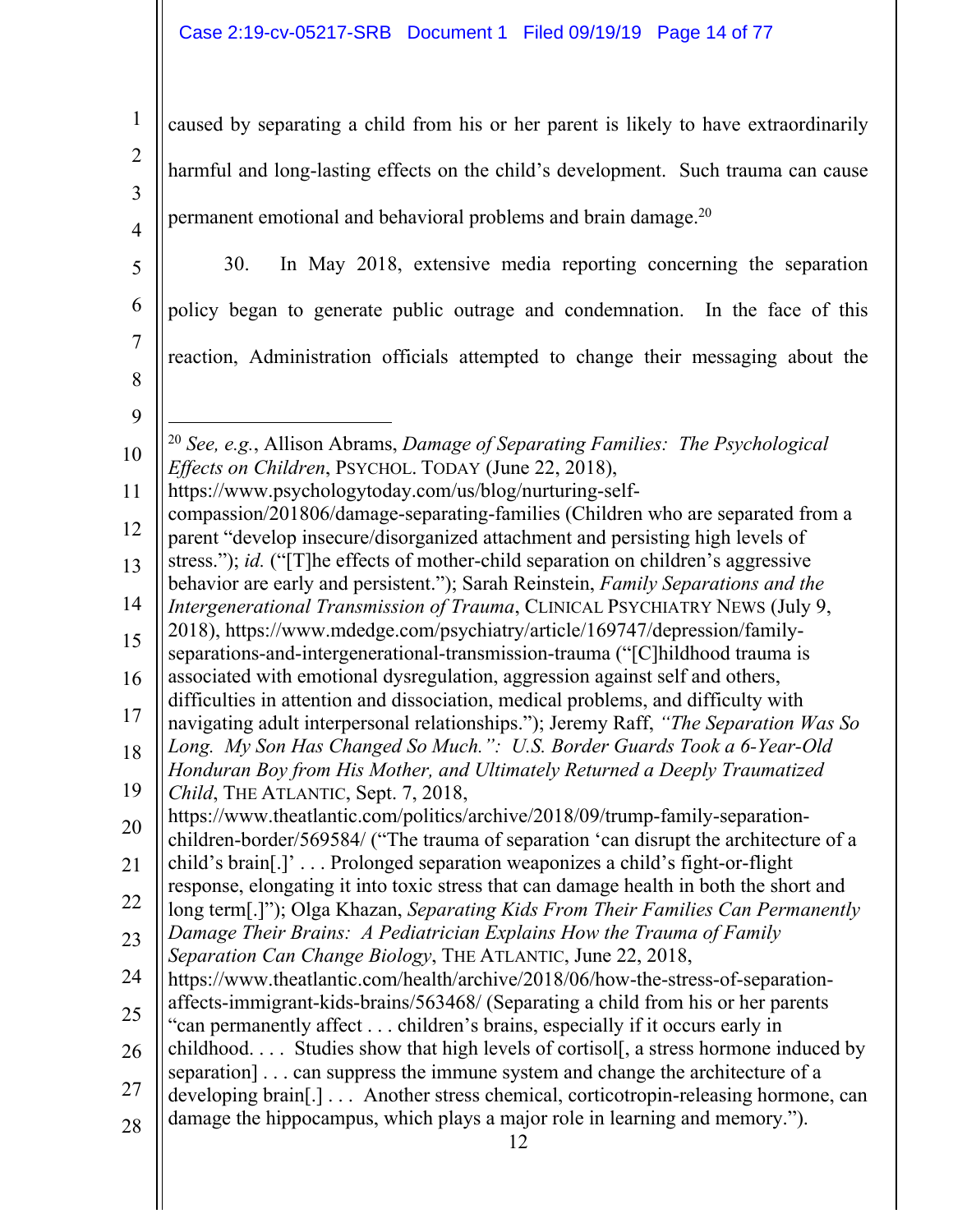# Case 2:19-cv-05217-SRB Document 1 Filed 09/19/19 Page 15 of 77

policy; they claimed their hardline stance on prosecuting border crossings was not intended to discourage immigration, and, shockingly, they even denied the existence of a family separation policy.21

5 6 7 8 9 31. These statements, however, were contradicted by the admissions of numerous high-level officials that family separation was the express policy and that the purpose of the policy was to harm asylum seekers arriving in the United States so as to deter future asylum seekers. For instance:

10 11 12 13 14 15 16 17 18 19 20 a. When asked about the policy by NPR on May 11, 2018, John Kelly, President Trump's then-Chief of Staff, responded that "a big name of the game is deterrence. . . . It could be a tough deterrent — would be a tough deterrent."<sup>22</sup> As for the children affected, he said: "[t]he children will be taken care of — put into foster care *or whatever*."23 b. On June 18, 2018, on Fox News's "The Ingraham Angle," host Laura Ingraham asked then-Attorney General Jeff Sessions, "is this policy in part used as a deterrent? Are you trying to deter people from bringing children or minors across this dangerous journey? Is

21

1

2

3

4

22 23  $\overline{a}$ <sup>21</sup> *See* Christina Wilkie, *White House Denies Separating Families Is "Policy," but Insists It Is Needed "to Protect Children*," CNBC, Jun. 18, 2018,

24 25 https://www.cnbc.com/2018/06/18/white-house-denies-separating-families-ispolicy.html; *The Way Forward on Border Security: Hearing Before the H. Comm. on Homeland Sec.*, 116th Cong. 46-47, 48 (Mar. 6, 2019) (statement of Sec'y Kristjen

Nielsen, Dep't of Homeland Sec.).

- 26 27 <sup>22</sup> *Transcript: White House Chief of Staff John Kelly's Interview with NPR*, NPR, May 11, 2018, https://www.npr.org/2018/05/11/610116389/transcript-white-house-chiefof-staff-john-kellys-interview-with-npr.
- 28 <sup>23</sup> *Id.* (emphasis added).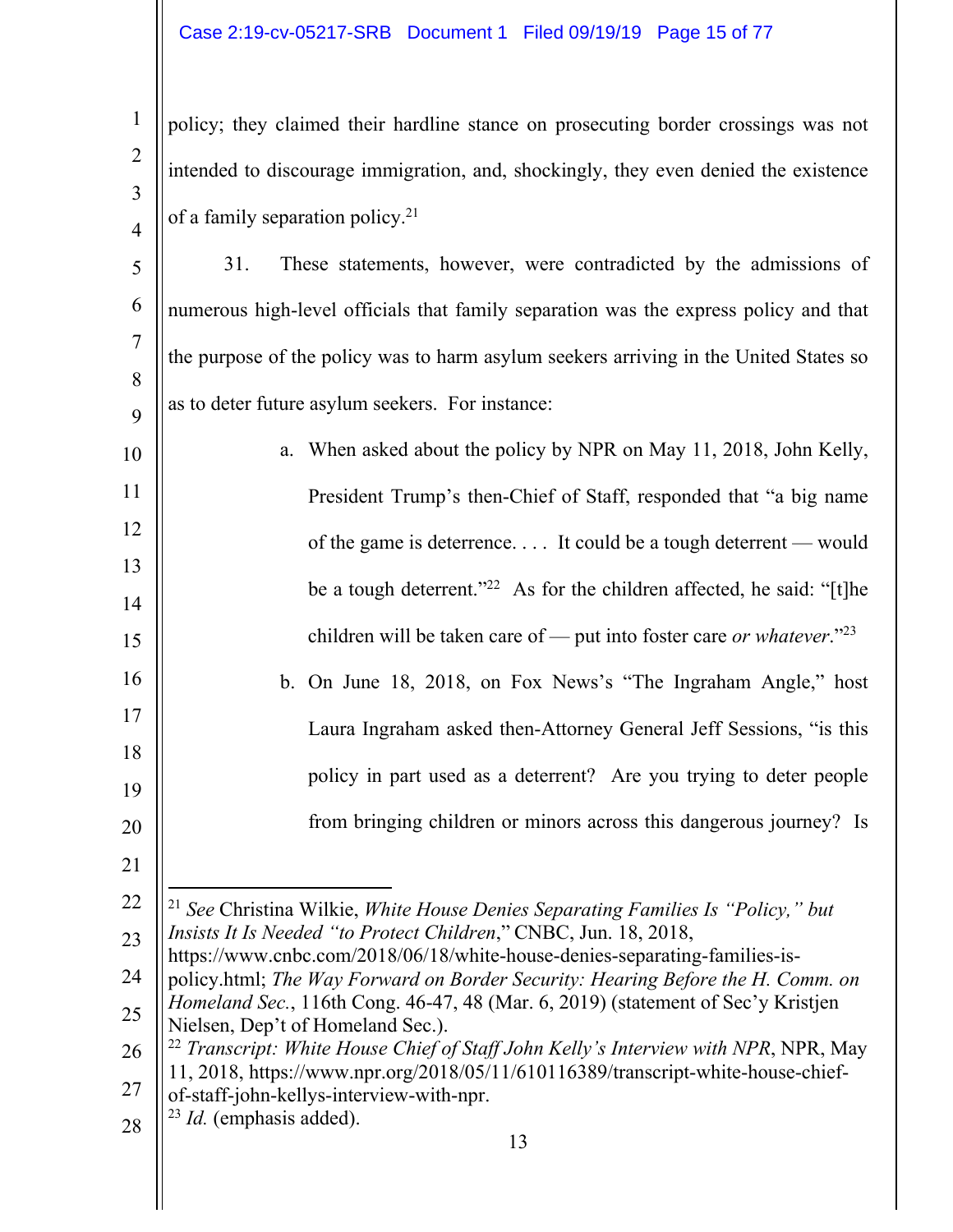| $\mathbf{1}$   | that part of what the separation is about?" Sessions replied, "I see                                                                                            |
|----------------|-----------------------------------------------------------------------------------------------------------------------------------------------------------------|
| $\overline{2}$ | that the fact that no one was being prosecuted for this as a factor in a                                                                                        |
| 3              |                                                                                                                                                                 |
| $\overline{4}$ | five-fold increase in four years in this kind of illegal immigration.                                                                                           |
| 5              | So yes, hopefully people will get the message and come through the                                                                                              |
| 6              | border at the port of entry and not break across the border                                                                                                     |
| $\tau$         | unlawfully."24                                                                                                                                                  |
| 8<br>9         | c. On June 19, 2018, Steven Wagner, Assistant Secretary of HHS, told                                                                                            |
| 10             | reporters that "[w]e expect that the new policy will result in a                                                                                                |
| 11             | deterrence effect, we certainly hope that parents stop bringing their                                                                                           |
| 12             |                                                                                                                                                                 |
| 13             | kids on this dangerous journey and entering the country illegally." <sup>25</sup>                                                                               |
| 14             | 32.<br>Even after a federal judge enjoined the family separation policy,                                                                                        |
| 15             | concluding that the separated parents would likely succeed on their claim that the                                                                              |
| 16             | separations were unconstitutional, <sup>26</sup> President Trump continued to claim that the                                                                    |
| 17             | separation policy, and its intended deterrent effect, was a necessary component of                                                                              |
| 18             | federal immigration enforcement:                                                                                                                                |
| 19             |                                                                                                                                                                 |
| 20             |                                                                                                                                                                 |
| 21             |                                                                                                                                                                 |
| 22             |                                                                                                                                                                 |
| 23             |                                                                                                                                                                 |
| 24             |                                                                                                                                                                 |
| 25             | <sup>24</sup> The Ingraham Angle (Fox News television broadcast Jun. 18, 2018), available at<br>https://video.foxnews.com/v/5799065216001/#sp=show-clips.       |
| 26             | $25$ Bump, <i>supra</i> note 15.                                                                                                                                |
| 27             | <sup>26</sup> Ms. L. v. U.S. Immigrations and Customs Enf't, 310 F. Supp. 3d 1133, 1142-45,<br>1149 (S.D. Cal. 2018), modified 330 F.R.D. 284 (S.D. Cal. 2019). |
| 28             | 14                                                                                                                                                              |
|                |                                                                                                                                                                 |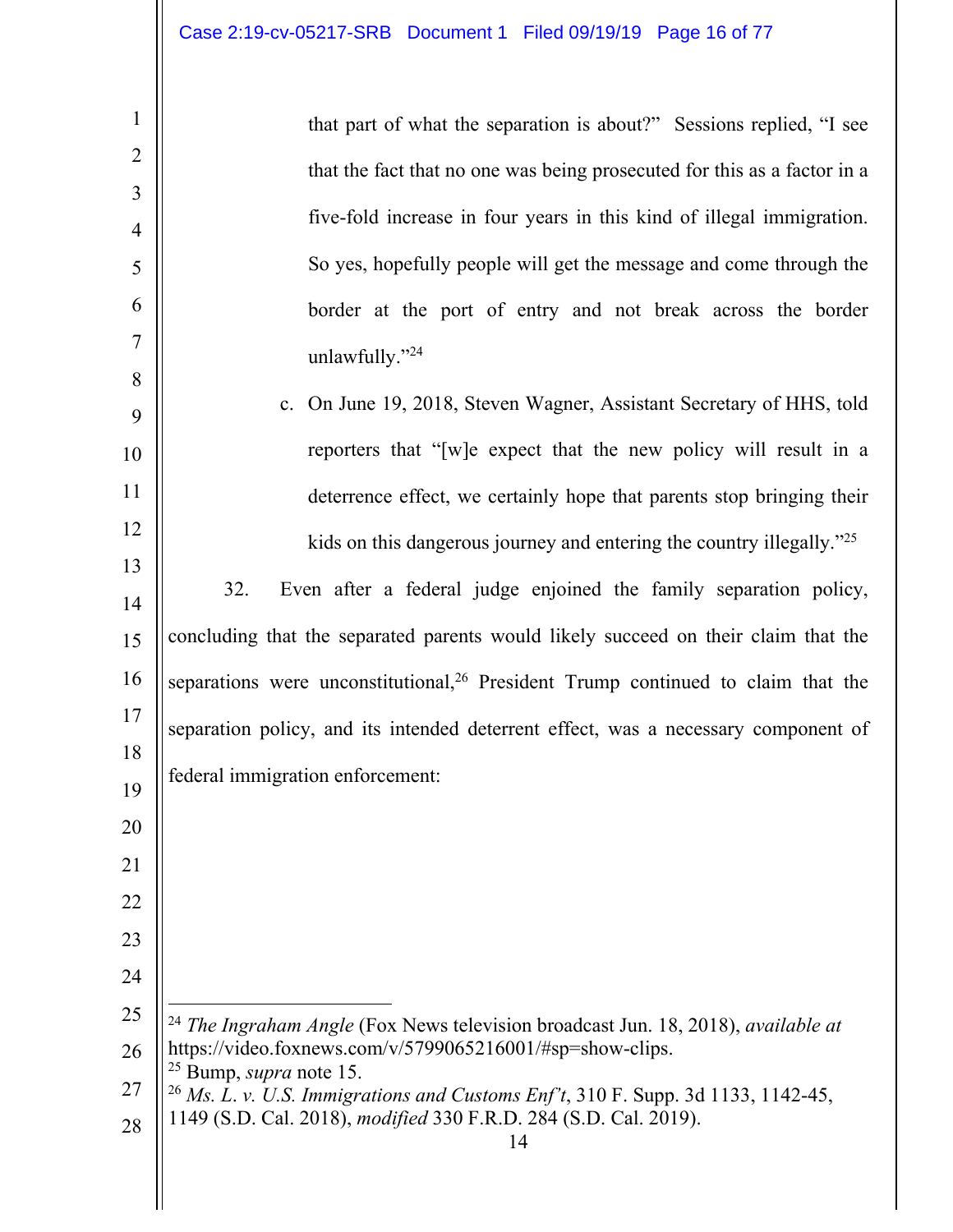|                     | Case 2:19-cv-05217-SRB Document 1 Filed 09/19/19 Page 17 of 77                                                                                                          |
|---------------------|-------------------------------------------------------------------------------------------------------------------------------------------------------------------------|
| $\mathbf{1}$        | a. When speaking with reporters at the White House on October 13,                                                                                                       |
| $\overline{2}$      | 2018, he said: "If they feel there will be separation, they don't                                                                                                       |
| 3                   | come." $27$                                                                                                                                                             |
| $\overline{4}$<br>5 | b. On December 16, 2018, he tweeted, "[I]f you don't separate, FAR                                                                                                      |
| 6                   | more people will come."28                                                                                                                                               |
| $\tau$              |                                                                                                                                                                         |
| 8                   | c. And on April 28, 2019—after the family separation policy had                                                                                                         |
| 9                   | purportedly ended—he told Fox News host Maria Bartiromo, "Now                                                                                                           |
| 10                  | you don't get separated, and while that sounds nice and all, what                                                                                                       |
| 11                  | happens is literally you have ten times as many families coming                                                                                                         |
| 12                  | up because they're not going to be separated from their                                                                                                                 |
| 13                  | children[.] $\dots$ It's a disaster." <sup>29</sup>                                                                                                                     |
| 14<br>15            | 33.<br>Accordingly, from 2017 through the time period at issue in this                                                                                                  |
| 16                  | Complaint, senior government officials made the express choice to intentionally cause                                                                                   |
| 17                  |                                                                                                                                                                         |
| 18                  | parents and children, including very small children, extraordinary pain and suffering                                                                                   |
| 19                  | in order to accomplish their policy objectives.                                                                                                                         |
| 20                  | The government's policy of separating children was a mandatory policy<br>34.                                                                                            |
| 21                  | that, as implemented, required CBP and ICE agents to separate parents from their                                                                                        |
| 22                  | children after crossing the border, even if the parents were not targeted for                                                                                           |
| 23                  |                                                                                                                                                                         |
| 24                  |                                                                                                                                                                         |
| 25<br>26            | <sup>27</sup> David Shepardson, Trump Says Family Separations Deter Illegal Immigration,<br>REUTERS, Oct. 13, 2018, https://www.reuters.com/article/us-usa-immigration- |
| 27                  | trump/trump-says-family-separations-deter-illegal-immigration-idUSKCN1MO00C.                                                                                            |
| 28                  | <sup>28</sup> Donald Trump, <i>supra</i> note 1 (emphasis in original).<br><sup>29</sup> Kindy, <i>supra</i> note 1.                                                    |
|                     | 15                                                                                                                                                                      |
|                     |                                                                                                                                                                         |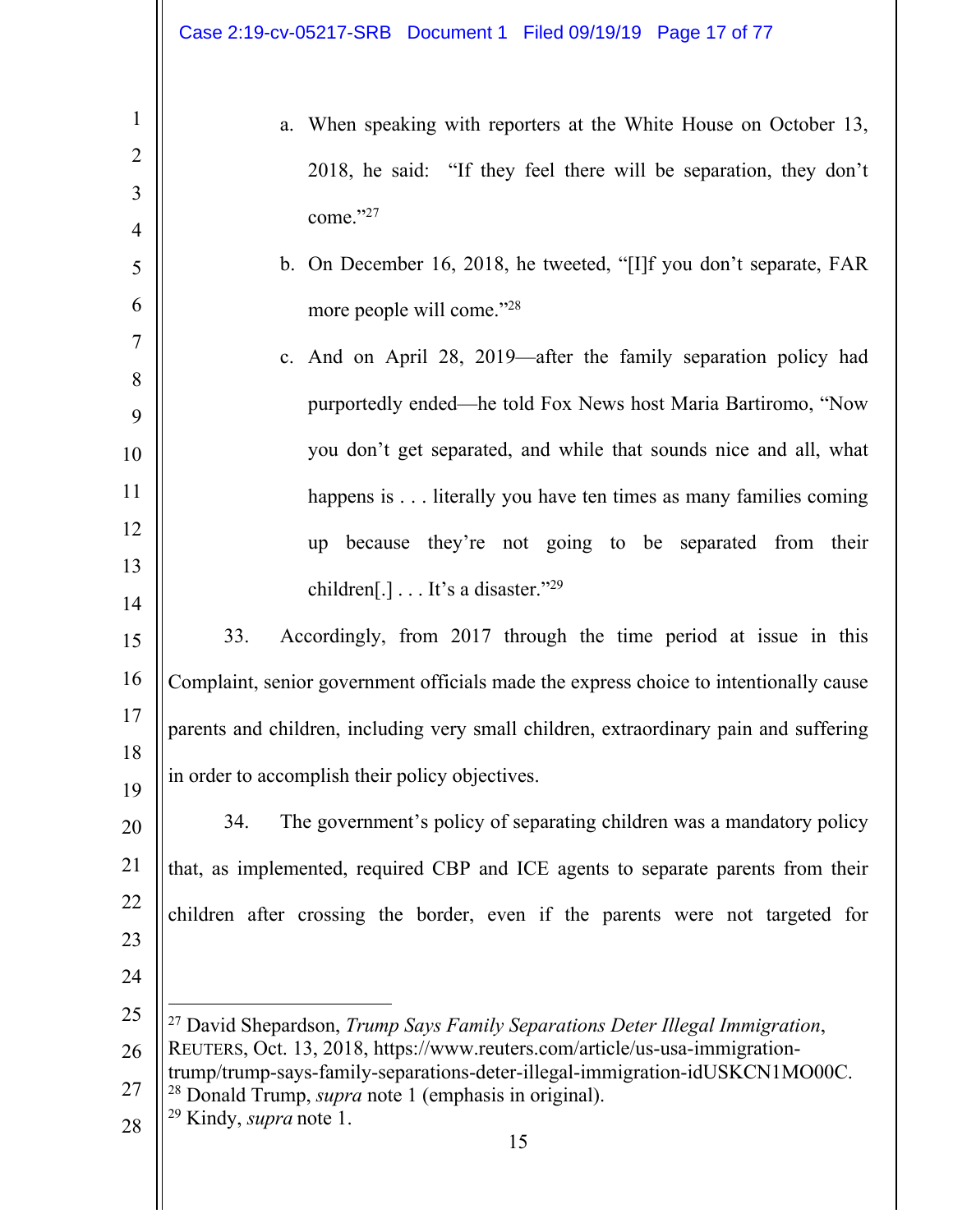| $\mathbf{1}$                     | prosecution—the Administration's pretext for separation and deterrence—as was the       |
|----------------------------------|-----------------------------------------------------------------------------------------|
| $\overline{2}$                   | case with Plaintiffs.                                                                   |
| $\overline{3}$<br>$\overline{4}$ | The Implementation of the Separation Policy and the Chaos<br>2.                         |
|                                  | of Reunification                                                                        |
| 5<br>6                           | 35.<br>CBP officers generally carried out separations of parents and children           |
| $\overline{7}$                   | under the family separation policy at various immigration detention sites near the      |
| 8                                | southwestern border.                                                                    |
| 9                                | Immigration officials frequently put arriving parents and children in<br>36.            |
| 10                               | cells in short-term detention centers and told the parents that immigration officials   |
| 11                               |                                                                                         |
| 12                               | would take their children.                                                              |
| 13                               | 37.<br>Immigration officials often told parents that they committed a crime by          |
| 14                               | crossing the border, even when parents crossed through official ports of entry.         |
| 15                               | 38.<br>Many parents waited in terror as they watched immigration officials              |
| 16<br>17                         | take children from their parents, knowing that their children's names might soon be     |
| 18                               | called.                                                                                 |
| 19                               | 39.<br>In many cases, when children's names were called, immigration officers           |
| 20                               |                                                                                         |
| 21                               | told their parents to bring the children to the showers to bathe them.                  |
| 22                               | 40.<br>In many instances, once the parents bathed the children, immigration             |
| 23                               | officials told the parents to say goodbye.                                              |
| 24                               | 41.<br>If the parents did not willingly hand their children over to immigration         |
| 25                               | officials, the officials often forcibly ripped the children out of their parents' arms. |
| 26                               |                                                                                         |
| 27                               |                                                                                         |
| 28                               | 16                                                                                      |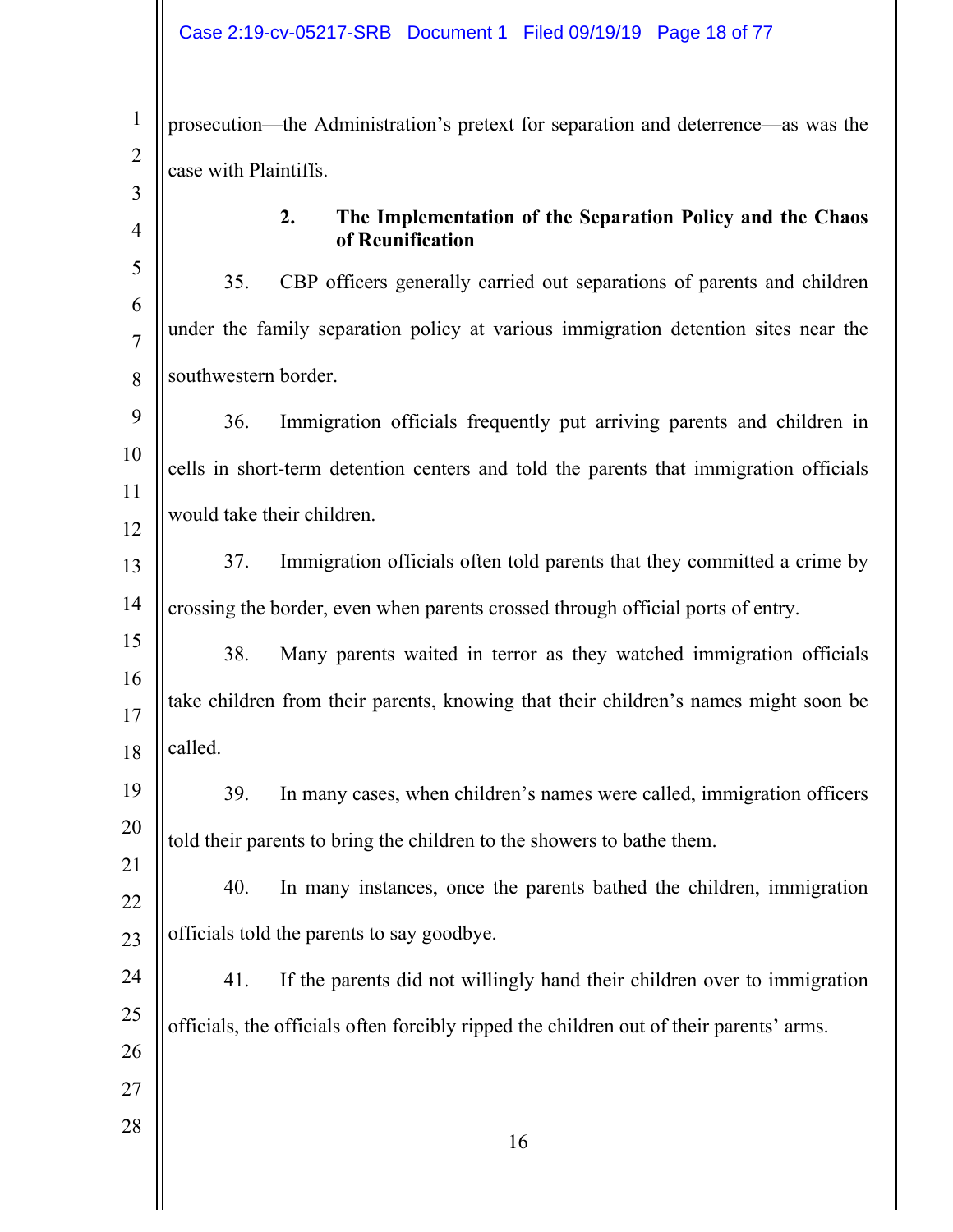| $\mathbf{1}$        | 42.                             | Immigration officials separated children as young as infants and as old                                                                                          |
|---------------------|---------------------------------|------------------------------------------------------------------------------------------------------------------------------------------------------------------|
| $\overline{2}$      |                                 | as 17 from their parents, without regard to age or language ability.                                                                                             |
| 3                   | 43.                             | In many cases, parents begged immigration officials not to take their                                                                                            |
| $\overline{4}$<br>5 |                                 | children, but immigration officials did so, often with callous disregard for the parents'                                                                        |
|                     |                                 |                                                                                                                                                                  |
| 6                   | and children's anguish.         |                                                                                                                                                                  |
| 7<br>8              | 44.                             | Parents often had to watch immigration officials walk their children out                                                                                         |
| 9                   |                                 | of the cells and out of their sight.                                                                                                                             |
| 10                  | 45.                             | Many parents watched immigration officials separate other parents and                                                                                            |
| 11                  |                                 | children after they were separated from their own children, compounding the trauma.                                                                              |
| 12                  | 46.                             | In many cases, immigration officials flew children thousands of miles                                                                                            |
| 13<br>14            |                                 | away from their parents under the pretense that the separation was the necessary result                                                                          |
| 15                  |                                 | of the criminal prosecution of the parents. In an effort to create maximum chaos and                                                                             |
| 16                  |                                 | harm, the government took the children regardless of whether their parents were taken                                                                            |
| 17                  |                                 | into criminal custody, remained in criminal custody for any length of time, or were                                                                              |
| 18<br>19            | even prosecuted at all.         |                                                                                                                                                                  |
| 20                  | 47.                             | After forcibly separating family units, CBP transferred many parents                                                                                             |
| 21                  | into ICE custody. <sup>30</sup> |                                                                                                                                                                  |
| 22                  | 48.                             | The government then classified the children as "unaccompanied," even                                                                                             |
| 23                  |                                 | though they were accompanied by their parents when they arrived in the United States                                                                             |
| 24                  |                                 |                                                                                                                                                                  |
| 25                  |                                 |                                                                                                                                                                  |
| 26                  |                                 | <sup>30</sup> OFFICE OF THE INSPECTOR GENERAL, U.S. DEP'T OF HOMELAND SECURITY, OIG-<br>18-84, SPECIAL REVIEW - INITIAL OBSERVATIONS REGARDING FAMILY SEPARATION |
| 27                  |                                 | ISSUES UNDER THE ZERO TOLERANCE POLICY 2-3, 13, 15 (Sept. 27, 2018)<br>[hereinafter DHS OIG REPORT].                                                             |
| 28                  |                                 | 17                                                                                                                                                               |
|                     |                                 |                                                                                                                                                                  |
|                     |                                 |                                                                                                                                                                  |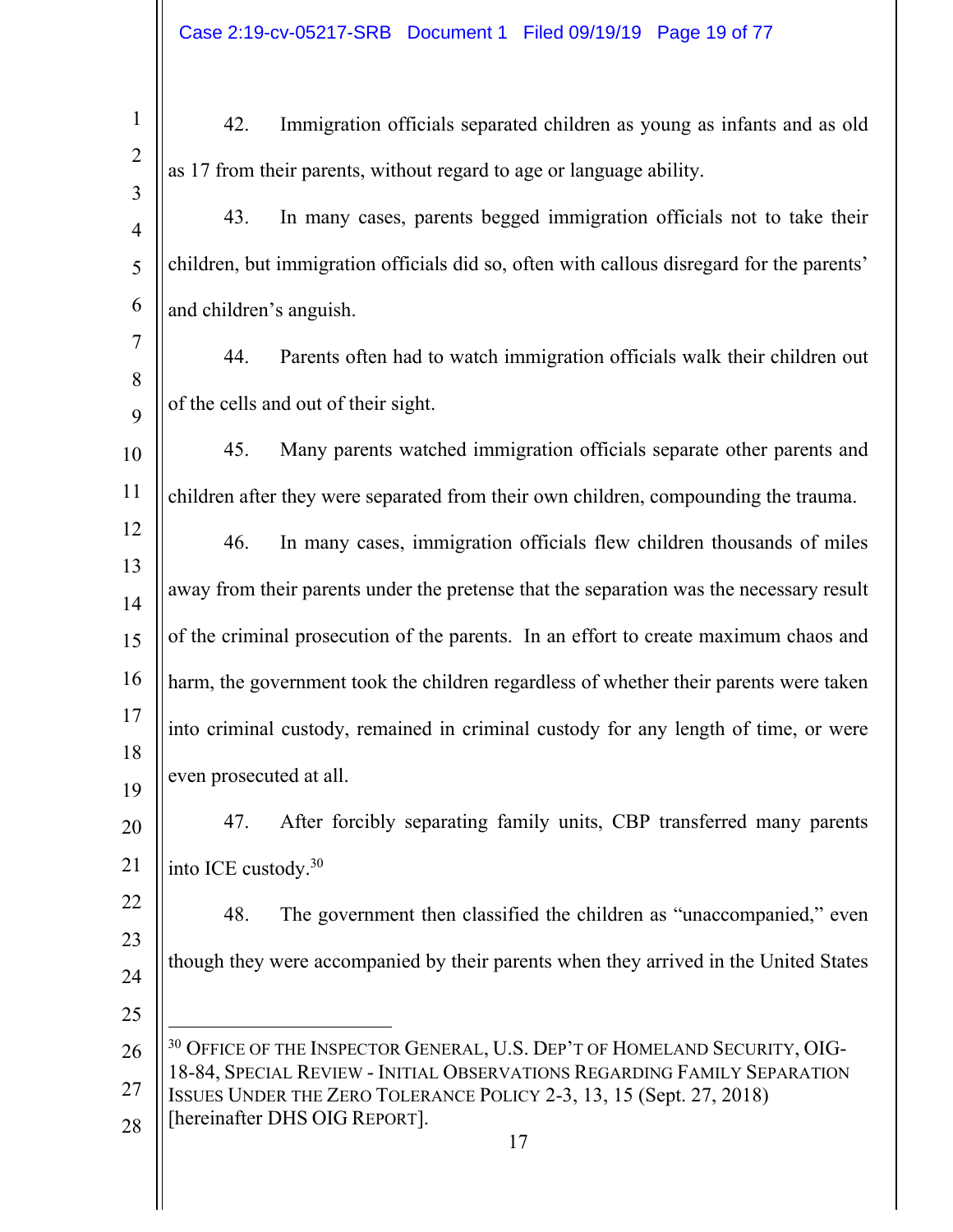#### Case 2:19-cv-05217-SRB Document 1 Filed 09/19/19 Page 20 of 77

and remained accompanied until the government separated them from their parents and transferred the children to ORR custody. ORR is responsible for the long-term custodial care and placement of "unaccompanied alien children."31 *See* 6 U.S.C. § 279(a).

49. As predicted by John Kelly, ORR staff then placed the children in "foster care or whatever."32 The "whatever" included placement of many children in ORR facilities throughout the United States.

 50. The parents and children were not told where the other was located or when they would be able to see each other, or even speak to each other, again. Some parents had to wait weeks before speaking to their children. In some cases, when parents finally obtained contact information for their children, they were told they had to pay to make phone calls, a significant obstacle for detained parents who had no resources.

 

51. Parents suffered physically, mentally, and/or emotionally during the separation from their children.

 52. Likewise, children separated from their parents suffered physically, mentally, and/or emotionally. This trauma was aggravated by the fact that many  $\overline{a}$  *Id.* at 3. *Transcript: White House Chief of Staff John Kelly's Interview with NPR*, *supra* note 22.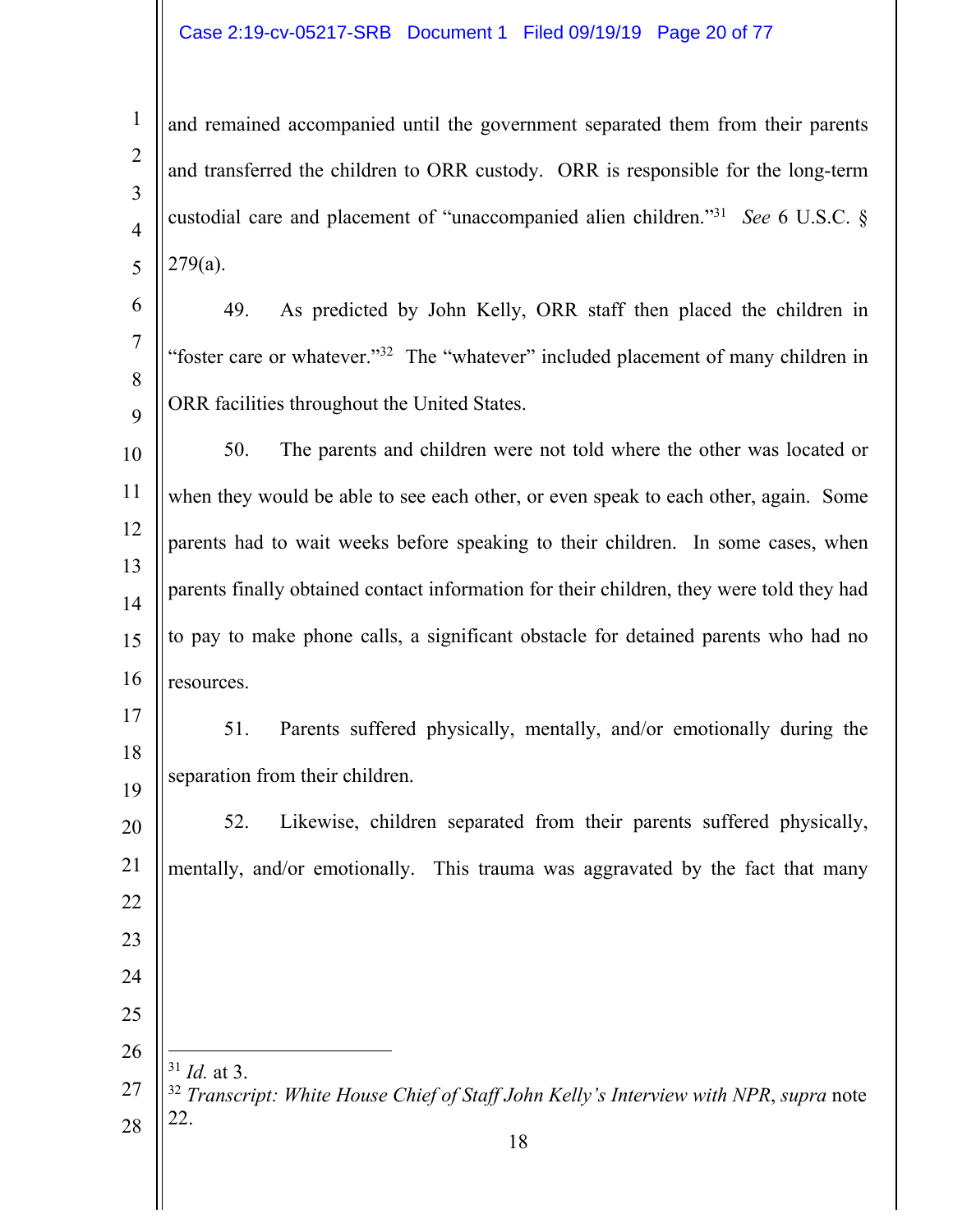2

children did not understand why they had been separated and some believed their parents had abandoned them.<sup>33</sup>

| $\overline{3}$ |                                                                                                                                                                               |
|----------------|-------------------------------------------------------------------------------------------------------------------------------------------------------------------------------|
| $\overline{4}$ | In implementing the separation policy, the government significantly<br>53.                                                                                                    |
| 5              | exacerbated the trauma it intended to cause by failing to take even the most basic                                                                                            |
| 6              | steps to record which children belonged with which parents. The government's                                                                                                  |
| 7              | failures resulted in delays in parents' ability to locate and communicate with their                                                                                          |
| 8<br>9         | children, and ultimately to be reunited, causing even more anguish for separated                                                                                              |
| 10             | These failures "also contributed to children's anxiety and fear for their<br>families.                                                                                        |
| 11             | parents' well-being."34                                                                                                                                                       |
| 12             | The government's failure to<br>54.<br>appropriate record keeping<br>ensure                                                                                                    |
| 13             | manifested itself in many ways. For example, ICE's computer system "did not                                                                                                   |
| 14<br>15       | display data from CBP's systems that would have indicated whether a detainee had                                                                                              |
| 16             | been separated from a child."35                                                                                                                                               |
|                |                                                                                                                                                                               |
| 17<br>18       | 55.<br>As a result, when ICE processed detained parents for removal, "no                                                                                                      |
| 19             | additional effort [was made] to identify and reunite families prior to removal."36                                                                                            |
| 20             |                                                                                                                                                                               |
| 21             |                                                                                                                                                                               |
| 22             | <sup>33</sup> OFFICE OF THE INSPECTOR GENERAL, U.S. DEP'T OF HEALTH & HUMAN SERVS.,                                                                                           |
| 23             | OEI-09-18-00431, CARE PROVIDER FACILITIES DESCRIBED CHALLENGES<br>ADDRESSING MENTAL HEALTH NEEDS OF CHILDREN IN HHS CUSTODY 10 (Sept.                                         |
| 24             | 2019) [hereinafter "HHS OIG REPORT II"] ("Children who did not understand why                                                                                                 |
| 25             | they were separated from their parents suffered elevated levels of mental distress. For<br>example, program directors and mental health clinicians reported that children who |
| 26             | believed their parents had abandoned them were angry and confused.").<br>$34$ <i>Id.</i> at 10-11.                                                                            |
| 27             | <sup>35</sup> DHS OIG Report, <i>supra</i> note 30, at 9-10.                                                                                                                  |
| 28             | $36$ <i>Id.</i> at 10.<br>19                                                                                                                                                  |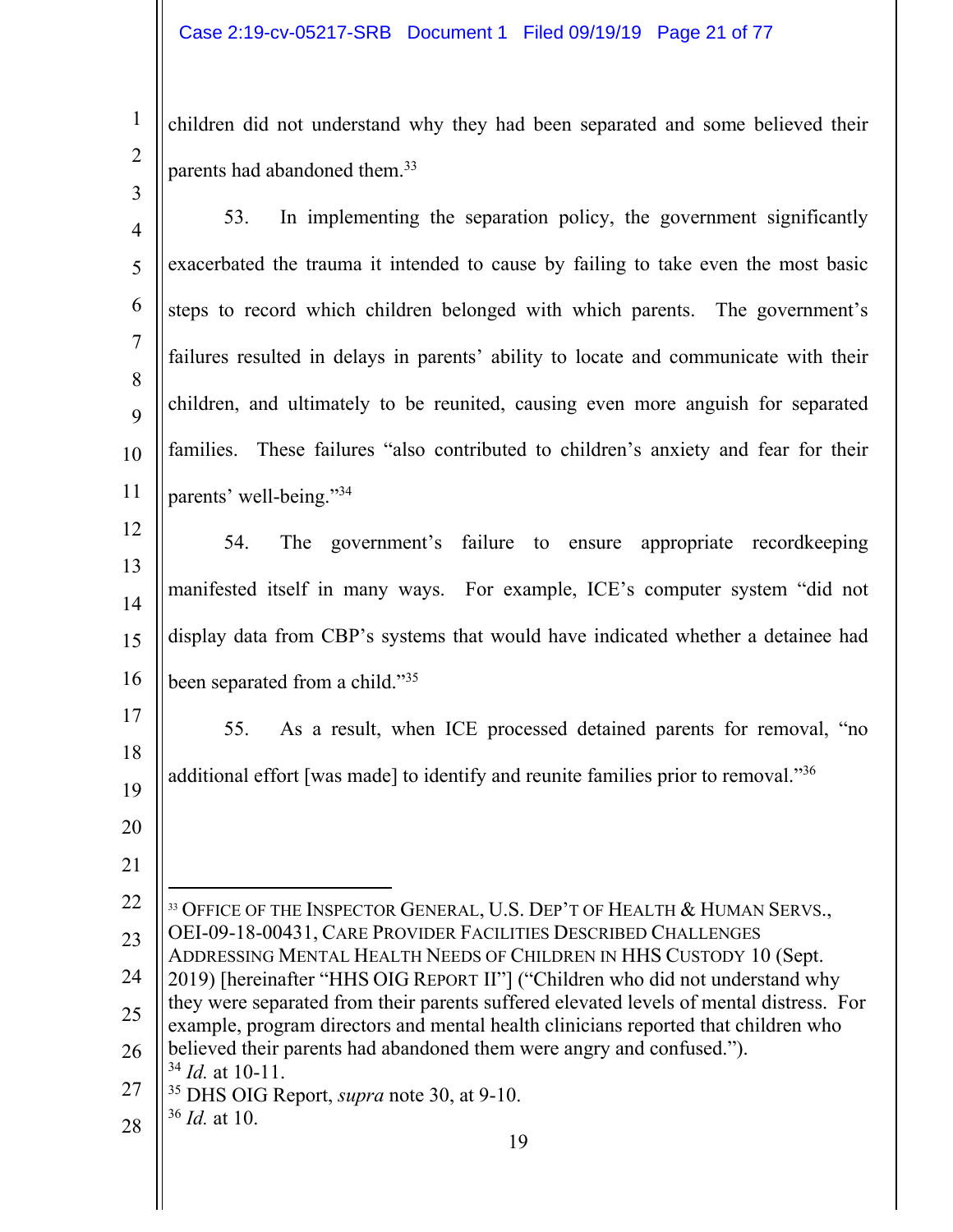| $\mathbf{1}$        | When the DHS Office of Inspector General ("OIG") pressed ICE for<br>56.                                                             |
|---------------------|-------------------------------------------------------------------------------------------------------------------------------------|
| $\overline{2}$      | information that should have been available to ICE $(e.g.,)$ information on the current                                             |
| 3<br>$\overline{4}$ | location of separated children), ICE could not provide the information, and had to                                                  |
| 5                   | request it from HHS. DHS later "acknowledged to the OIG that there is no 'direct                                                    |
| 6                   | electronic interface' between the DHS and HHS tracking systems."37                                                                  |
| $\tau$              | As emphasized by the Honorable Dana M. Sabraw of the Southern<br>57.                                                                |
| 8<br>9              | District of California in a ruling addressing the constitutionality of the family                                                   |
| 10                  | separation policy in Ms. L. v. U.S. Immigration and Customs Enforcement, the                                                        |
| 11                  | agencies' failure to coordinate tracking of separated families was a "startling reality"                                            |
| 12                  | given that:                                                                                                                         |
| 13                  |                                                                                                                                     |
| 14                  | The government readily keeps track of personal property of<br>detainees in criminal and immigration proceedings. Money,             |
| 15                  | important documents, and automobiles, to name a few, are<br>routinely catalogued, stored, tracked and produced upon a               |
| 16<br>17            | detainee's release, at all levels—state and federal, citizen and<br>alien. Yet, the government has no system in place to keep track |
| 18                  | of, provide effective communication with, and promptly produce<br>alien children. The unfortunate reality is that under the present |
| 19                  | system migrant children are not accounted for with the same<br>efficiency and accuracy as <i>property</i> . Certainly, that cannot  |
| 20                  | satisfy the requirements of due process. <sup>38</sup>                                                                              |
| 21                  | 58.<br>The government compounded the harm it caused by failing to provide                                                           |
| 22                  | parents and children, including Plaintiffs, with any information regarding each other's                                             |
| 23<br>24            | whereabouts or well-being for weeks and, in many cases, months, and by failing to                                                   |
| 25                  |                                                                                                                                     |
| 26                  |                                                                                                                                     |
| 27                  |                                                                                                                                     |
|                     | $37$ <i>Id.</i> at 10-11.<br>$38$ Ms. L., 310 F. Supp. 3d at 1144 (emphasis in original).                                           |
| 28                  | 20                                                                                                                                  |
|                     |                                                                                                                                     |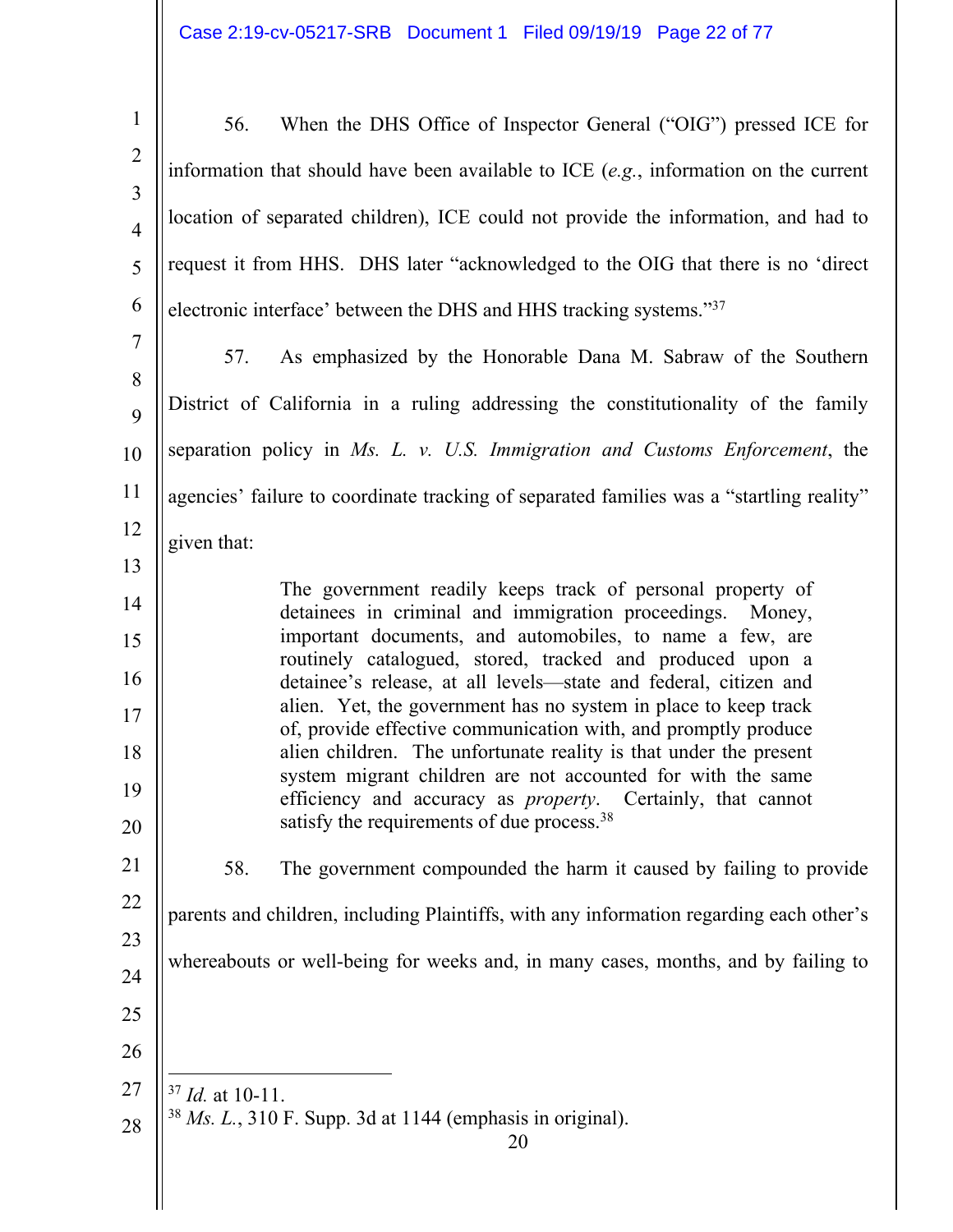# Case 2:19-cv-05217-SRB Document 1 Filed 09/19/19 Page 23 of 77

1 2 3 4 5 facilitate adequate communication between parents and children.<sup>39</sup> The torture of not knowing where their family members were, whether they were healthy and safe, and when or whether they would see each other again further exacerbated the trauma parents and children suffered as a result of being torn apart.<sup>40</sup>

6 7 8 9 59. Only after the family separation policy garnered widespread condemnation did President Trump, on June 20, 2018, sign an executive order ("EO") purporting to end it.

13 14 15 16 17  $\overline{a}$ <sup>39</sup> *See, e.g.*, *id.* at 1136-37 ("[T]here is no genuine dispute that the Government was not prepared to accommodate the mass influx of separated children. Measures were not in place to provide for communication between governmental agencies responsible for detaining parents and those responsible for housing children, or to provide for ready communication between separated parents and children."); Kevin Sieff, *The Chaotic Effort to Reunite Immigrant Parents with Their Separated Kids*, WASH. POST, June 21, 2018,

18 https://www.washingtonpost.com/world/the\_americas/the-chaotic-effort-to-reuniteimmigrant-parents-with-their-separated-kids/2018/06/21/325cceb2-7563-11e8-bda1-

- 19 18e53a448a14\_story.html?utm\_term=.f32056f25ced (reporting that "government authorities have often been unwilling to arrange phone calls between [separated
- 20 parents and children], or provide details about where the child is held").
- 21 22 <sup>40</sup> *See, e.g.*, HHS OIG REPORT II, *supra* note 33, at 11 ("Adding to the challenge of addressing mental health needs of separated children was the uncertainty that came with a hectic reunification process for children covered by the *Ms. L v. ICE*
- 23 lawsuit.... Changing guidance resulted in uncertainty around how or when reunification would happen. For example, case managers in facilities were not always
- 24 able to let children know when, or even if, they would be reunified with their parents, or whether that reunification would happen in the United States. This type of
- 25 26 uncertainty added to the distress and mental health needs of separated children. . . . [F]acilities reported that logistical issues introduced further uncertainty that could lead
- 27 to emotional distress. Facilities reported that some reunifications were scheduled with little advance notice, or suddenly canceled or delayed, which increased the levels of
- 28 uncertainty and anxiety in separated children . . .").

10

11

12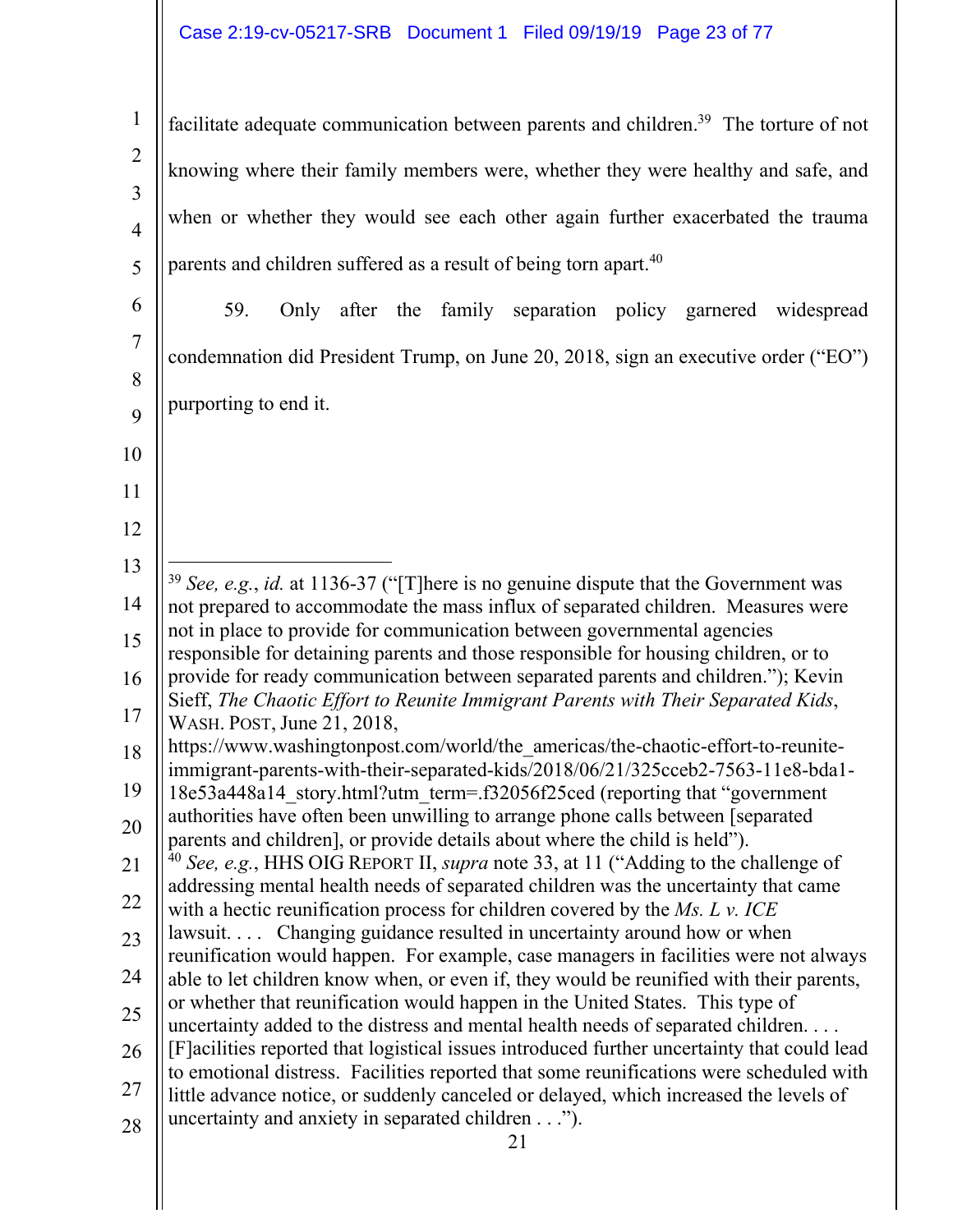| $\begin{array}{c} 1 \end{array}$                                                                                          | 60. The EO stated that it is the "policy of this Administration to maintain |  |  |
|---------------------------------------------------------------------------------------------------------------------------|-----------------------------------------------------------------------------|--|--|
| $\begin{bmatrix} 2 \\ 3 \end{bmatrix}$ family unity, including by detaining alien families together where appropriate and |                                                                             |  |  |
|                                                                                                                           |                                                                             |  |  |
| $\begin{bmatrix} 2 \\ 4 \end{bmatrix}$ consistent with law and available resources." <sup>41</sup>                        |                                                                             |  |  |

5 6 7 8 9 61. The EO, however, did not explain whether or how the federal government would reunify children whom the government had forcibly separated from their parents. In fact, on June 22, 2018, the government admitted that it had no reunification procedure in place.<sup>42</sup>

10 11 12 13 14 62. On June 26, 2018, in *Ms. L.*, Judge Sabraw ordered the government to reunify families. The class-wide preliminary injunction, among other things, prohibited the government from separating parents from their minor children in the future, absent a determination that the parent is unfit or presents a danger to the child;

- 15 16  $\overline{a}$ <sup>41</sup> Affording Congress an Opportunity to Address Family Separation, Exec. Order No. 13,841, 83 Fed. Reg. 29,435 § 1 (June 20, 2018).
- 17 18 19 20 21 <sup>42</sup> *See Ms. L*., 310 F. Supp. 3d at 1140–41 (citing Transcript of Status Conference at 29-30, *Ms. L.*, No. 18-cv-00428 DMS MDD (S.D. Cal. June 22, 2018), ECF No. 77); *see also* U.S. GOV'T ACCOUNTABILITY OFF.*,* GAO-19-163, UNACCOMPANIED CHILDREN: AGENCY EFFORTS TO REUNIFY CHILDREN SEPARATED FROM PARENTS AT THE BORDER 21 (Oct. 2018) [hereinafter GAO REPORT] ("HHS officials told [the GAO] that there were no specific procedures to reunite children with parents from whom they were separated at the border prior to the June 2018 court order."). The only procedure in place capable of reuniting children with their parents was the
- 22 procedure developed to place unaccompanied children with sponsors in compliance with the Trafficking Victims Protection Reauthorization Act. *Id*. Under this
- 23 24 procedure, however, a parent could only be reunited with his or her child if the government deemed them eligible to be a sponsor. *Id*. Judge Sabraw noted that this procedure was inadequate because it was created to address "a different situation,
- 25 26 namely what to do with alien children who were apprehended *without their parents* at the border or otherwise," and further, that the procedure was not developed to address situations such as this one where family units were separated by government officials after they crossed the border together. *Id*. at 27 (quoting Order Following Status
- 27 28 Conference at 2, *Ms. L.*, No. 18-cv-00428 DMS MDD (S.D. Cal. July 10, 2018), ECF No. 101).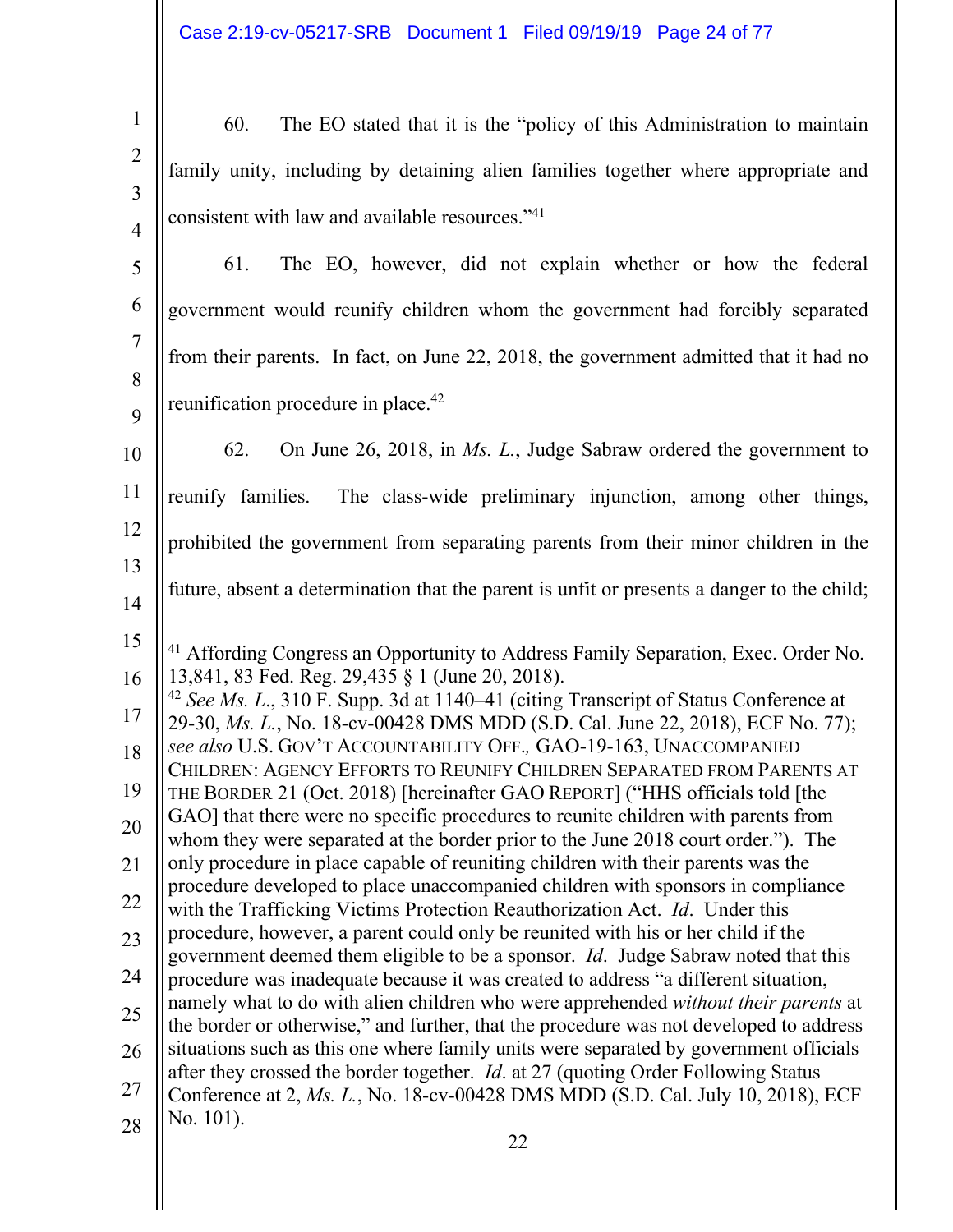## Case 2:19-cv-05217-SRB Document 1 Filed 09/19/19 Page 25 of 77

 prohibited the deportation of any detained parent before reunification with his or her separated children; and ordered the government to reunify parents separated from children under the age of five within fourteen days, and with children aged five and older within thirty days.43 Each of the parent Plaintiffs in this Complaint is a member of the class in *Ms. L.*44

 63. Only after Judge Sabraw issued the injunction did the government begin taking meaningful steps to reunify families.<sup>45</sup>

 64. Those efforts, however, were defined by chaos. The government claimed that DHS and HHS had created a centralized database containing all relevant information regarding parents separated from their children. But there was "no evidence that such a database exists."46

 65. Any data the government collected was incomplete, contradictory, and unreliable.<sup>47</sup> Accordingly, the agencies resorted to a variety of inefficient and ineffective methods to determine which children were subject to Judge Sabraw's injunction,48 including hand-sifting through agency data looking for any indication that a child in HHS custody had been separated from his or her parent, and calling in the Office of the Assistant Secretary for Preparedness and Response, an HHS agency

- 46 DHS OIG REPORT, *supra* note 30, at 10.
- *Id*. at 11-12.
- 48 GAO REPORT, *supra* note 42, at 23-25.
- *Id.* at 24.

 $\overline{a}$ *Ms. L.*, 310 F. Supp. 3d at 1149-50.

 *See* Order Granting in Part Plaintiffs' Motion for Class Certification at 17, *Ms. L.*, No. 18-cv-00428 DMS MDD (S.D. Cal. June 26, 2018), ECF No. 82.

*See Ms. L.*, 310 F. Supp. 3d at 1140-41.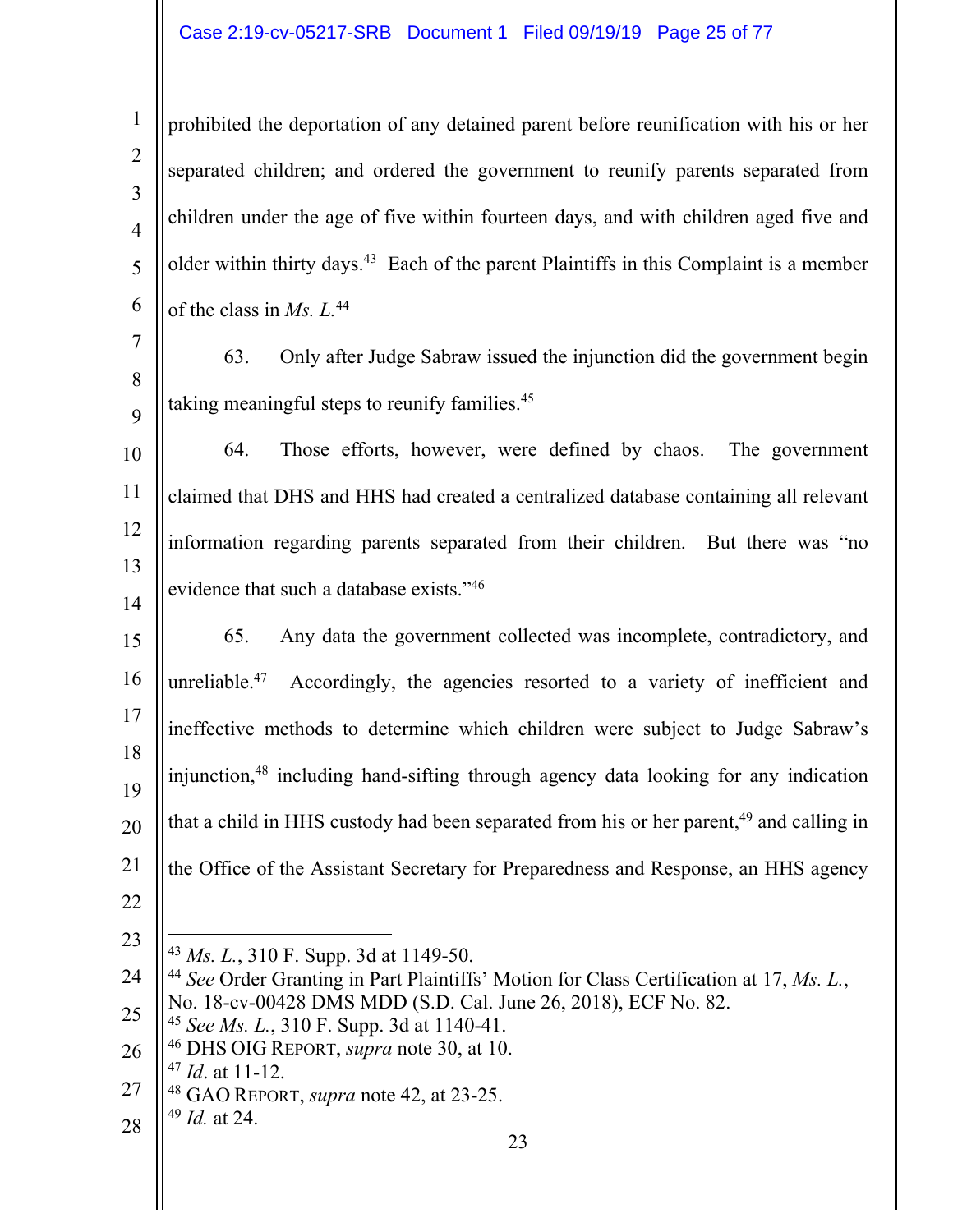| $\mathbf{1}$        | whose normal prerogative involves responding to hurricanes and other public health                                                                                                   |
|---------------------|--------------------------------------------------------------------------------------------------------------------------------------------------------------------------------------|
| $\overline{2}$      | disasters, to review data provided by HHS, DHS, and ORR. <sup>50</sup>                                                                                                               |
| 3                   | The method for determining which family units required reunification<br>66.                                                                                                          |
| $\overline{4}$      |                                                                                                                                                                                      |
| 5                   | changed frequently, sometimes more than once a day, with staff at one ORR shelter                                                                                                    |
| 6                   | reporting that "there were times when [they] would be following one process in the                                                                                                   |
| $\overline{7}$<br>8 | morning but a different one in the afternoon." <sup>51</sup>                                                                                                                         |
| 9                   | Judge Sabraw criticized the agencies for their callous treatment of<br>67.                                                                                                           |
| 10                  | families: "[W] hat was lost in the process was the family. The parents didn't know                                                                                                   |
| 11                  | where the children were, and the children didn't know where the parents were. And                                                                                                    |
| 12                  | the government didn't know, either." <sup>52</sup>                                                                                                                                   |
| 13<br>14            | Consistent with Judge Sabraw's rulings, the government's policy of<br>68.                                                                                                            |
| 15                  | separating children from their parents in the absence of a determination that the                                                                                                    |
| 16                  | parents were unfit or presented a danger to their children and its failure to track the                                                                                              |
| 17                  | children and promptly reunite the families once they were separated violated the                                                                                                     |
| 18<br>19            | constitutional right to family integrity of the persons subject to the policy, including                                                                                             |
| 20                  | Plaintiffs. <sup>53</sup>                                                                                                                                                            |
| 21                  |                                                                                                                                                                                      |
| 22                  | $50$ <i>Id.</i> at 23.                                                                                                                                                               |
| 23                  | $51$ <i>Id.</i> at 27.                                                                                                                                                               |
| 24                  | <sup>52</sup> Transcript of Status Conference at 58, <i>Ms. L.</i> , No. 18-cv-00428 DMS MDD (S.D.<br>Cal. July 27, 2018), ECF No. 164.                                              |
| 25                  | <sup>53</sup> See Ms. L. v. U.S. Immigration and Customs Enf't, 302 F. Supp. 3d 1149, 1161-67<br>(S.D. Cal. 2018) (finding that plaintiffs had stated a legally cognizable claim for |
| 26                  | violations of their substantive due process rights under the Fifth Amendment to the                                                                                                  |
| 27                  | United States Constitution based on their allegations that the government had<br>separated them from their minor children, and kept them separated from their minor                  |
| 28                  | children, while they were held in immigration detention and without a showing that<br>24                                                                                             |
|                     |                                                                                                                                                                                      |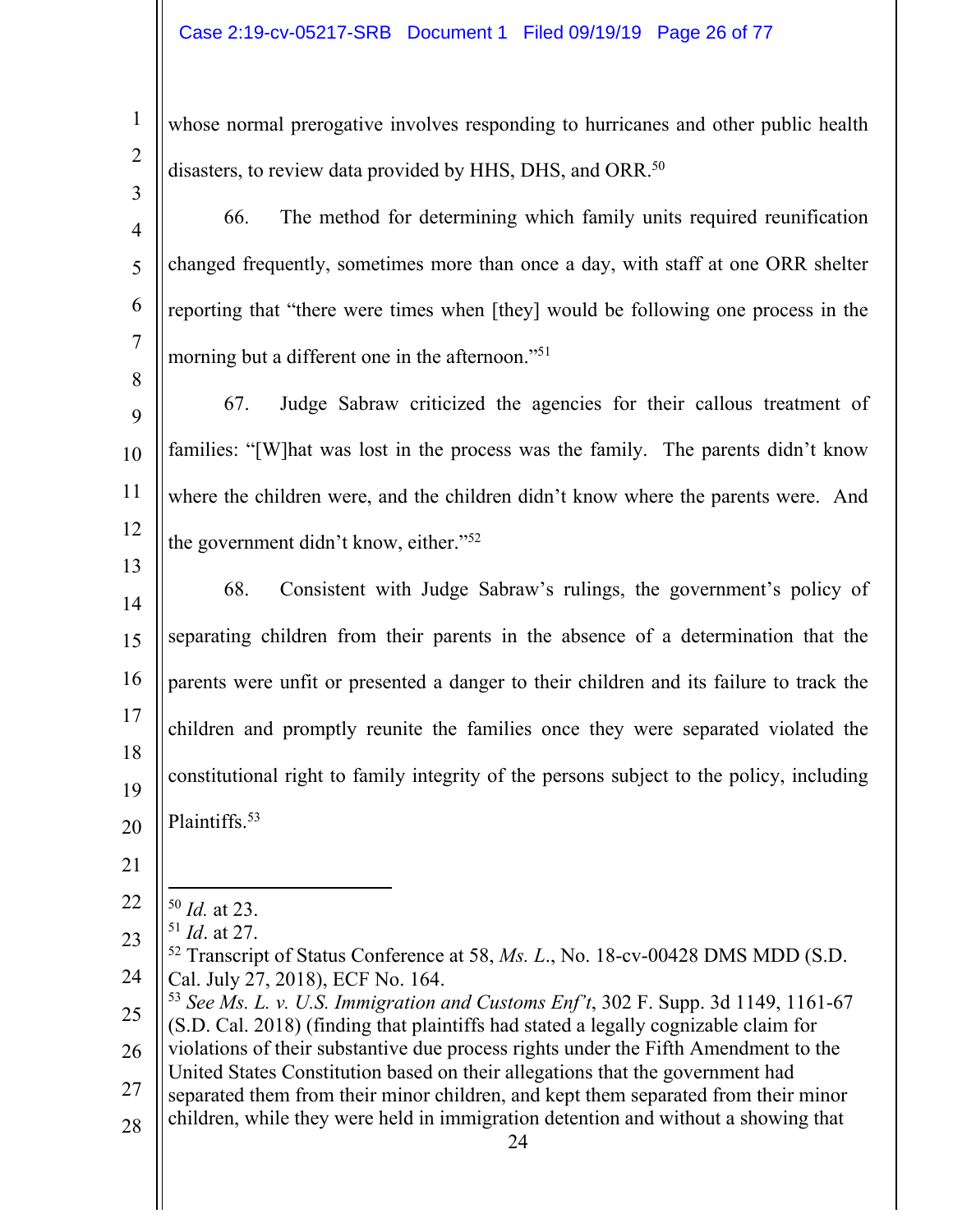1 2 3 4 5 6 7 8  $\mathbf Q$ 10 69. As evidenced by Administration officials' statements that the policy's purpose was to deter asylum seekers, the government's refusal to provide parents and children any information about each other's whereabouts and well-being, and its failure to track separated families and address reunification in any meaningful way until a federal judge ordered it to do so, the government instituted and implemented this policy to intentionally inflict emotional distress on the parents and children whom it separated. It succeeded, with devastating consequences for Plaintiffs. **B. C.M and B.M.** 

12 70. On or around May 9, 2018, C.M. entered the United States with her then five-year-old son, B.M., after fleeing life-threatening violence in Guatemala.

**1. The Two-And-A-Half Month Separation of C.M. and B.M.** 

11

13

14

21

22

23

24

15 16 17 18 19 20 71. When C.M. and B.M. crossed the border at or near San Luis, Arizona, immigration officers apprehended them and took them to a short-term detention center commonly referred to as the "*hielera*" or "ice box" due to the very cold temperature inside. C.M. and B.M. arrived at the *hielera* late at night. As soon as they arrived, an immigration officer told C.M. and three other women who arrived

25 26 27 28  $\overline{a}$ they were unfit parents or otherwise presented a danger to their children); *Ms. L.*, 310 F. Supp. 3d at 1142-46 (finding that plaintiffs were likely to succeed on the merits of their substantive due process claim); *see also Smith v. Org. of Foster Families for Equal. & Reform,* 431 U.S. 816, 845 (1977) (liberty interest in family relationships has its source in "intrinsic human rights").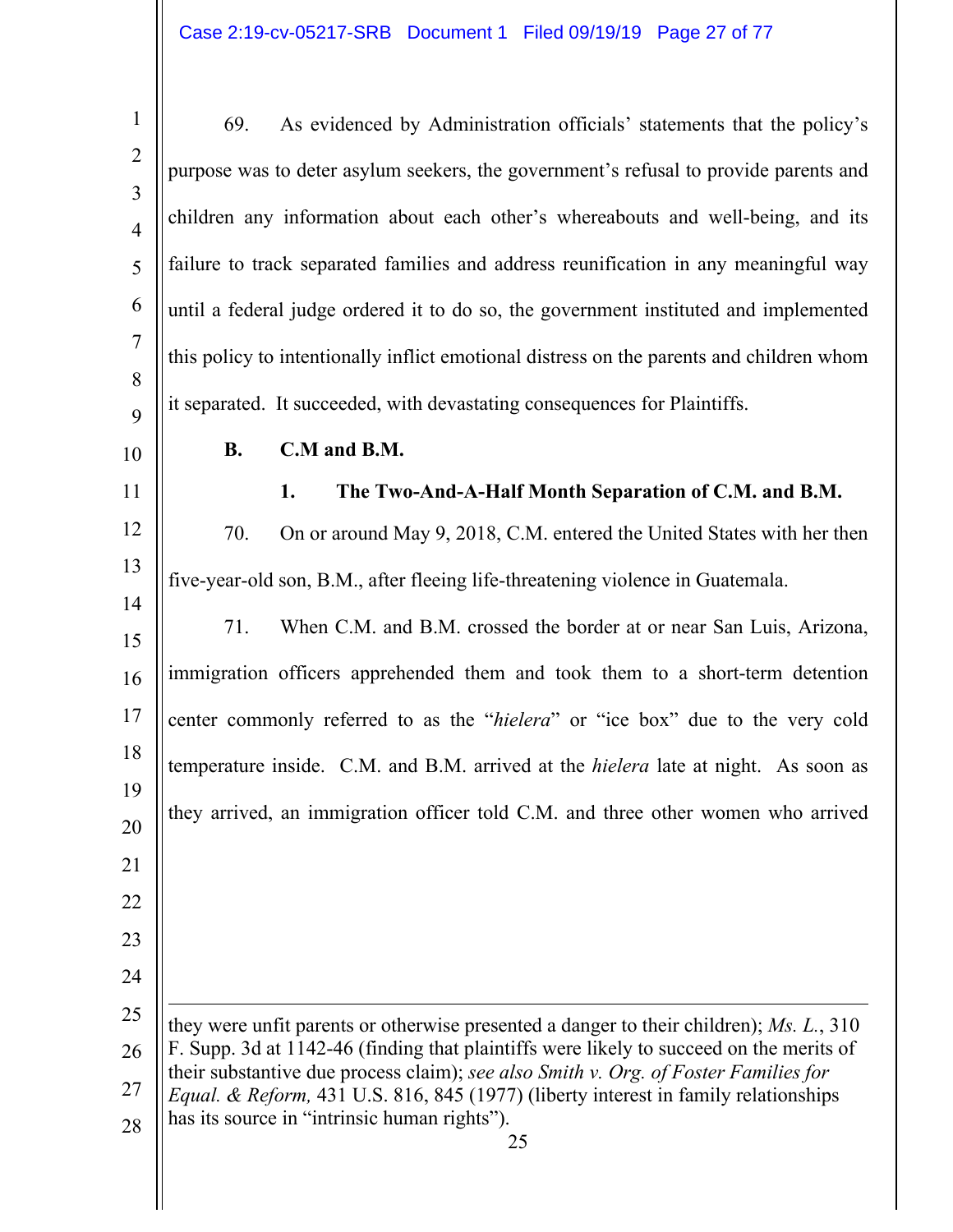2 3 with her that immigration officers would take away their children and send the women back to Guatemala.<sup>54</sup>

| $\overline{4}$ | C.M. was horrified by the news. The officer laughed at her shocked<br>72.                                                                                                           |
|----------------|-------------------------------------------------------------------------------------------------------------------------------------------------------------------------------------|
| 5              | reaction and the reaction of women she was with and said, "Happy Mother's Day."                                                                                                     |
| 6              | A second immigration officer asked C.M. to sign papers written in<br>73.                                                                                                            |
| $\overline{7}$ | English that she did not understand. Unable to read or write, she told the officer that                                                                                             |
| 8              | she did not know how to sign her name. The immigration officer told her to put an X                                                                                                 |
| 9              |                                                                                                                                                                                     |
| 10             | on the signature line.                                                                                                                                                              |
| 11             | The immigration officer confiscated C.M. and B.M.'s belongings,<br>74.                                                                                                              |
| 12             | including extra articles of clothing that could have helped them stay warm in the                                                                                                   |
| 13             | hielera, and locked C.M. and B.M. in a cell with many other women and children.                                                                                                     |
| 14<br>15       | There were no beds in the cell, and C.M. and B.M. received nothing to<br>75.                                                                                                        |
| 16             |                                                                                                                                                                                     |
|                | eat except watered-down broth. Other distraught mothers detained in the same cell                                                                                                   |
| 17<br>18       | told C.M. that the immigration officers had taken away their children, and that they                                                                                                |
| 19             | would take B.M. away as well. C.M. was terrified.                                                                                                                                   |
| 20             | 76.<br>During C.M.'s first night in the <i>hielera</i> , an immigration officer called                                                                                              |
| 21             | her name and asked B.M.'s age. C.M. told the officer that B.M. was five years old. A                                                                                                |
| 22             | short while later, the same officer again called C.M.'s name and again told her that                                                                                                |
| 23             |                                                                                                                                                                                     |
| 24             | immigration officers would take B.M. away from her and send him to a shelter                                                                                                        |
| 25             |                                                                                                                                                                                     |
| 26             |                                                                                                                                                                                     |
| 27             | <sup>54</sup> None of the Plaintiffs speak English. All referenced conversations involving a<br>Plaintiff occurred in Spanish, except conversations between C.M. and her son, B.M., |
| 28             | which occurred in Mam.                                                                                                                                                              |
|                | 26                                                                                                                                                                                  |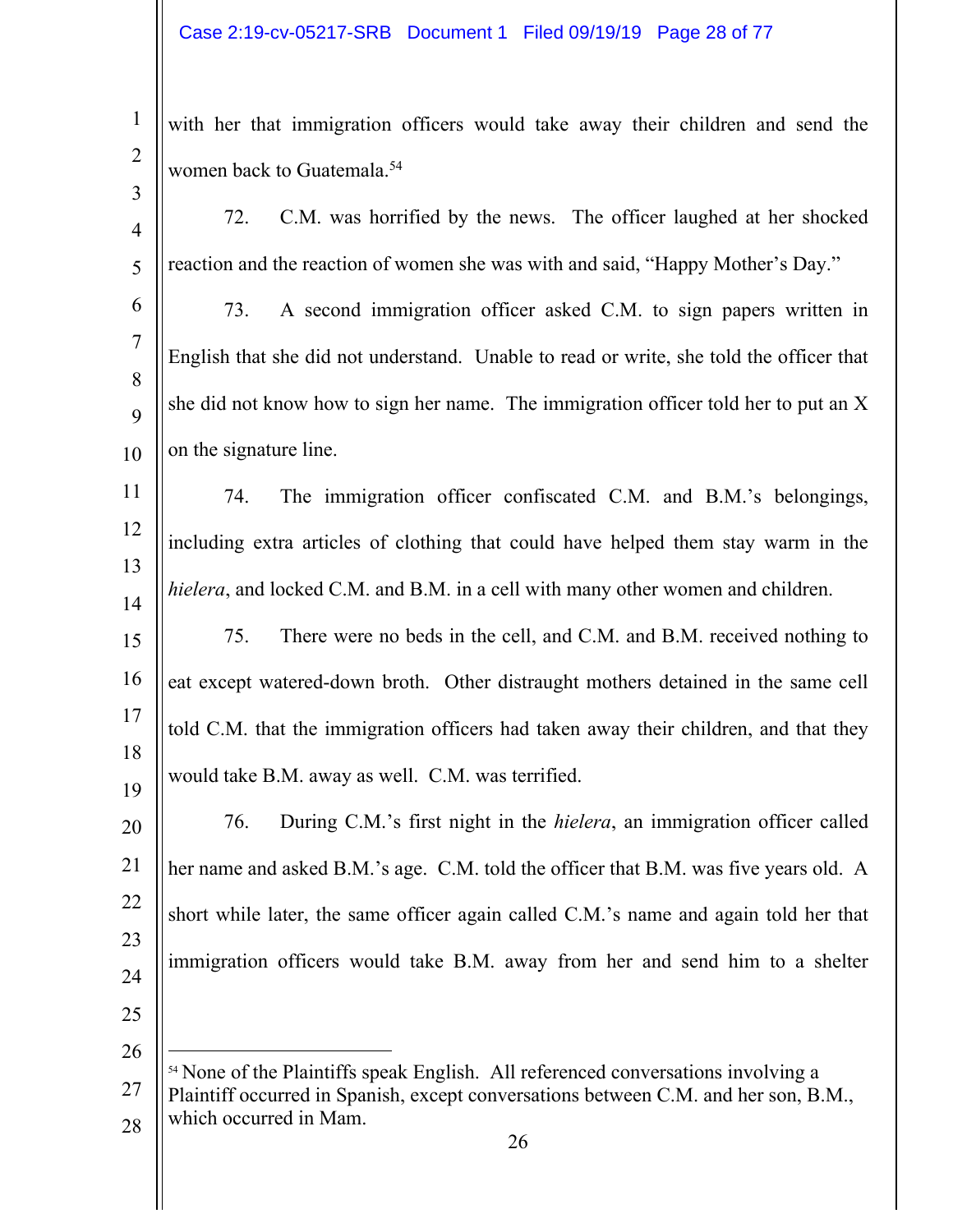#### Case 2:19-cv-05217-SRB Document 1 Filed 09/19/19 Page 29 of 77

2

3

1

because he was old enough to go, and that only mothers with children under four years old might be released with their children. C.M. sobbed at the news.

4

5

6

7

8

77. Less than two days later, very early in the morning on or around May 11, 2018, an immigration officer told C.M. to wake her son up because the immigration officers would be taking him to a shelter for children that morning. When C.M. woke B.M., he saw the officer and began to cry.

9 10 11 12 13 14 15 16 17 18 19 78. The officer tried to take B.M. to another room so that B.M. could have a bath, but, because B.M. was crying so hard, the officer told C.M. that she would have to bathe B.M. The officer took C.M. and B.M. to a room where there was a shower and ordered her to bathe and dress B.M. Believing she had no choice, C.M. complied. 79. Once B.M. was dressed, the officer took them to a different room and told C.M. that she had to say good-bye to her son. C.M. begged the immigration officer not to take her son away, stating over and over that he was only five years old and he only spoke Mam, did not understand Spanish or English, and would not be able to understand what anyone said to him. The officer did not relent.

20 21 22 23 24 25 26 80. Desperate to keep her son, C.M. asked the officer to send her back to Guatemala with B.M. rather than separate them. C.M. and B.M. had fled to the United States after suffering horrific abuse in Guatemala, based in part on their indigenous identity. C.M. was terrified to return, but the thought of losing her son was inconceivable. The officer laughed. He made fun of her indigenous accent and said "it's not that easy."

27

28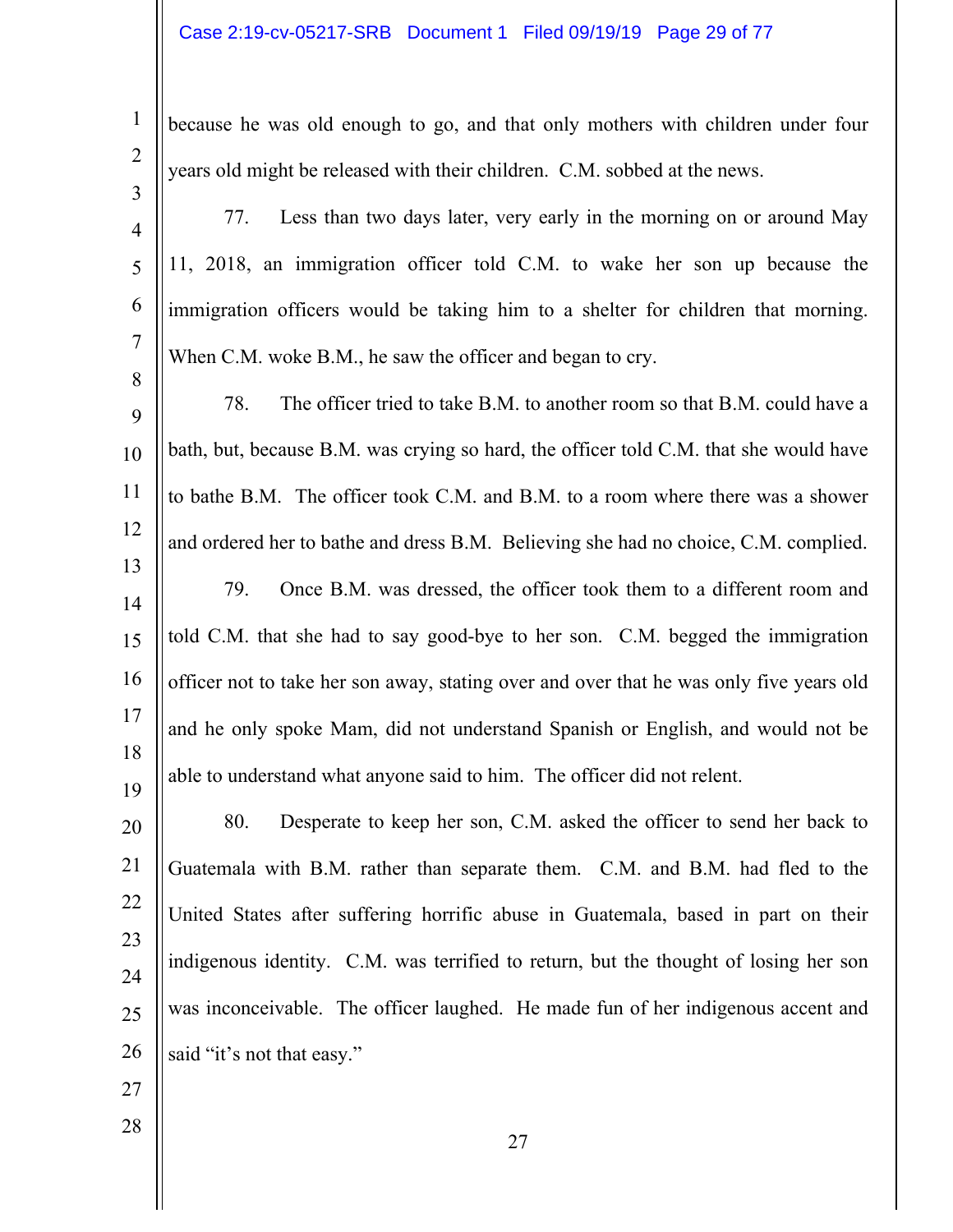1 2 3 4 5 6 81. C.M. continued to refuse to let her son go. Eventually, another immigration officer came over and told her to hurry up because they were putting B.M. on a plane, and the plane was about to take off. When C.M. continued to resist, the two officers threatened to throw her son in a cell without her if she did not let them take him.

7 8  $\mathbf Q$ 10 11 82. Recognizing that the officers would take B.M. no matter what she did, C.M. explained to her five-year-old son that he would be going away for a few days. Despite her anguish, she tried to be positive for him and told him that he would go to a shelter to play with lots of other children and that she would see him in a few days.

12 13 14 15 16 83. B.M. asked C.M. if she would go back to Guatemala without him. She assured him that she would never leave without him. He sobbed and clutched her. The immigration officers pried B.M. away by force as he cried and grabbed at C.M.'s clothes.

17 18 19 20 21 22 23 24 84. Without her child, C.M. fell apart. She was extremely cold and heartbroken and she cried constantly. She could not sleep because she was so distraught. The government gave C.M. no information about B.M. She became disoriented, unable to gauge the passage of time, had no appetite, and began to suffer chronic headaches. Days after they took B.M. away, an immigration officer commented that she was losing weight.

25 26 27 85. While C.M. stayed in the *hielera*, she watched immigration officers take other children away from their parents. Through the interior window of her cell, she could see fathers crying.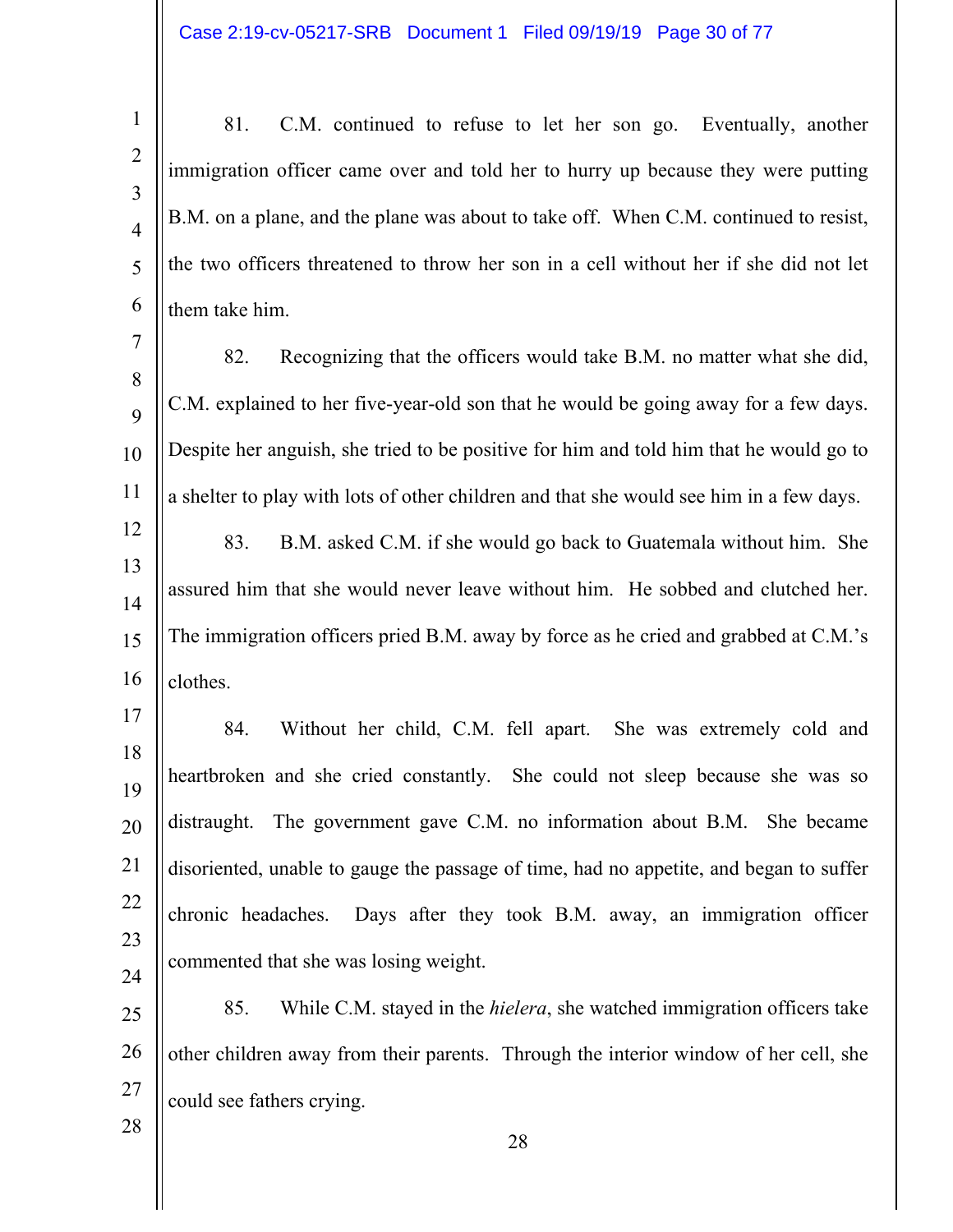| $\mathbf{1}$        | About four days after immigration officers took B.M. from C.M.,<br>86.                  |
|---------------------|-----------------------------------------------------------------------------------------|
| $\overline{2}$      | officers moved C.M. to the Florence Staging Facility, and, one day later, to the Eloy   |
| 3<br>$\overline{4}$ | Detention Center, where she was held for approximately two days.                        |
| 5                   | In Eloy, officers finally allowed C.M. to speak to her son—but only for<br>87.          |
| 6                   | a matter of minutes. B.M. repeatedly asked his mother when she was coming to get        |
| $\tau$              | him. He told her he was all alone and did not know what anyone was saying to him        |
| 8<br>9              | because he could not speak Spanish. Not knowing the answer, or even where B.M.          |
| 10                  | was, C.M. was unable to comfort him.                                                    |
| 11                  | 88.<br>B.M. sounded terrified and heartbroken, which left C.M. more                     |
| 12                  | traumatized than before they had spoken. She still did not know where he was being      |
| 13<br>14            | held.                                                                                   |
| 15                  | After spending a night or two in Eloy, immigration officers transferred<br>89.          |
| 16                  | C.M. by plane to a detention center outside of Las Vegas, Nevada. During this           |
| 17                  | transport, officers handcuffed her and shackled her around her waist, feet, and wrists. |
| 18                  | C.M. could not stop crying.                                                             |
| 19                  | In Nevada, a woman being held with her tried to put water to C.M.'s<br>90.              |
| 20                  |                                                                                         |
| 21                  | cracked and dry lips. Another woman tried to get C.M. to eat and encouraged her to      |
| 22<br>23            | sleep. The woman also translated for her when immigration officers walked past and      |
| 24                  | said in English: "What's wrong with you?"                                               |
| 25                  | Several weeks after she arrived in Nevada, C.M. was finally able to<br>91.              |
| 26                  | speak to B.M. again. A male officer called C.M.'s name and led her to a small room      |
| 27                  | with a telephone. When the phone rang, he told her to answer it. When she did, she      |
| 28                  | 29                                                                                      |
|                     |                                                                                         |

 $\parallel$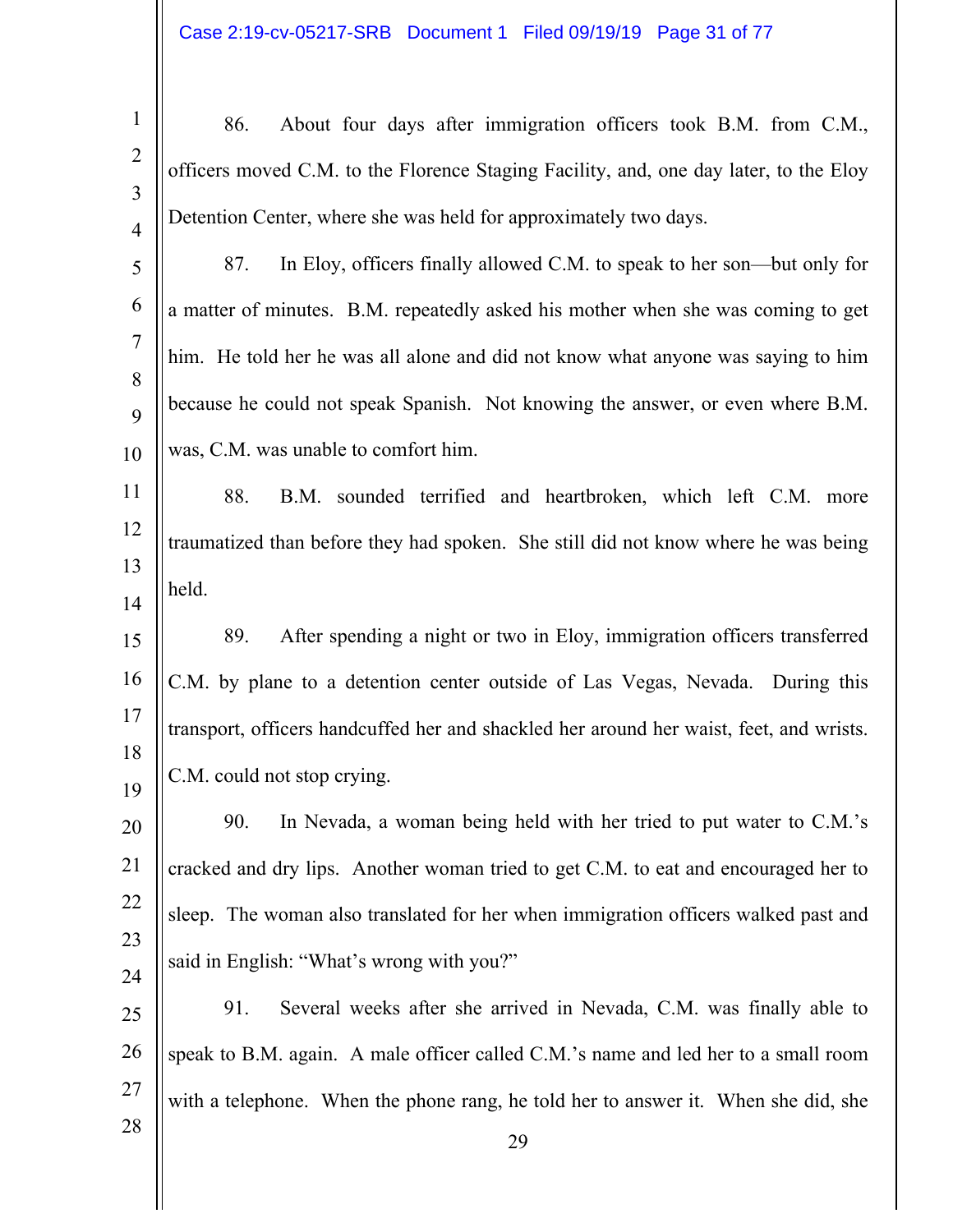1 2 heard B.M.'s voice for only the second time since they had been separated more than a month earlier.

4 5 6 7 92. When she spoke to B.M., C.M. cried so hard that she could barely speak. B.M. had difficulty speaking because he was so sad and scared. C.M. could hear the fear through his voice. He could only keep asking when they would go home.

9 10 11 12 13 14 15 93. After C.M. and B.M. spoke, a social worker told C.M. that B.M. was in a shelter in New York, thousands of miles away. The social worker told C.M. that she had to fight her immigration case and that she should not give up. She impressed upon C.M. the urgency of the situation and told her that if she did not fight her case, the government could deport her, and she might never see B.M. again. The possibility of never seeing her child again horrified her.

16 17 18 19 20 21 22 94. While C.M. was later allowed additional phone calls with B.M. during her detention in Las Vegas, B.M. was so traumatized that he was unable to say much. As soon as he heard his mother's voice, B.M. would become very upset, begin to sob, and repeatedly ask C.M. when they would be able to go home. Listening to B.M. cry was excruciating for C.M. She could do nothing to take care of her child beyond pleading with the social worker to make sure he was all right.

24 25 26 27 95. B.M. turned six while he was in the shelter in New York. C.M. spent B.M.'s birthday crying in the detention center, wishing she could be with him. One of the other women in the detention center tried to comfort her, but C.M. could not be consoled.

28

23

3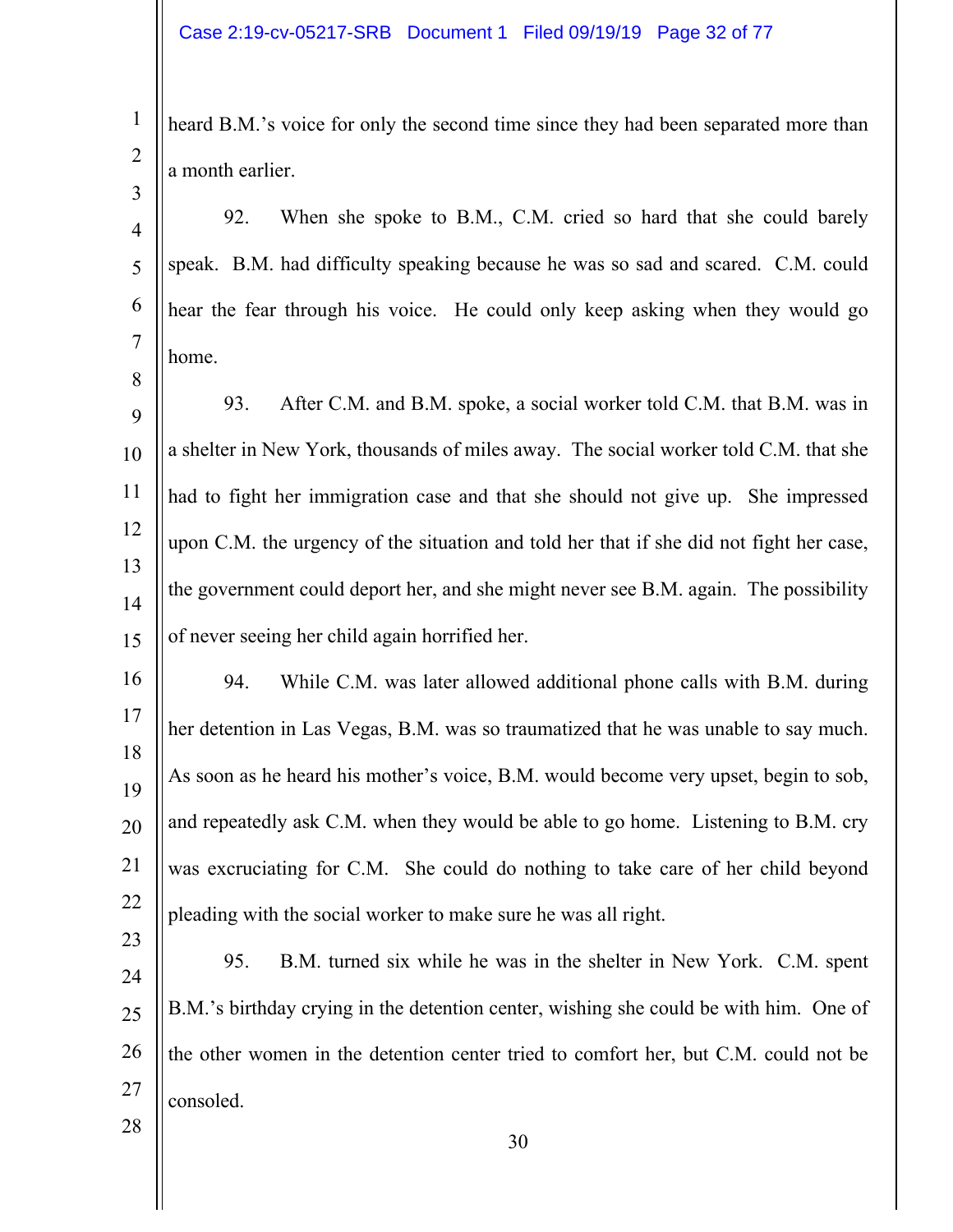| $\mathbf{1}$   | 96.<br>On June 19, 2018, while she was being held in Nevada, C.M. had a                         |
|----------------|-------------------------------------------------------------------------------------------------|
| $\overline{2}$ |                                                                                                 |
| $\overline{3}$ | hearing before an immigration judge, who ordered her deported to Guatemala.                     |
| $\overline{4}$ | Shortly after C.M.'s hearing, on June 26, 2018, Judge Sabraw issued the<br>97.                  |
| 5              | injunction enjoining the U.S. government from removing separated parents without                |
| 6              | their children. <sup>55</sup> As a result, the government was prohibited by judicial order from |
| $\overline{7}$ | carrying out C.M.'s worst fear—being deported without B.M.                                      |
| 8<br>9         | While Judge Sabraw's injunction spared C.M. from immediate removal,<br>98.                      |
| 10             | she was not told about the injunction and she remained in the detention center in               |
| 11             | Nevada for approximately a month after her immigration hearing, terrified that she              |
| 12             | could be deported without B.M. at any time.                                                     |
| 13             |                                                                                                 |
| 14             | <b>B.M.'s Separation From His Mother</b><br>2.                                                  |
| 15             | While C.M. suffered in detention, B.M. suffered on his own. After<br>99.                        |
| 16             | immigration officials tore him from his mother's arms, they put B.M. on a plane to              |
| 17             | New York, thousands of miles away from his mother. It was B.M.'s first time on an               |
| 18             | airplane.                                                                                       |
| 19<br>20       | B.M. was transferred to the Safe Haven for Children Program in New<br>100.                      |
| 21             | York. He arrived very late at night on May 11, 2018. As B.M. did not speak Spanish              |
| 22             | or English, he was unable to communicate with anyone at the shelter when he arrived.            |
| 23             | Staff at Safe Haven placed B.M. with a foster care family shortly after<br>101.                 |
| 24             |                                                                                                 |
| 25             | he arrived in New York, but he was removed from that home after B.M. and another                |
| 26             |                                                                                                 |
| 27             |                                                                                                 |
| 28             | <sup>55</sup> <i>Ms. L.</i> , 310 F. Supp. 3d at 1149-50.<br>31                                 |
|                |                                                                                                 |
|                |                                                                                                 |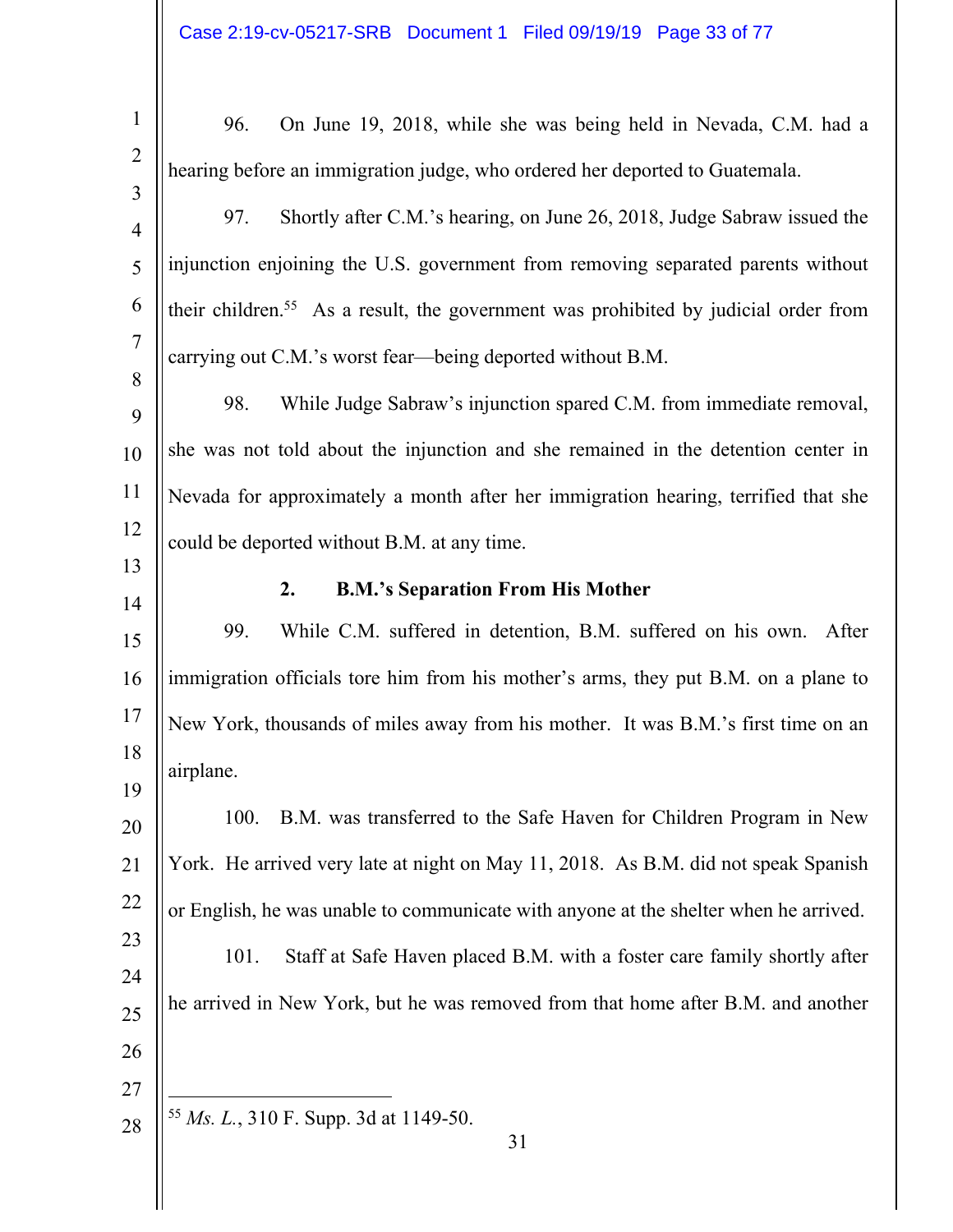child reported that the foster care mother had hit them both. No government official or shelter staff member informed C.M. about this reported abuse.

102. Following this incident, Safe Haven staff placed B.M. with a second foster care family, and he remained with that family for approximately two months, until late July.

7 8

1

2

3

4

5

6

# **3. C.M. and B.M.'s Reunification**

9 10 11 12 13 14 15 103. On or about the night of July 18, immigration officers, without explanation, transported C.M. and several other mothers to the Port Isabel Detention Center in Texas ("Port Isabel"). They locked C.M. again in an *hielera*. Some of the other parents at Port Isabel told C.M. that they thought they were getting their children back, but C.M. did not believe them. By this time, C.M. believed that immigration officers would never return her son.

16 17 104. C.M. was locked in the *hielera*, which was filthy and so cold that she and the other women could not sleep.

18 19 20 21 22 23 24 105. On the evening of July 25, 2018, immigration authorities again placed B.M. on a flight across the country, to Port Isabel. On or around July 26, while C.M. waited in the *hielera*, an immigration officer called C.M.'s name and escorted her into a small room. She waited there for approximately thirty minutes. The officer forced her to sign a form that she could not read and did not understand.

25 26 106. A few minutes after signing the form, C.M. saw B.M. and several other children enter the room. She called his name and, when he saw her, he threw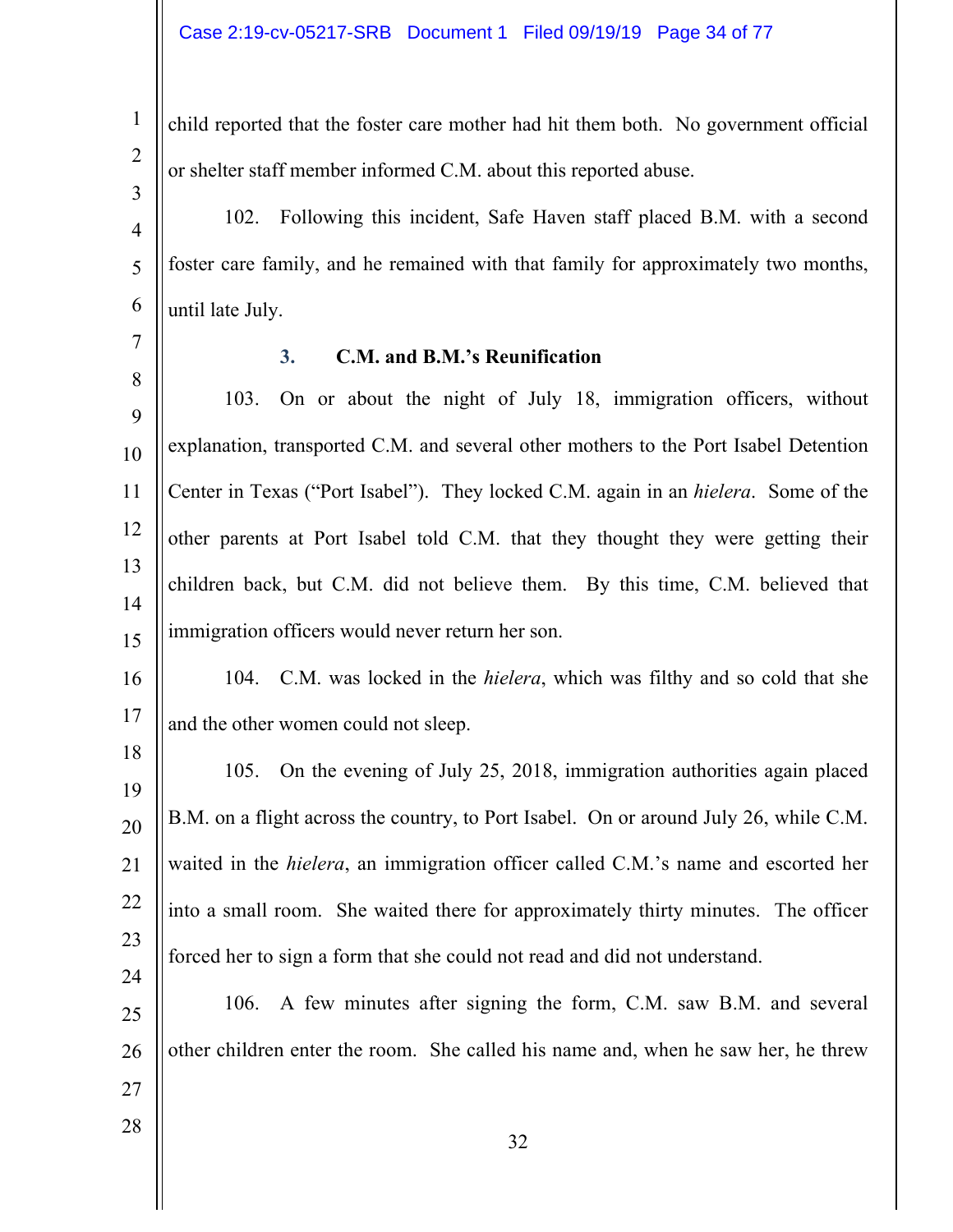| $\mathbf{1}$                     | his bag to the side, ran toward her, and threw himself in her arms. They sobbed with |
|----------------------------------|--------------------------------------------------------------------------------------|
| $\overline{2}$                   | relief.                                                                              |
| $\overline{3}$<br>$\overline{4}$ | After they were reunified, immigration officials transferred C.M. and<br>107.        |
| 5                                | B.M. by bus to Dilley, one of ICE's family detention centers. As soon as they        |
| 6                                | boarded the bus, B.M. began crying. C.M. tried to comfort him, but B.M. was          |
| $\tau$                           | terrified that they would be separated again.                                        |
| 8<br>9                           | C.M. and B.M. were detained at Dilley for approximately four months.<br>108.         |
| 10                               | DHS finally released C.M. and B.M. from Dilley in November 2018, more than six       |
| 11                               | months after they arrived in the United States.                                      |
| 12                               | 4. C.M. and B.M.'s Harms and Losses                                                  |
| 13<br>14                         | 109. C.M. suffered severe emotional distress as a result of the forcible             |
| 15                               | separation from her son by the government. From the moment of the separation,        |
| 16                               | when an officer laughed at C.M. while she cried in desperation, she has endured      |
| 17                               | palpable trauma. After they separated C.M. and B.M., immigration officers told C.M.  |
| 18<br>19                         | nothing about her son's well-being or whereabouts, causing her acute anxiety and     |
| 20                               | distress. She worried about her son constantly.                                      |
| 21                               | C.M. was so consumed with worry that she was frequently unable to<br>110.            |
| 22                               | sleep, had no appetite, and suffered from chronic headaches. During C.M.'s forced    |
| 23                               | separation from B.M., immigration officers did nothing to help her locate him other  |
| 24                               | than arrange phone calls. This cruelty compounded C.M.'s distress.                   |
| 25                               |                                                                                      |
| 26<br>27                         | C.M. continues to suffer as a result of the separation from her son. A<br>111.       |
| 28                               | psychological evaluation confirms that C.M. suffered severe trauma tied directly to  |
|                                  | 33                                                                                   |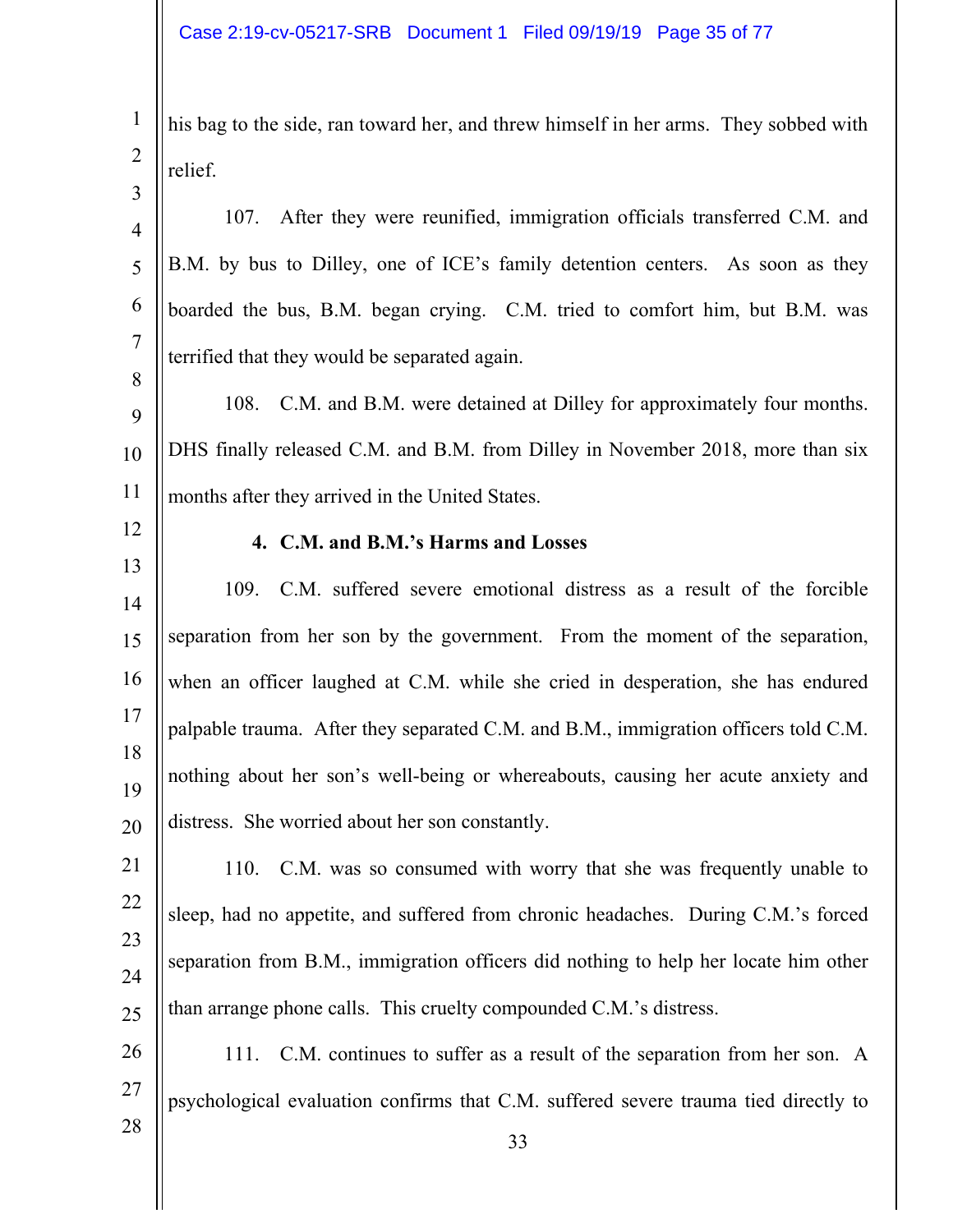1 2 that separation and the failure of immigration officers to provide her with information about her son.

4 5 6 112. The clinical social worker who evaluated C.M. during her detention in Dilley found that she exhibits symptoms consistent with Post-Traumatic Stress Disorder ("PTSD").

7 8  $\mathbf Q$ 10 11 12 113. C.M.'s concern about her son's well-being dominated her every waking hour. She now has difficulty sleeping and suffers from chronic headaches. She suffers flashbacks of the separation which cause her extreme anxiety and an acute feeling that she is losing control. C.M. remains traumatized by the thought of her son spending his sixth birthday scared and alone.

14 15 16 17 18 19 114. B.M. experienced similar fear and mental anguish when he was taken from his mother. After DHS separated him from C.M., he was detained in an unfamiliar place, far from his mother, where he was unable to communicate with anyone because of his indigenous Mam language. He did not know what was happening or when he would see his mother again.

20 21 22 115. During his time in Dilley, B.M. continued to be extremely sad and repeatedly asked his mother why they were there and why they were locked up. He had little appetite and suffered from nightmares.

24 25 26 116. The severe emotional distress B.M. suffered during the separation continues today. He refuses to talk about his time in the shelter in New York. He continues to eat very little.

27

28

23

3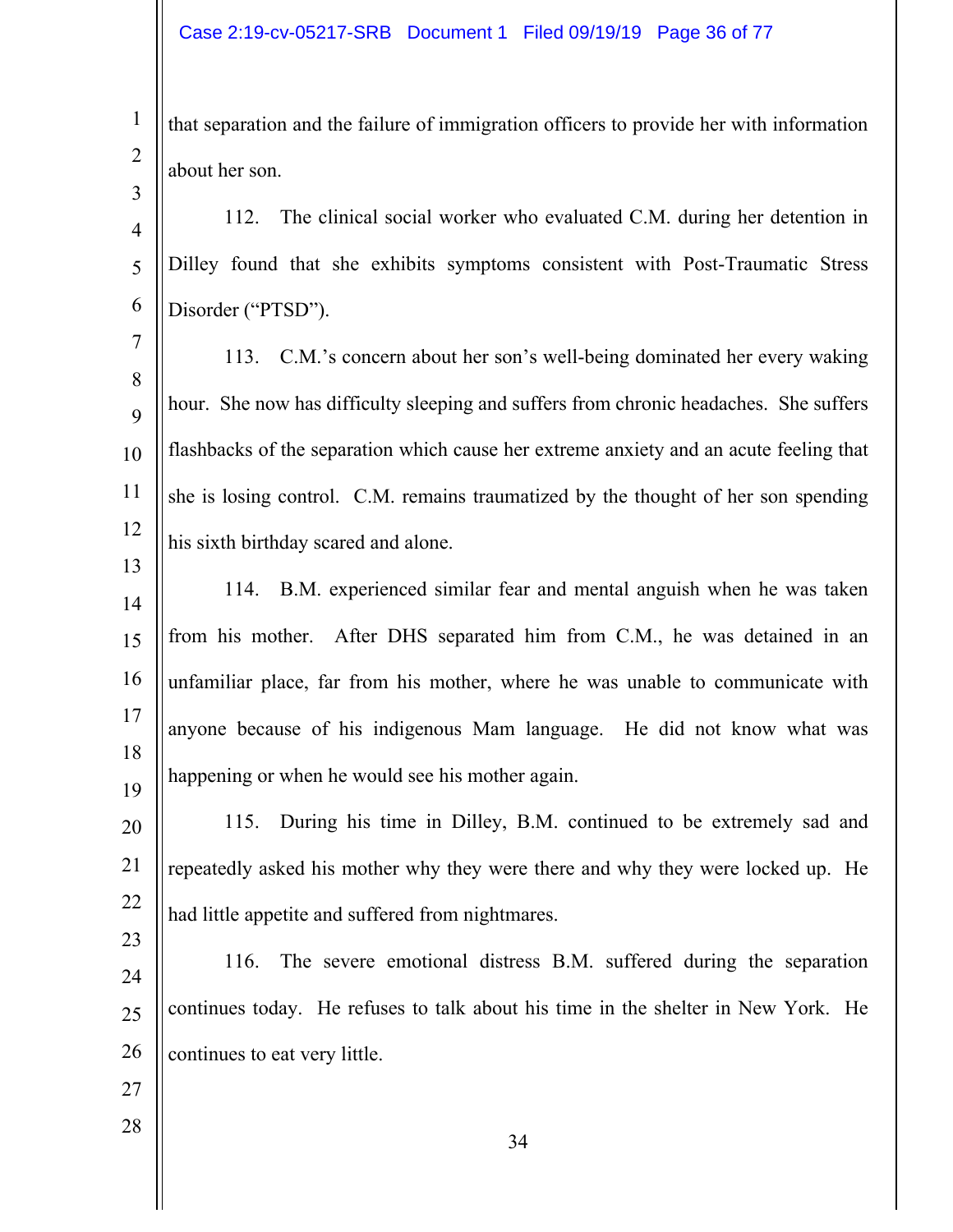Case 2:19-cv-05217-SRB Document 1 Filed 09/19/19 Page 37 of 77

| $\mathbf{1}$   | 117. After they were reunited, B.M. told his mother that he thinks she                      |
|----------------|---------------------------------------------------------------------------------------------|
| $\overline{2}$ | brought him to the United States to give him away. C.M. worries that their                  |
| $\overline{3}$ |                                                                                             |
| $\overline{4}$ | relationship may never recover.                                                             |
| 5              | To this day, whenever C.M. leaves the house, B.M. asks whether she is<br>118.               |
| 6              | coming back. Despite her reassurances, C.M. perceives that B.M. does not believe            |
| $\tau$         | her.                                                                                        |
| 8<br>9         | L.G. and B.G.<br>$\mathbf{C}$ .                                                             |
| 10             | The Two-Month Separation of L.G. and B.G.<br>1.                                             |
| 11             | On or around May 16, 2018, L.G. and her then-seven-year-old daughter,<br>119.               |
| 12             | B.G., fleeing horrific violence and threats of violence in Guatemala, entered the           |
| 13             | United States near San Luis, Arizona.                                                       |
| 14             | CBP officers escorted L.G. and B.G. through what L.G. believed was an<br>120.               |
| 15             |                                                                                             |
| 16             | official port of entry, where L.G. told the officers that she feared for her safety and the |
| 17             | safety of her daughter.                                                                     |
| 18             | The CBP officers transferred L.G. and B.G. to an <i>hielera</i> located in or<br>121.       |
| 19<br>20       | near Yuma, Arizona.                                                                         |
| 21             | Shortly after L.G. and B.G. arrived at the <i>hielera</i> , immigration officers<br>122.    |
| 22             | told L.G. that the law had changed, and that the U.S. government was going to take          |
| 23             | B.G. away from her. L.G. was horrified.                                                     |
| 24             | Even though L.G. and B.G. had entered through what L.G. perceived to<br>123.                |
| 25             | be an official port of entry, the immigration officers told her that she had entered the    |
| 26             |                                                                                             |
| 27<br>28       |                                                                                             |
|                | 35                                                                                          |
|                |                                                                                             |
|                |                                                                                             |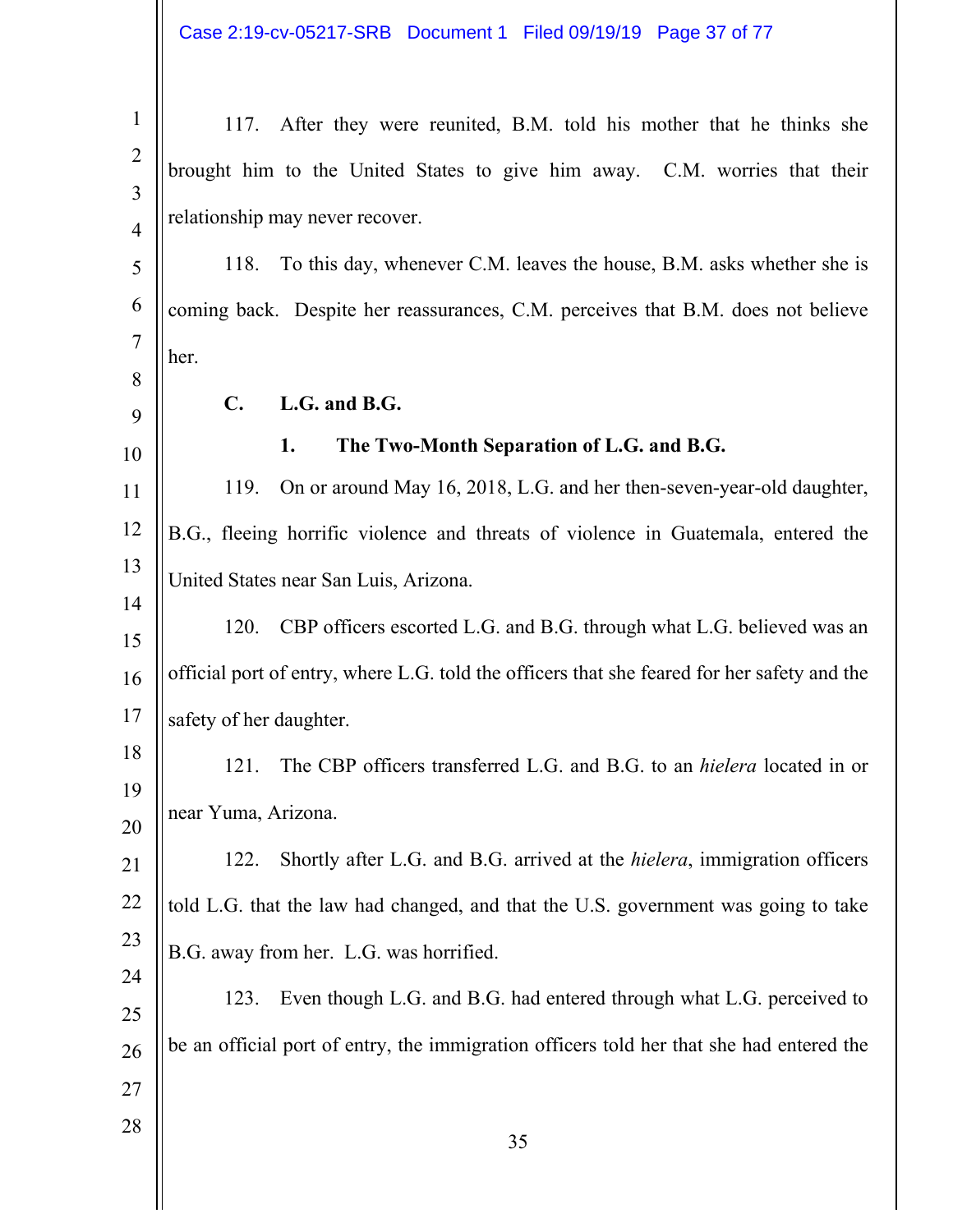1 2 3 country illegally and accused her of using B.G. as a free ride to gain entry to the United States.

| $\overline{4}$ | The immigration officers put L.G. and B.G. in a cell with approximately<br>124.         |
|----------------|-----------------------------------------------------------------------------------------|
| 5              | 100 other women and children. The cell was over-crowded. It had no beds. The            |
| 6              | women and children slept on the floor with only aluminum foil sheets. There was         |
| $\overline{7}$ | only one toilet and one sink for everyone. There was no soap or bathing facility.       |
| 8<br>9         | Other women in the cell told L.G. that immigration officers had taken<br>125.           |
| 10             | their children. Many of these women were crying and praying. L.G. watched as the        |
| 11             | immigration officers ignored these mothers when they pleaded for information about      |
| 12             |                                                                                         |
| 13             | their sons and daughters.                                                               |
| 14             | 126. L.G. was unable to sleep that night. Instead she cried, holding her                |
| 15             | daughter in her arms.                                                                   |
| 16             | 127. The next morning, on or around May 17, 2018, an immigration officer                |
| 17             | called L.G.'s name and told her that they would be taking B.G. to a "better place," but |
| 18             | did not give her any details. L.G. began to cry.                                        |
| 19<br>20       | Later that day, in the afternoon, two immigration officers entered the<br>128.          |
| 21             | cell and began calling the names of children. L.G. and B.G., along with everyone else   |
| 22             |                                                                                         |
| 23             | in the cell, watched as immigration officers took children away from their mothers.     |
| 24             | Many people were crying.                                                                |
| 25             | One young boy, who was about five or six years old, cried and clung to<br>129.          |
| 26             | his mother after one of the immigration officers called his name. Because the boy       |
| 27             |                                                                                         |
| 28             | 36                                                                                      |
|                |                                                                                         |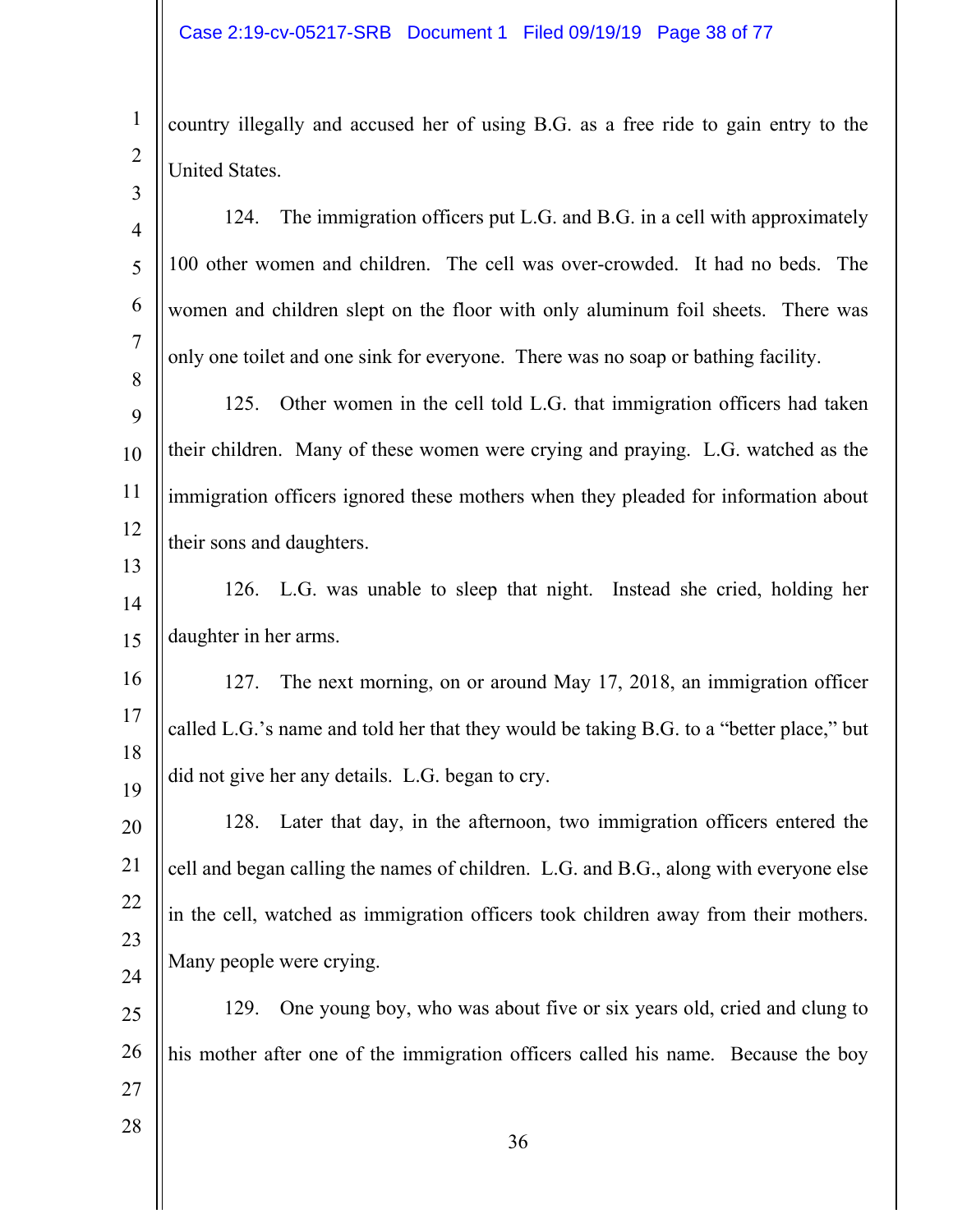| $\mathbf{1}$   | refused to let go, an immigration officer forcibly yanked the boy from his mother's |
|----------------|-------------------------------------------------------------------------------------|
| $\overline{2}$ | arms. Watching this further traumatized L.G.                                        |
| 3              |                                                                                     |
| $\overline{4}$ | After L.G. witnessed immigration officers taking the boy by force, an<br>130.       |
| 5              | immigration officer called B.G.'s name. B.G. looked at her mother and the officer   |
| 6              | ordered B.G. to come to him. He told L.G. and B.G. to say good-bye.                 |
| $\tau$         | 131. L.G. told her daughter to be strong and that they would not be apart           |
| 8<br>9         | long. B.G. was confused and terrified. She did not want to leave her mother. As the |
| 10             | immigration officer escorted her away, B.G. turned around and caught her mother's   |
| 11             | eye. L.G. sobbed as she watched the immigration officers take away her child.       |
| 12             | 132. L.G. witnessed approximately six or seven other children being taken           |
| 13             |                                                                                     |
| 14             | away with B.G.<br>These children ranged in age from approximately five to           |
| 15             | approximately sixteen years old.                                                    |
| 16             | After taking their children, the immigration officers did not give L.G.<br>133.     |
| 17             | and the other women any information about where their children were going or when   |
| 18<br>19       | the mothers would speak to their children again.                                    |
| 20             | 134. L.G. remained in the holding cell for several more days. Almost every          |
| 21             | day, and sometimes more than once a day, immigration officers entered the cell and  |
| 22             | forcibly separated children from their mothers.                                     |
| 23             |                                                                                     |
| 24             | 135. L.G. had to watch these separations and re-live the trauma of having           |
| 25             | been separated from her own daughter again and again.                               |
| 26             | Every day, L.G. and the other mothers asked the immigration officers<br>136.        |
| 27             | about their children. The officers never answered their questions.                  |
| 28             | 37                                                                                  |
|                |                                                                                     |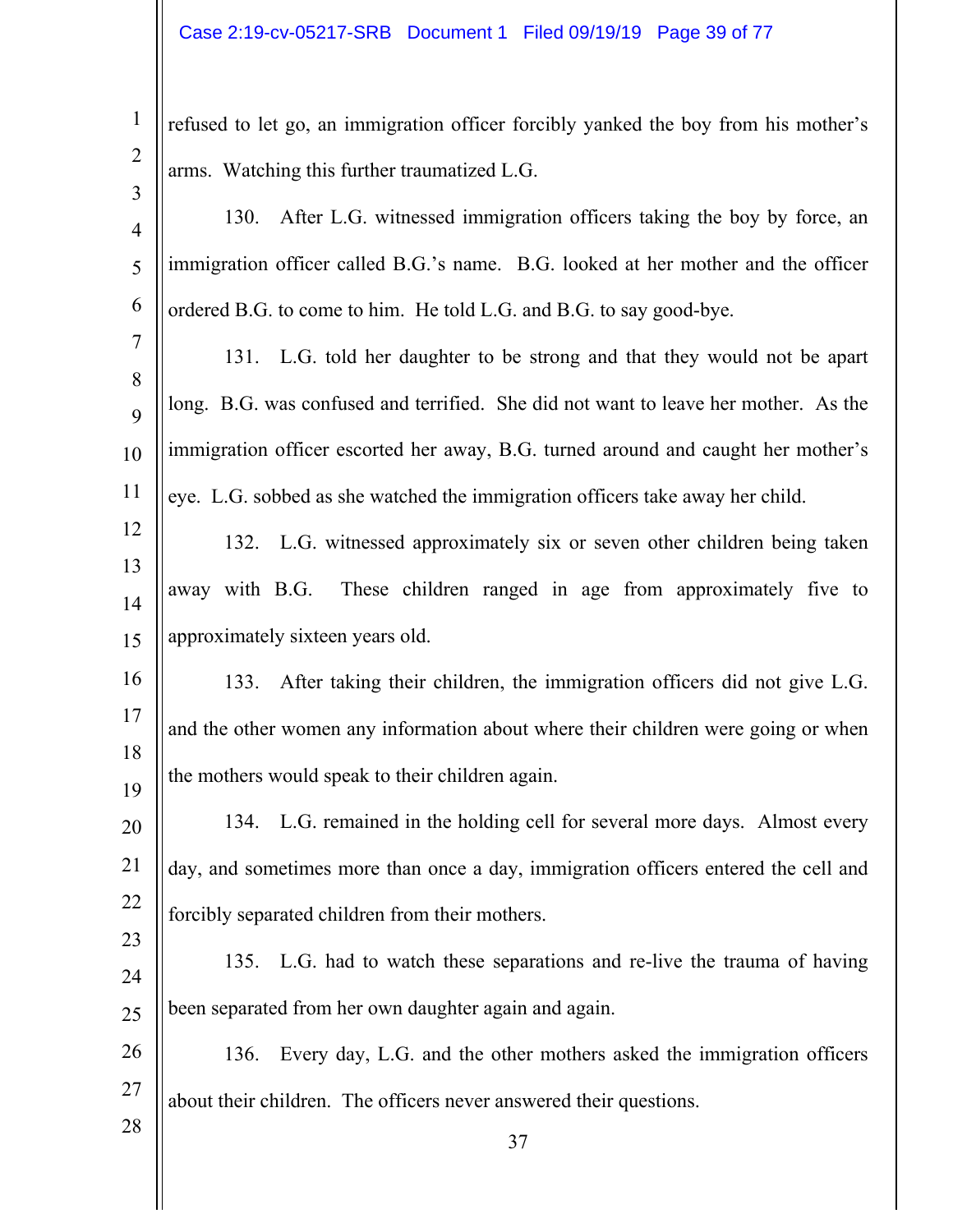1 2

3

4

5

13

18

28

137. On or around May 25, 2018, approximately one week after they took her daughter, immigration officers transported L.G. and some of the other women in handcuffs and shackles to the Florence Staging Facility and, one day later, to the Santa Cruz County Jail. L.G. remained in the jail for several days.

6 7 8  $\mathbf Q$ 10 11 12 138. On or around May 28, 2018, immigration officers transported L.G. back to the Florence Staging Facility in handcuffs and shackles. The following day, on or around May 29, 2018, immigration officers again handcuffed and shackled L.G. and other women and, without providing them any information, took them on a bus to an airport. L.G. was crying and distraught. She was convinced that she was going to be deported without her daughter.

14 15 16 17 139. Upon arriving at the airport, immigration officers instructed L.G. and the other women to board a plane. It was only once the plane had left the ground that a woman, who may have been a flight attendant, told the women that the plane was going to California.

19 20 21 140. Upon arrival in California, the immigration officers loaded L.G. and the other women, still in handcuffs and shackles, into a van and took them to an immigration detention center near Los Angeles.

22 23 24 25 141. The following day, on or around May 30, 2018, immigration officers again put L.G. and the other women in handcuffs and shackles and transported them to the James A. Musick Facility ("Musick") near Irvine, California.

26 27 142. L.G. had been transferred to multiple facilities since leaving the *hielera*  where she last saw her daughter. Despite repeatedly asking immigration officers at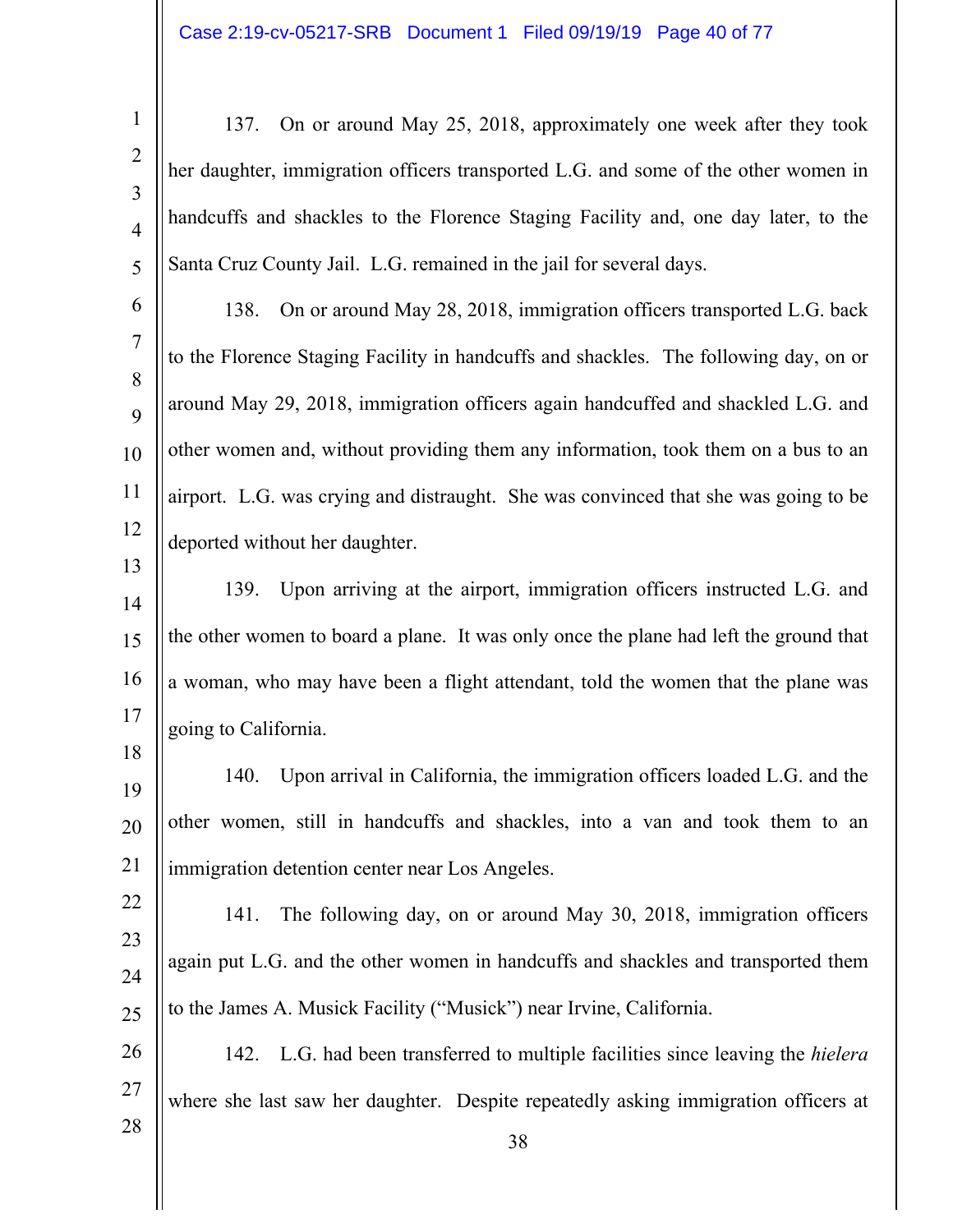## Case 2:19-cv-05217-SRB Document 1 Filed 09/19/19 Page 41 of 77

1 2 3 4 5 6 each of these facilities for information about her daughter, she still had no information about B.G.'s whereabouts or well-being. When L.G. asked if she could have a phone call with B.G., an immigration officer told her that the immigration authorities could not set up a call with B.G. because then they would have to set up calls for every mother who had been separated from her child.

7 8  $\mathbf Q$ 10 143. On or around June 15, 2018, still having heard nothing about her daughter, L.G. was taken to an immigration court where she saw an immigration judge. The immigration judge told her that she would be deported.

11 12 13 14 144. L.G. became more distraught. She told the judge that she had a daughter in the United States, and that she could not be deported without her. The judge ordered L.G.'s removal that day and handed L.G. a piece of paper in English.

15 16 17 18 19 20 21 22 23 24 145. L.G. was not deported after the hearing, likely due to the injunction issued by Judge Sabraw on June 26, 2018 prohibiting DHS from deporting parents separated from their children. Instead, L.G. remained at Musick for more than a month after her hearing. During this time, L.G. lived in constant fear that she would be deported without B.G. She still had no idea where B.G. was, or how B.G. was doing. L.G. had asked immigration officers in every place she had been detained for information about her daughter. They had all ignored her or refused to answer her questions.

25 26 27 146. After L.G. made repeated written requests to speak with her daughter and for information about her daughter's whereabouts, immigration officials finally informed L.G. that B.G. was in Arizona.

28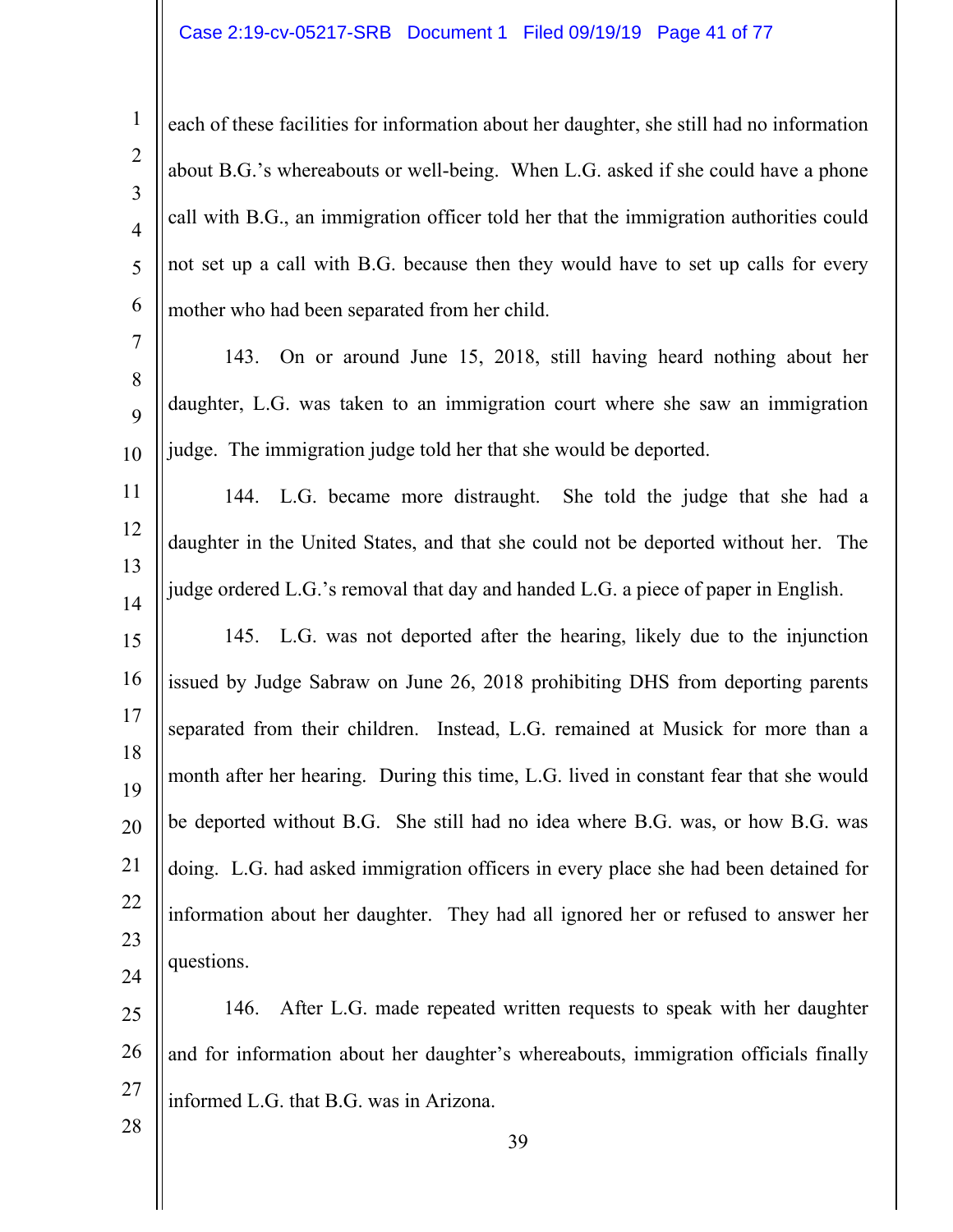| $\mathbf{1}$   | 147. L.G. was finally able to speak to B.G. by telephone in late June, after          |
|----------------|---------------------------------------------------------------------------------------|
| $\overline{2}$ | approximately six weeks of separation.                                                |
| 3              |                                                                                       |
| $\overline{4}$ | 148. L.G.'s joy upon hearing her daughter's voice did not last long. B.G.             |
| 5              | gave L.G. one-word answers and began crying partway through the conversation.         |
| 6              | The social worker ended the call after a few minutes because B.G. was so upset.       |
| $\tau$         | Hearing her daughter in such distress, and knowing that she was unable<br>149.        |
| 8              |                                                                                       |
| 9              | to do anything to help her, L.G. was filled with anguish and despair.                 |
| 10             | 150. Approximately one to two weeks later, L.G. had another brief telephone           |
| 11             | call with B.G. Again, B.G. did not speak much. L.G. tried to engage her daughter      |
| 12             | and told her not to be sad.                                                           |
| 13             |                                                                                       |
| 14             | These were the only telephone calls L.G. had with B.G. during the<br>151.             |
| 15             | entirety of their two-month separation. Although L.G. asked for and received the      |
| 16             | number for the social worker during her second call with B.G., L.G. could not afford  |
| 17             | to make any calls from the jail, which charged by the minute.                         |
| 18             | <b>B.G.'s Separation From Her Mother</b><br>2.                                        |
| 19             | After immigration officials forcibly separated B.G. from her mother on<br>152.        |
| 20             |                                                                                       |
| 21             | May 17, 2018, government officials took B.G. to Hacienda Del Sol, a Southwest Key     |
| 22             | facility, in Youngstown, Arizona.                                                     |
| 23             | 153. Upon arrival, B.G. asked to speak to her family, but none of the staff at        |
| 24             | the facility had any information about her mother. In fact, officials at Hacienda Del |
| 25             |                                                                                       |
| 26             | Sol had no information about and no contact with B.G.'s mother until on or around     |
| 27             | June 25, 2018, well over a month after B.G. arrived at the shelter.                   |
| 28             | 40                                                                                    |
|                |                                                                                       |

 $\parallel$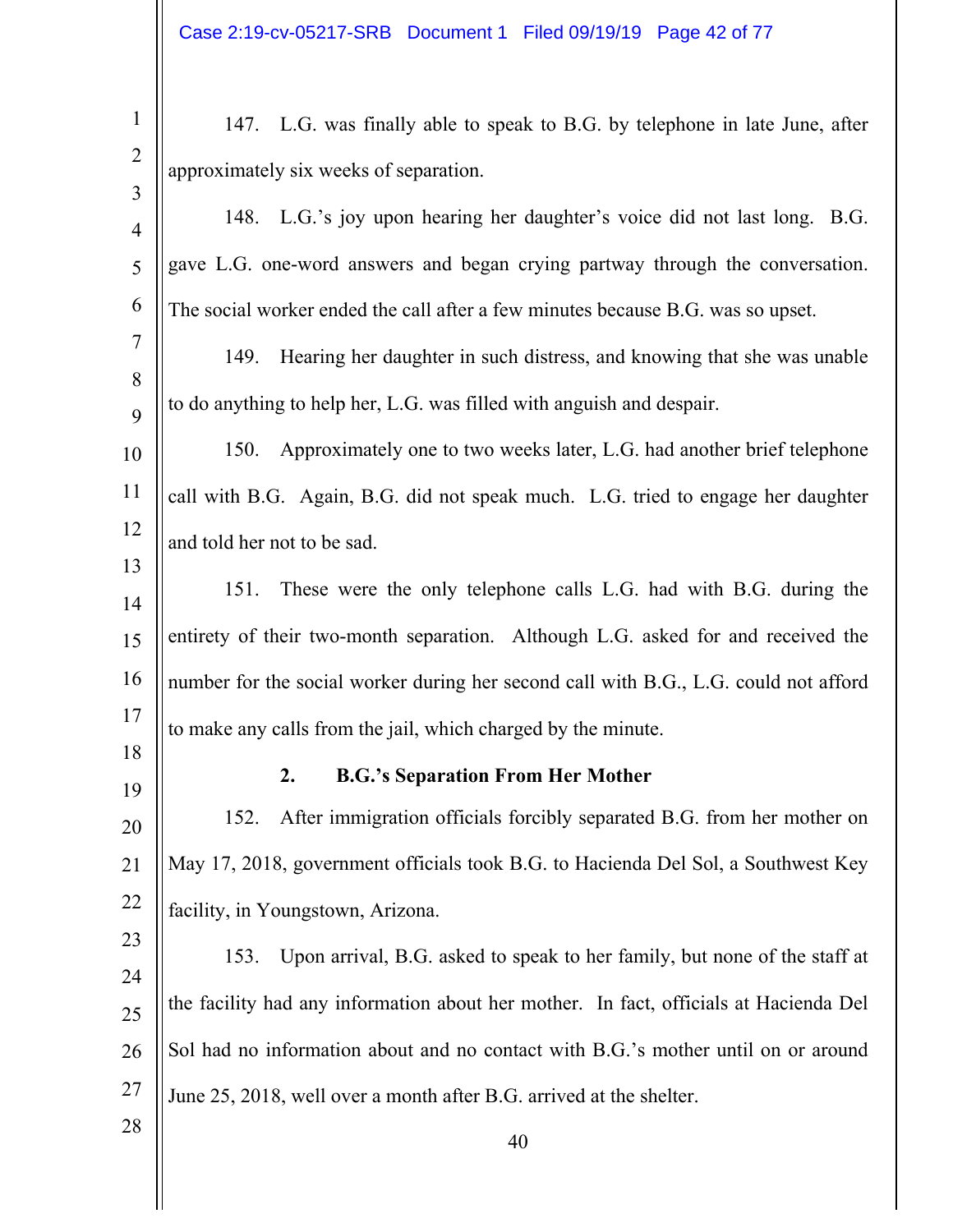| $\mathbf{1}$   | B.G. spent over two months alone at a shelter without her family and<br>154.          |  |
|----------------|---------------------------------------------------------------------------------------|--|
| $\overline{2}$ | with very little contact—only two brief phone calls—with her mother.                  |  |
| 3              |                                                                                       |  |
| $\overline{4}$ | L.G. and B.G.'s Reunification<br>3.                                                   |  |
| 5              | 155. On or around July 17, 2018, immigration officers handcuffed and                  |  |
| 6              | shackled L.G., and transported her from Musick to Port Isabel in Texas.               |  |
| $\tau$         | Approximately one week later, around midnight on or about July 24,<br>156.            |  |
| 8              | after more than two months of separation, L.G. and B.G. were reunited at Port Isabel. |  |
| 9<br>10        | 157. L.G. was relieved to be with B.G. again. They hugged each other and              |  |
| 11             | cried.                                                                                |  |
| 12             | 158.                                                                                  |  |
| 13             | Immigration officers then transferred L.G. and B.G. to Dilley.                        |  |
| 14             | During the time that the government detained L.G. and B.G. at Dilley,<br>159.         |  |
| 15             | an asylum officer interviewed B.G. and determined that B.G. had a credible fear of    |  |
| 16             | persecution in Guatemala. This threshold finding allows B.G. to pursue asylum         |  |
| 17             | before an immigration court.                                                          |  |
| 18             | Following the credible fear interview, DHS finally released L.G. and<br>160.          |  |
| 19             |                                                                                       |  |
| 20             | B.G. in November 2018, after four months at Dilley and more than six months after     |  |
| 21             | L.G. and B.G. were first detained.                                                    |  |
| 22             | L.G. and B.G.'s Harms and Losses<br>4.                                                |  |
| 23             | L.G. suffered severe emotional distress as a result of the forcible<br>161.           |  |
| 24             | separation from her daughter by the government. L.G. continues to experience          |  |
| 25<br>26       | symptoms of distress to this day.                                                     |  |
| 27             |                                                                                       |  |
|                |                                                                                       |  |
| $28\,$         | 41                                                                                    |  |
|                |                                                                                       |  |

 $\parallel$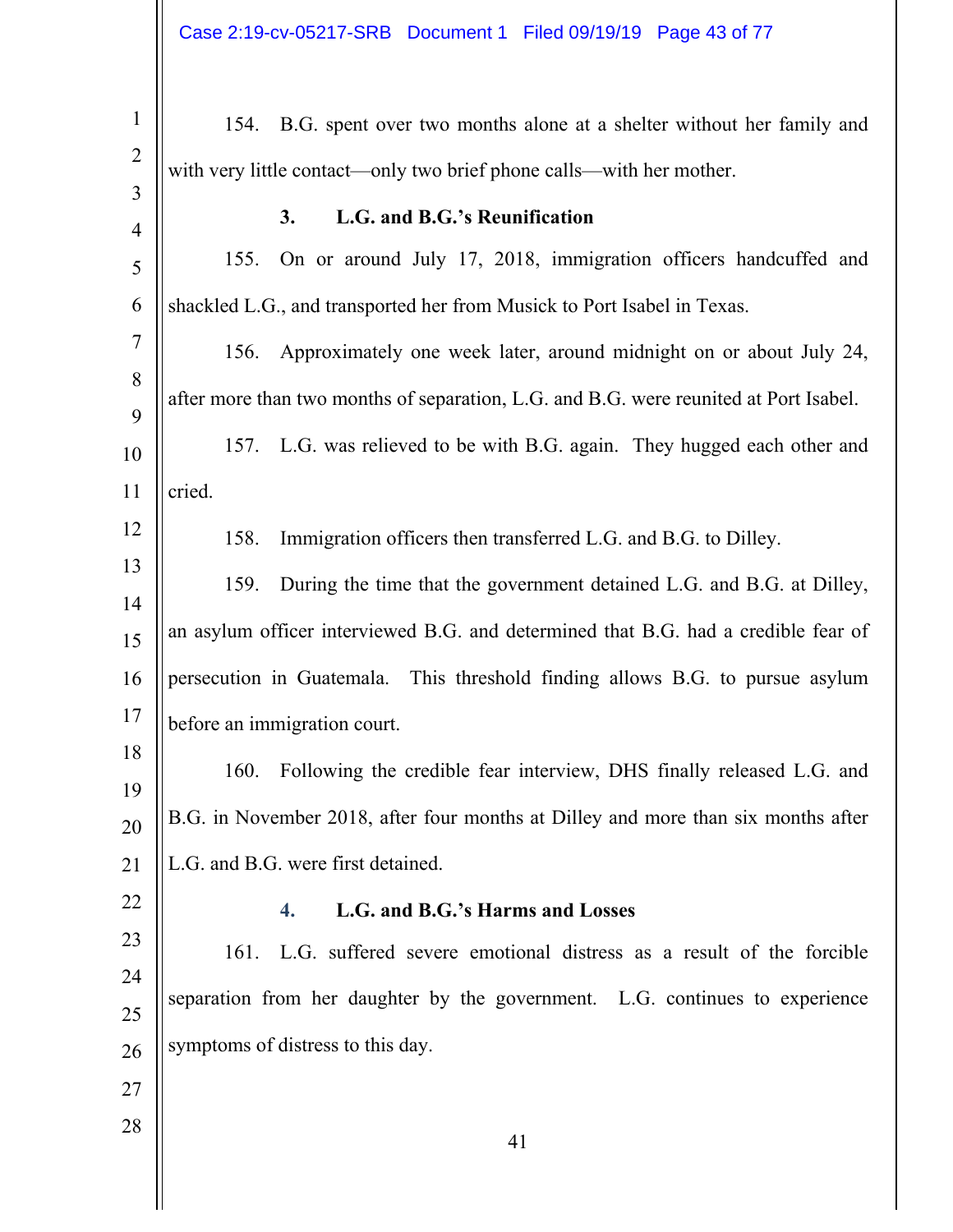| $1 \parallel$ | 162. Immigration officers failed to provide L.G. with information regarding                                              |
|---------------|--------------------------------------------------------------------------------------------------------------------------|
|               | $\begin{bmatrix} 2 \\ 3 \end{bmatrix}$ her daughter's well-being or whereabouts for more than six weeks, which increased |
|               |                                                                                                                          |
|               | $\parallel$ her acute anxiety and distress.                                                                              |

5 6 7 8  $\mathbf Q$ 163. L.G. cried constantly for the duration of her separation from her daughter. She was so overwhelmed by feelings of loss, despair, fear, and grief that she was unable to sleep, had no appetite, and began to suffer migraines so severe that they caused her nausea and sensitivity to light and noise.

- 10 11 164. L.G. worried and continues to worry about her child constantly. She continues to have difficulty sleeping and to suffer from migraines.
- 12 13 14 15 165. L.G. remains afraid that B.G. will be separated from her again. This constant fear is a source of ongoing stress and anxiety for L.G., and makes her extremely sad.
- 16 17 18 19 20 166. A medical doctor conducted a psychological evaluation of L.G. at Dilley and confirmed that L.G. suffered trauma as a result of the separation from B.G., as well as from the accompanying lack of information concerning B.G.'s safety, well-being, and whereabouts after the immigration officers took B.G. from her.
- 21 22 23 167. The doctor further concluded that L.G. exhibited features of PTSD, Generalized Anxiety Disorder, and Major Depressive Disorder.
- 24 25 26 27 168. Medical personnel at Dilley also examined B.G. at L.G.'s request. The psychologist who examined B.G. told L.G. that B.G. was suffering from severe stress. 169. Since being reunited with her mother, B.G. has continued to experience severe emotional distress resulting from the separation.

28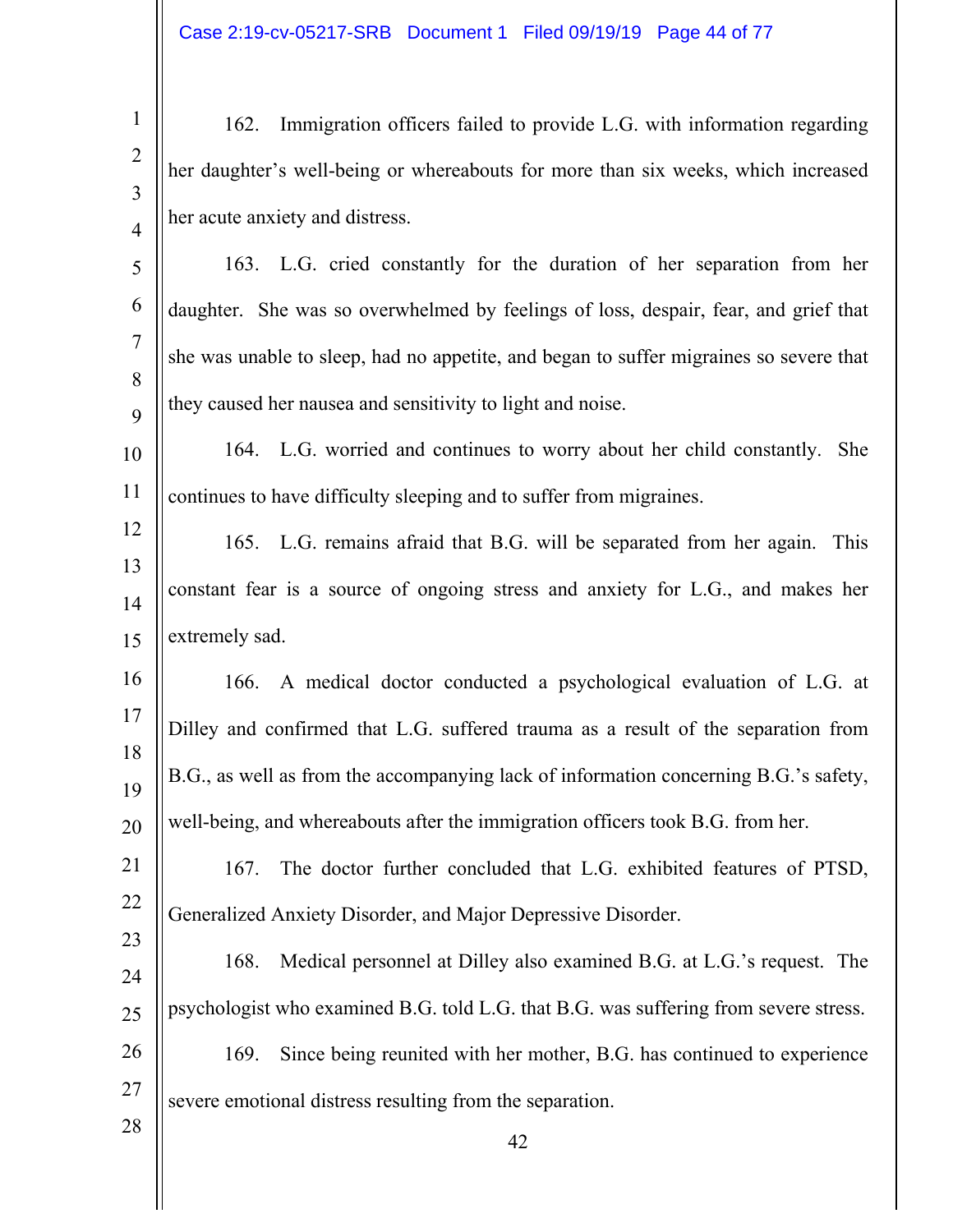| $\mathbf{1}$                     | 170. L.G. has noticed that her daughter has changed as a result of the                 |
|----------------------------------|----------------------------------------------------------------------------------------|
| $\overline{2}$<br>$\overline{3}$ | separation. B.G. is afraid to leave her mother, even to go to school. Seeing police    |
| $\overline{4}$                   | officers makes B.G. anxious. B.G. is terrified that she and her mother will be         |
| 5                                | separated again. B.G. has trouble falling asleep unless her mother holds her.          |
| 6                                | M.R. and J.R.<br>D.                                                                    |
| 7                                | The Two-and-a-Half Month Separation of M.R. and J.R.<br>1.                             |
| 8                                | On or around May 8, 2018, M.R. and her then twelve-year-old son, J.R.,<br>171.         |
| 9<br>10                          | entered the United States near San Luis, Arizona, after fleeing life-threatening       |
| 11                               | violence in Guatemala.                                                                 |
| 12                               | 172. When M.R. and J.R. entered, immigration officers took them to an                  |
| 13                               | hielera. During this encounter, an immigration officer told M.R. that she would be     |
| 14<br>15                         | separated from her son and taken to jail.                                              |
| 16                               | 173. At the <i>hielera</i> , M.R. and J.R. were locked in a crowded cell with          |
| 17                               | approximately twenty people, where they remained for two days.                         |
| 18                               | The only food they were given was cold instant soup.<br>174.                           |
| 19<br>20                         | 175.<br>Despite the extremely cold temperatures inside the cell, immigration           |
| 21                               | officers provided only a single foil sheet for M.R. and J.R., which M.R. gave to her   |
| 22                               | son.                                                                                   |
| 23                               | There was no bed or bedding in the cell, and M.R. and J.R. were forced<br>176.         |
| 24                               | to sit on the cold floor.                                                              |
| 25<br>26                         | The cell was so crowded that it was impossible to lay down, and they<br>177.           |
| 27                               | sat all night with their legs pulled in because there was so little space in the room. |
| 28                               |                                                                                        |
|                                  | 43                                                                                     |
|                                  |                                                                                        |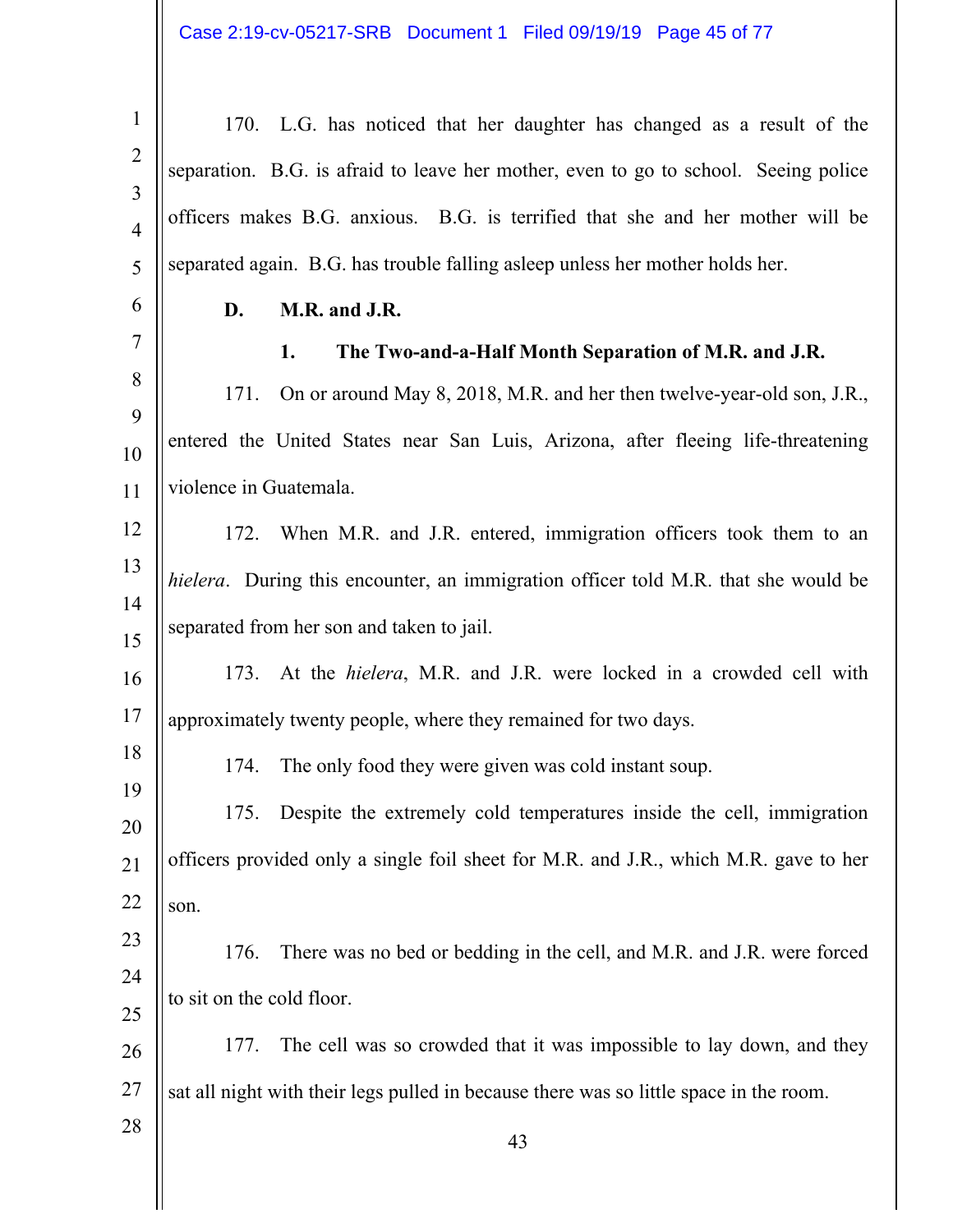Case 2:19-cv-05217-SRB Document 1 Filed 09/19/19 Page 46 of 77

| $\mathbf{1}$        |                                                                             | 178. M.R. did not sleep the first night because she was afraid for the well-          |
|---------------------|-----------------------------------------------------------------------------|---------------------------------------------------------------------------------------|
| $\overline{2}$      | being of her son.                                                           |                                                                                       |
| 3<br>$\overline{4}$ |                                                                             | 179. M.R. and J.R. overheard an immigration officer telling mothers that              |
| 5                   |                                                                             | they would be separated from their children, which scared them both.                  |
| 6                   | 180.                                                                        | Several times, J.R. said to his mother that he wanted to leave because he             |
| $\tau$              |                                                                             | was frightened and could not understand why they were detained. M.R. told him they    |
| 8<br>9              | could not leave because the door was locked.                                |                                                                                       |
| 10                  | 181.                                                                        | The <i>hielera</i> was often filled with the sounds of crying children.               |
| 11                  | 182.                                                                        | On M.R. and J.R.'s second day of detention, an immigration officer                    |
| 12                  |                                                                             | came to their cell and yelled at the mothers, "why did you bring your children here?" |
| 13                  | 183.                                                                        | The officers told the mothers that they would take the mothers' children              |
| 14<br>15            |                                                                             | away and that the mothers would not know where to find them.                          |
|                     |                                                                             |                                                                                       |
| 16<br>17            |                                                                             | 184. Late that night, immigration officers started entering the room and              |
| 18                  | reading children's names from a sheet of paper, starting with the youngest. |                                                                                       |
| 19                  | 185.                                                                        | A few at a time, the children were taken to shower, and then dressed in               |
| 20                  |                                                                             | identical blue uniforms and blue shoes.                                               |
| 21                  | 186.                                                                        | The officers ordered the mothers to take the younger children to the                  |
| 22                  |                                                                             | showers and bathe them.                                                               |
| 23                  | 187.                                                                        | The older children were ordered to shower on their own and their                      |
| 24                  |                                                                             |                                                                                       |
| 25                  |                                                                             | mothers were not allowed to go with them because, according to the immigration        |
| 26                  |                                                                             | officers, they were old enough to be alone. The children never returned to the cell   |
| 27                  |                                                                             |                                                                                       |
| 28                  |                                                                             | 44                                                                                    |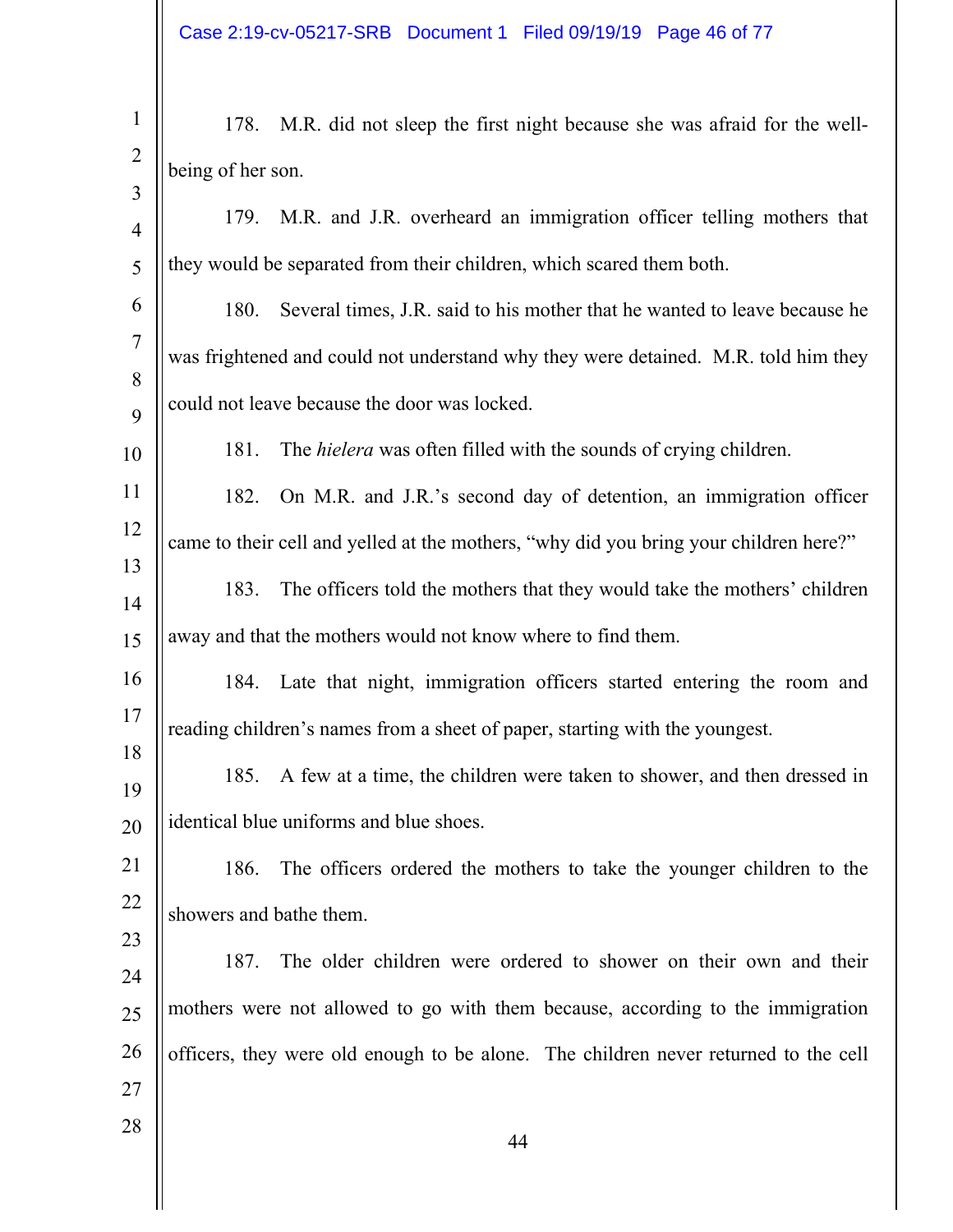| $\mathbf{1}$        | after showering, but they were visible to the mothers through a window, before they   |
|---------------------|---------------------------------------------------------------------------------------|
| $\overline{2}$<br>3 | were taken away.                                                                      |
| $\overline{4}$      | J.R. was asleep on the floor when the officers called his name very early<br>188.     |
| 5                   | in the morning. M.R., who had been too afraid to sleep during the night, woke her     |
| 6                   | son and told him that the officers were calling him to be taken away.                 |
| 7                   | In an effort to comfort her terrified son, M.R. told J.R. not to cry, to eat<br>189.  |
| 8<br>9              | well, and that it would not be long until they were reunited.                         |
| 10                  | After J.R. was sent to shower alone, M.R. watched from the cell as her<br>190.        |
| 11                  | son—now dressed in blue shoes and a blue uniform—was lined up with other children     |
| 12                  | and taken away. She was despondent. M.R. asked the immigration officers where         |
| 13<br>14            | they would take J.R., but they would not tell her.                                    |
| 15                  | M.R. also asked the immigration officers what was going to happen<br>191.             |
| 16                  | next. An immigration officer told M.R. that she would be deported and that her son    |
| 17                  | would stay in the United States.                                                      |
| 18<br>19            | M.R. told the immigration officer that she did not want to leave her son<br>192.      |
| 20                  | in the United States alone, and that she wanted to wait for him in the United States. |
| 21                  | When the immigration officer told M.R. that would not happen, M.R. was distraught     |
| 22                  | and feared that she would never see her son again.                                    |
| 23<br>24            | Although M.R. did not know it at the time, immigration officials took<br>193.         |
| 25                  | J.R. to the airport to be sent on a plane to New York, thousands of miles away from   |
| 26                  | her.                                                                                  |
| 27                  |                                                                                       |
| 28                  | 45                                                                                    |
|                     |                                                                                       |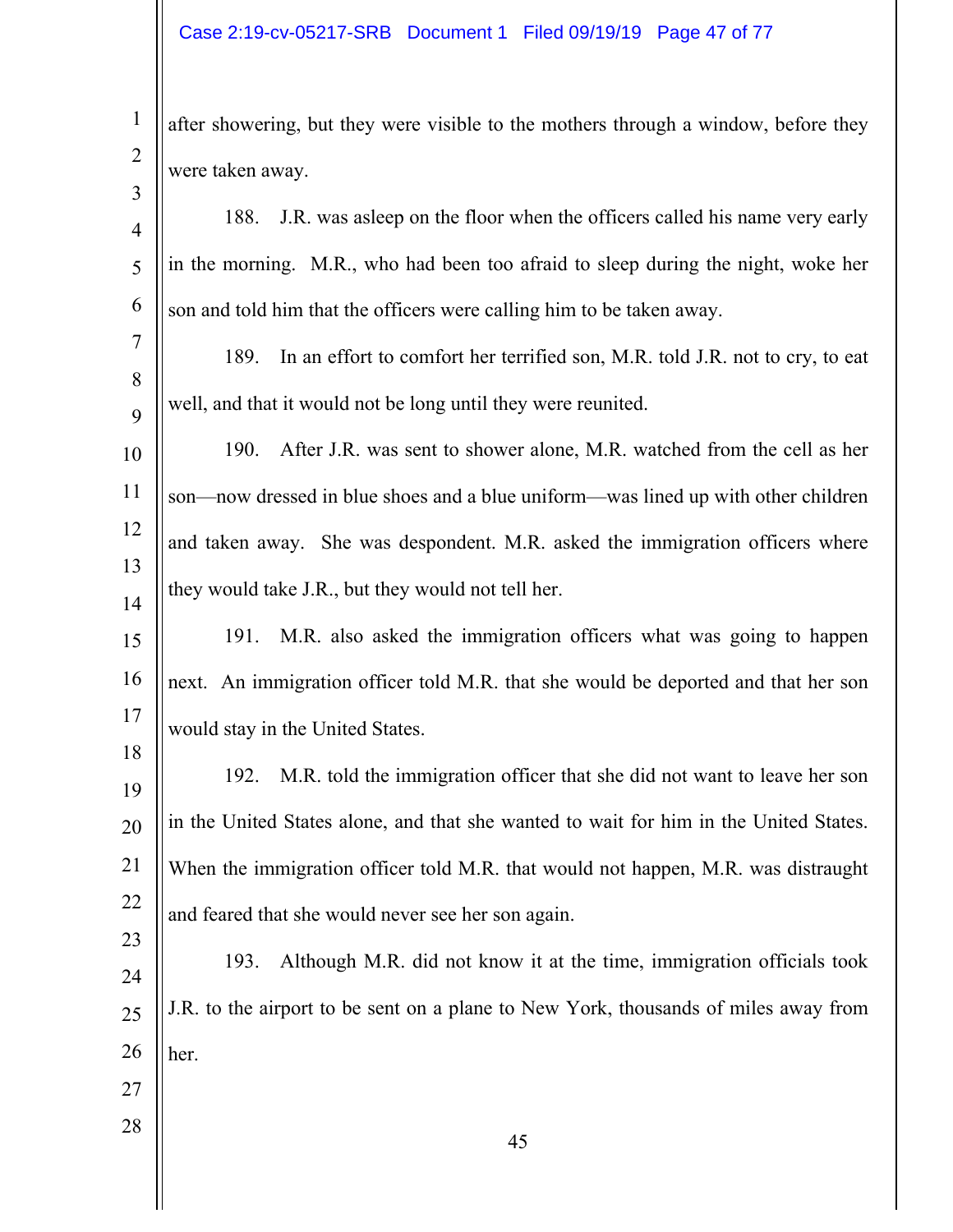| $\mathbf{1}$        | 194. In the early evening of the day that M.R. and J.R. were forcibly                   |
|---------------------|-----------------------------------------------------------------------------------------|
| $\overline{2}$<br>3 | separated, immigration officers shackled M.R. by her waist, hands and feet, and         |
| $\overline{4}$      | transferred her to a detention center in Eloy.                                          |
| 5                   | 195. Every day that she was in the detention center, M.R. asked immigration             |
| 6                   | officers where her son was and when she would be with him again, but they did not       |
| $\overline{7}$      | give her any information about her son.                                                 |
| 8<br>9              | 196. M.R. was so anxious and consumed with worry for J.R. that she could                |
| 10                  | not eat. She began to suffer from debilitating headaches.                               |
| 11                  | After approximately two weeks at Eloy, an immigration officer escorted<br>197.          |
| 12                  | M.R. to a room with a telephone where she was able to speak to J.R. for the first time. |
| 13<br>14            | The call lasted five minutes.                                                           |
| 15                  | J.R. cried during the call, which caused M.R. to cry as well. When she<br>198.          |
| 16                  | began crying, the immigration officers laughed at her and shook their heads.            |
| 17                  | 199. M.R. learned from other women at the facility that the immigration                 |
| 18<br>19            | officers would frequently laugh as crying mothers spoke with their separated children.  |
| 20                  | Over approximately the next month, immigration officers repeatedly<br>200.              |
| 21                  | ignored M.R.'s written requests to call her son. On the few occasions when she was      |
| 22                  | able to call her son, using money her brother-in-law had placed into an account for     |
| 23                  | her, no one answered the phone.                                                         |
| 24<br>25            | Nearly a month went by before M.R. finally spoke to J.R. again. M.R.<br>201.            |
| 26                  | tried to reassure J.R. that they would soon be reunited. J.R. spoke little and, when    |
| 27                  |                                                                                         |
| 28                  | 46                                                                                      |
|                     |                                                                                         |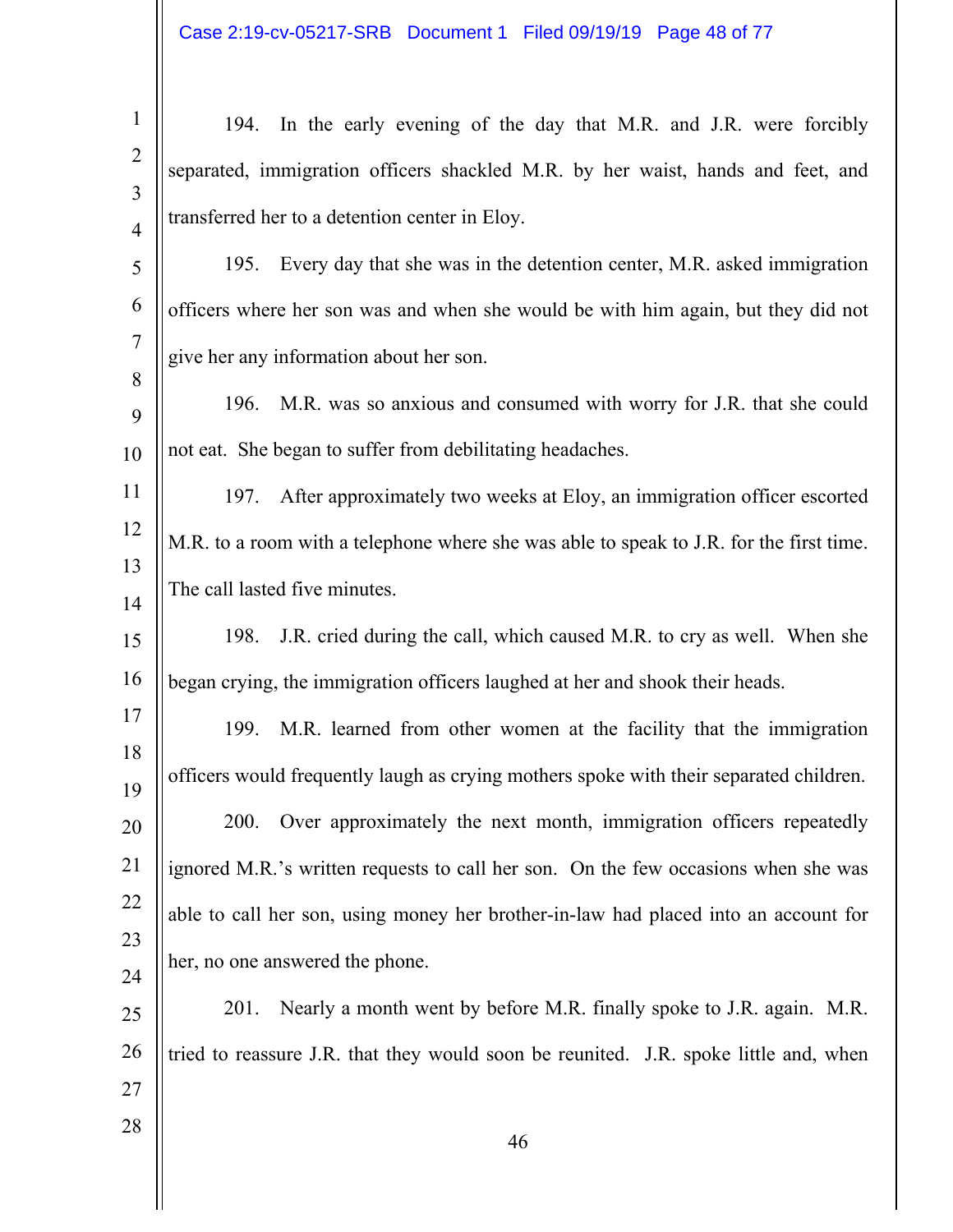1 2 M.R. asked how he was feeling, J.R. told his mother that he did not want to talk about it.

3

4 5 6 7 8 9 202. After this call, M.R. went several more weeks without speaking to J.R. because her phone calls continued to go unanswered. On one occasion, a woman answered the phone and gave M.R. a different phone number to try. When M.R. called that number, a woman answered and told her she had the wrong number, and that there were no children there.

10 11 203. M.R. felt panicked, as well as worried for J.R.'s safety and losing what little contact she had with her son.

- 12 13 14 15 16 204. M.R. appeared before an immigration judge twice while detained at Eloy. At her first hearing, the immigration judge asked her whether she had anyone who could sponsor her for her release, but M.R. did not have anyone. The immigration judge then continued her case.
- 17 18 19 20 21 205. On or about June 21, 2018, M.R. appeared before an immigration judge for the second time. An officer posted a sign on the hearing room door that instructed M.R. that she could not say anything to the judge other than "yes" or "no" in response to the judge's questions.
- 22 23 24 25 26 206. Although she tried her best, M.R. could not focus on what the judge was saying. All M.R. could think about was asking the judge whether her son was safe, but she did not believe she was permitted to talk to the judge about J.R. The immigration judge ordered M.R.'s deportation.
- 27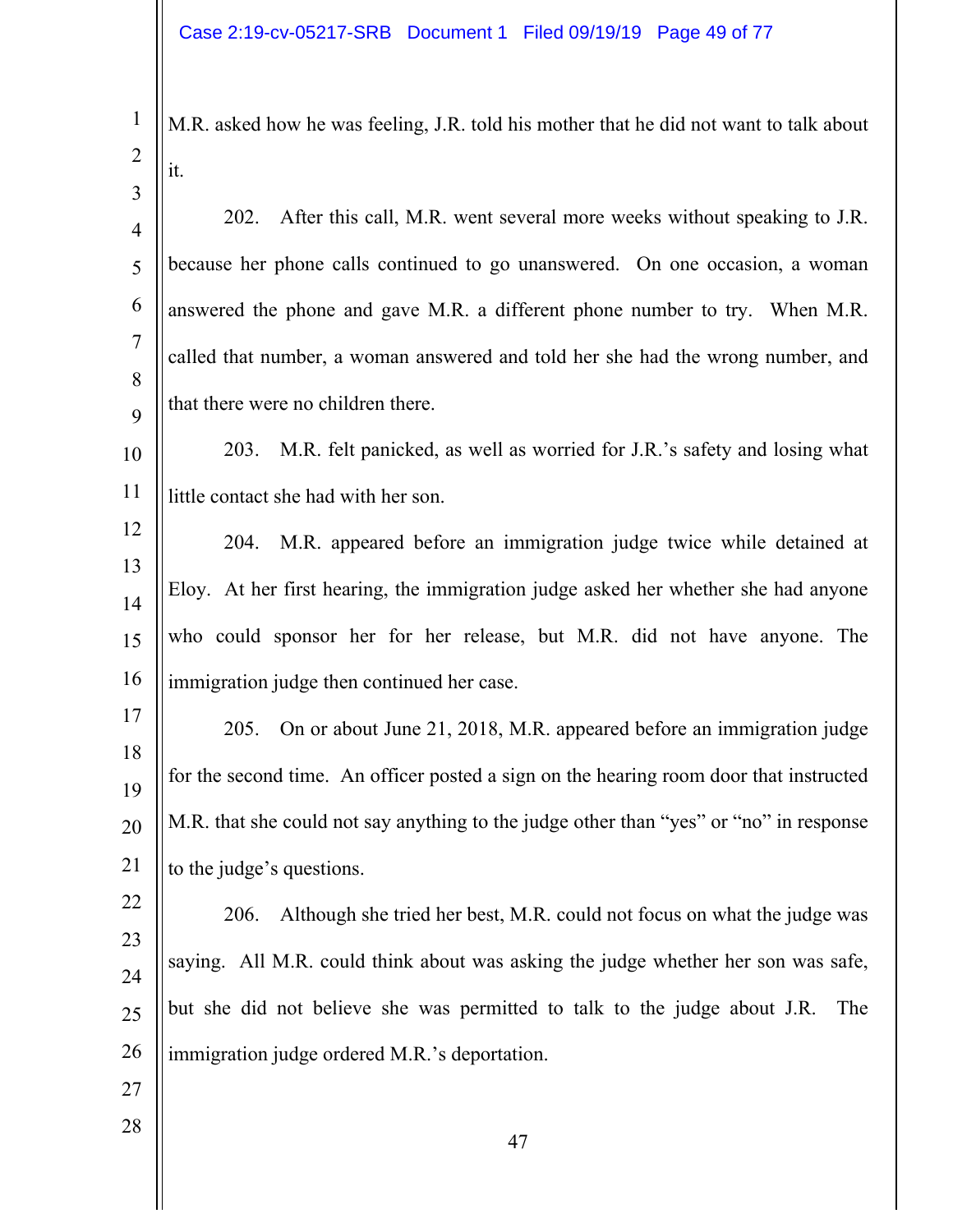| $\mathbf{1}$                     | Approximately a week after this hearing, an immigration officer told<br>207.                                                                           |
|----------------------------------|--------------------------------------------------------------------------------------------------------------------------------------------------------|
| $\overline{2}$<br>$\overline{3}$ | M.R. that she needed to sign some papers. The officer instructed M.R. to sign a                                                                        |
| $\overline{4}$                   | statement that she wanted to be deported with her child, and told her that signing the                                                                 |
| 5                                | statement was the only way for M.R. to be reunited with J.R. M.R. began to panic,                                                                      |
| 6                                | and to ask questions about what would happen to her and her child, but the officer                                                                     |
| $\overline{7}$                   | would not answer her questions.                                                                                                                        |
| 8<br>9                           | She finally signed the papers because she believed that she would only<br>208.                                                                         |
| 10                               | be reunited with her son if she did so.                                                                                                                |
| 11                               | <b>J.R.'s Separation From His Mother</b><br>2.                                                                                                         |
| 12                               | After immigration officials forcibly separated J.R. from his mother, they<br>209.                                                                      |
| 13                               | put him on a plane to New York, thousands of miles away from her.                                                                                      |
| 14<br>15                         | It was J.R.'s first time on an airplane. He took two separate flights to<br>210.                                                                       |
| 16                               | New York. He was scared and sad, and thought he would never see his mother again.                                                                      |
| 17                               | 211.<br>Immigration officers later transferred J.R. to the Cayuga Centers in New                                                                       |
| 18                               | York ("Cayuga"), a facility contracts with ORR to provide foster care programs for                                                                     |
| 19<br>20                         | unaccompanied noncitizen children. <sup>56</sup> ORR staff subsequently placed him in foster                                                           |
| 21                               | care, where he remained for over two months.                                                                                                           |
| 22                               |                                                                                                                                                        |
| 23                               |                                                                                                                                                        |
| 24                               | <sup>56</sup> See Cayuga Centers Awarded Expanded Grants by U.S. Office of Refugee                                                                     |
| 25                               | Resettlement, CAYUGA CENTERS (Mar. 21, 2017)<br>http://cayugacenters.org/news/2017/03/cayuga-centers-awarded-expanded-grants-us-                       |
| 26                               | office-refugee-resettlement/; see also Cayuga Centers Provides Foster Care and<br>Services for Unaccompanied Children, CAYUGA CENTERS (Jun. 21, 2018), |
| 27<br>28                         | http://cayugacenters.org/news/2018/06/cayuga-centers-provides-foster-care-and-<br>services-unaccompanied-children/.<br>48                              |
|                                  |                                                                                                                                                        |

 $\parallel$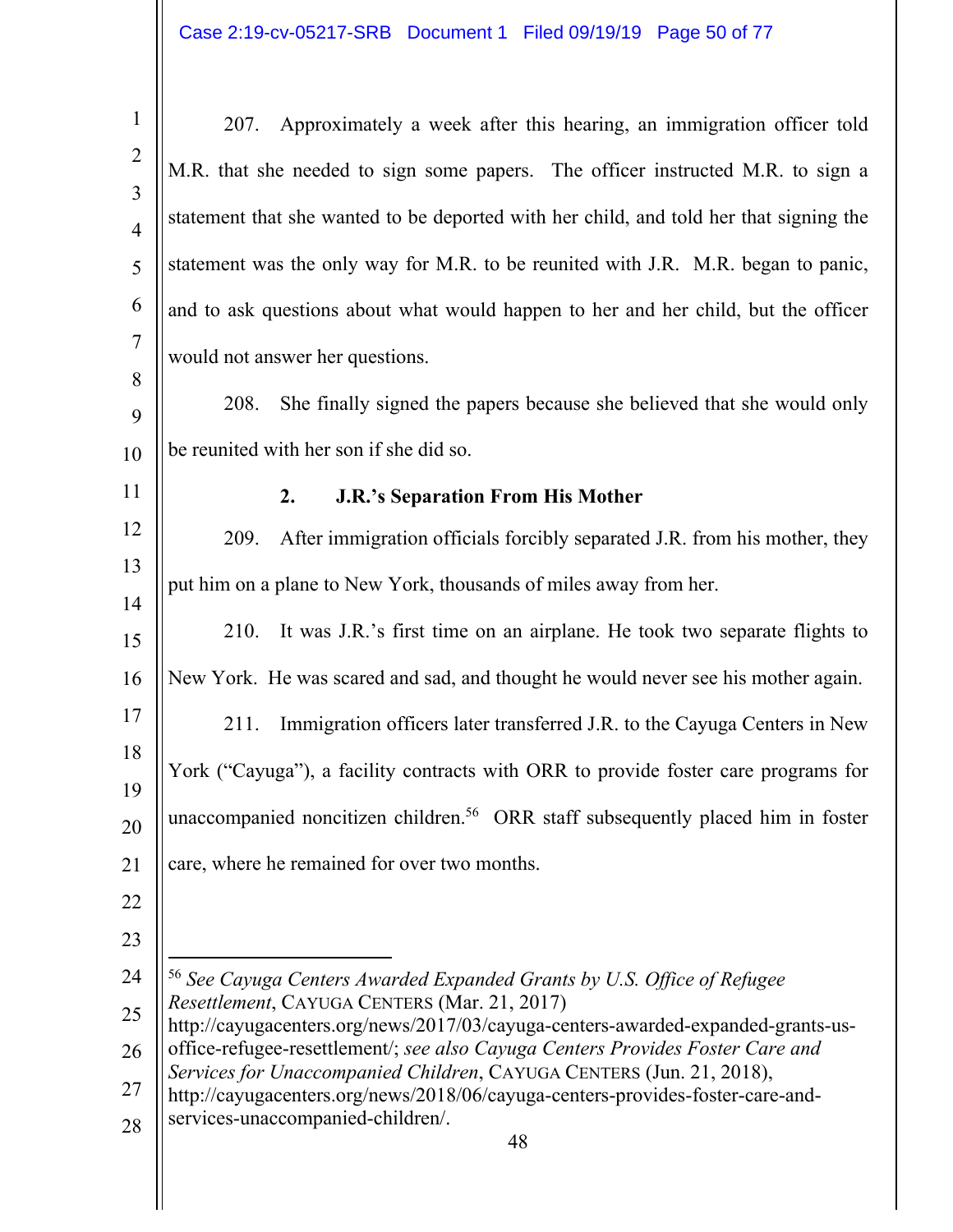Case 2:19-cv-05217-SRB Document 1 Filed 09/19/19 Page 51 of 77

| $\mathbf{1}$        | 212. J.R. did not speak to his mother until two weeks after immigration                |
|---------------------|----------------------------------------------------------------------------------------|
| $\overline{2}$<br>3 | authorities separated them. During that first call, he cried the entire time and spoke |
| $\overline{4}$      | little.                                                                                |
| 5                   | On July 26, 2018, immigration authorities again placed J.R. on two<br>213.             |
| 6                   | flights from New York to Arizona.                                                      |
| $\tau$              | M.R. and J.R's Reunification<br>3.                                                     |
| 8<br>9              | On or about July 25, 2018, immigration officers told M.R. that she<br>214.             |
| 10                  | would be leaving Eloy that day. M.R. was terrified that she would be deported          |
| 11                  | without her son, who was turning thirteen years old the next day. She asked the        |
| 12                  | officers, but they told her only that she would receive more information when she      |
| 13                  | arrived at her destination.                                                            |
| 14<br>15            | 215. M.R. was devastated and began to cry. She wanted desperately to hug               |
| 16                  | her son, to comfort him, and to be with him on his birthday.                           |
| 17                  | M.R. did not know that Judge Sabraw had issued the injunction in Ms.<br>216.           |
| 18                  |                                                                                        |
| 19                  | L. on June 26, 2018, forcing the government to reunite M.R and J.R.                    |
| 20                  | The immigration officers placed her in shackles and put her in a van<br>217.           |
| 21                  | which took her to an <i>hielera</i> .                                                  |
| 22                  | 218.<br>After a long and sleepless night in the <i>hielera</i> , on July 26, 2018,     |
| 23                  | immigration officers escorted M.R. to another room. J.R. was waiting in the room.      |
| 24                  | M.R. was overjoyed to hug her son again. M.R. had not seen her son for two-and-a-      |
| 25                  |                                                                                        |
| 26<br>27            | half months during their forced separation.                                            |
| 28                  | Immigration officials then transferred M.R. and J.R. to Dilley by bus.<br>219.         |
|                     | 49                                                                                     |
|                     |                                                                                        |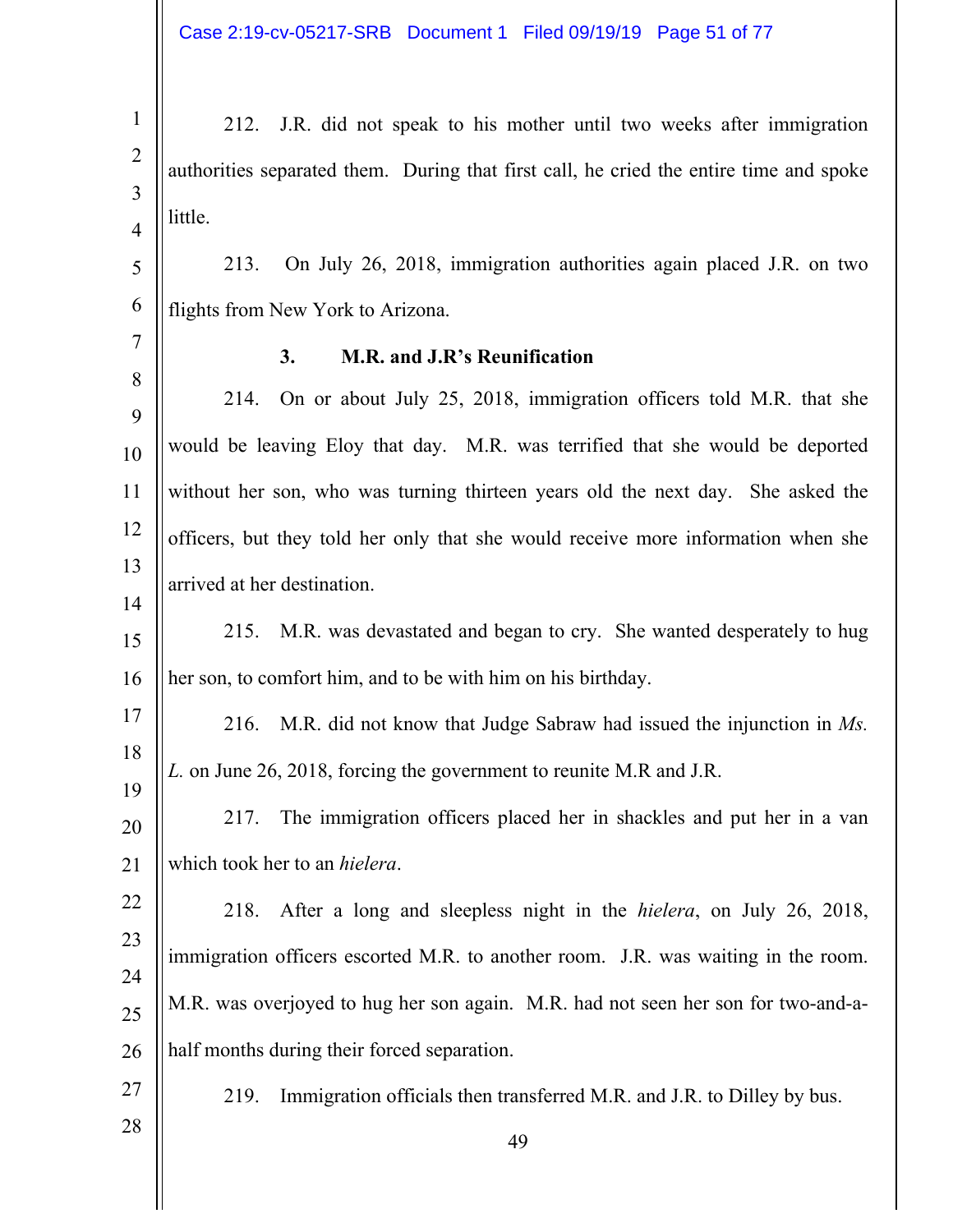| $\mathbf{1}$                     | M.R. was constantly nervous when J.R. went anywhere without her at<br>220.            |
|----------------------------------|---------------------------------------------------------------------------------------|
| $\overline{2}$                   | Dilley. When he would leave for the children's classroom, M.R. worried that he        |
| $\overline{3}$<br>$\overline{4}$ | would not return. When a group of mothers, including M.R., went to an officer at      |
| 5                                | Dilley and asked how much longer they would be detained, the officer responded by     |
| 6                                | saying that they should stop asking or he would take their kids away again.           |
| $\tau$                           |                                                                                       |
| 8                                | During the time that the government detained M.R. and J.R. at Dilley,<br>221.         |
| 9                                | an asylum officer re-interviewed M.R. and determined that M.R. had a credible fear    |
| 10                               | of persecution in Guatemala. This threshold finding permits M.R. to pursue asylum     |
| 11                               | before an immigration court.                                                          |
| 12                               | DHS finally released M.R. and J.R. from Dilley on November 30, 2018,<br>222.          |
| 13                               | after almost four months at Dilley and more than six months after they arrived in the |
| 14                               |                                                                                       |
| 15                               | United States.                                                                        |
| 16                               | M.R. and J.R.'s Harms and Losses<br>4.                                                |
| 17                               | M.R. suffered severe emotional distress as a result of the forcible<br>223.           |
| 18                               |                                                                                       |
|                                  | separation from her son by the government. She continues to experience symptoms of    |
| 19                               |                                                                                       |
| 20                               | distress to this day.                                                                 |
| 21                               | Immigration officers failed to provide M.R. with information regarding<br>224.        |
| 22                               | her son's well-being or whereabouts during their months-long separation, which        |
| 23                               | increased her acute anxiety and distress.                                             |
| 24                               | Throughout M.R.'s detention, particularly during the extended periods<br>225.         |
| 25                               |                                                                                       |
| 26                               | in which she was unable to speak with J.R., she was extremely anxious.<br>M.R.        |
| 27<br>28                         |                                                                                       |

 $\mathbb{I}$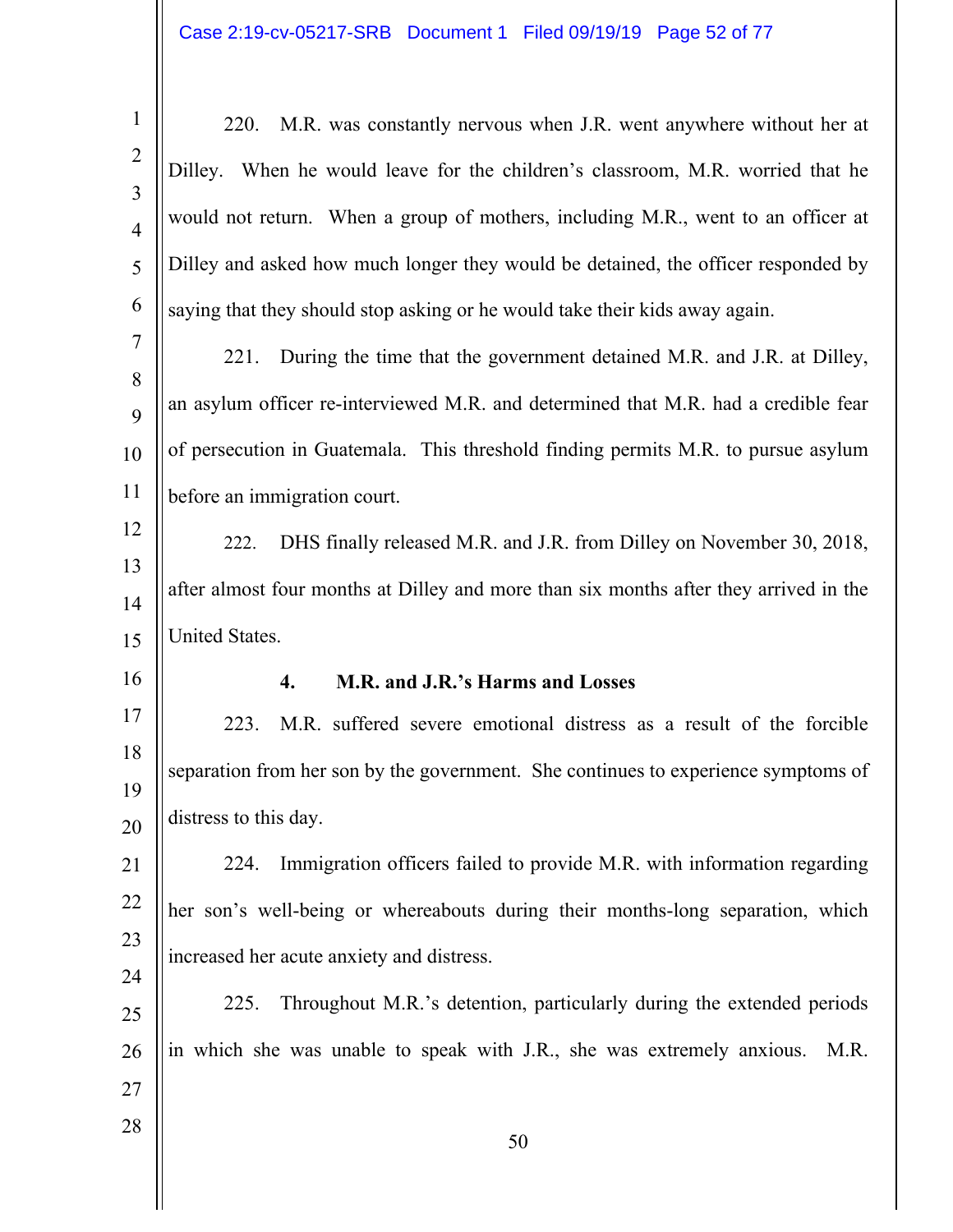| $\mathbf{1}$   | struggled to think clearly or concentrate on even basic tasks, and she was easily    |
|----------------|--------------------------------------------------------------------------------------|
| $\overline{2}$ | startled when anyone would try to speak to her.                                      |
| 3              | 226. Also during the time she and J.R. were separated, M.R. suffered from            |
| $\overline{4}$ |                                                                                      |
| 5              | persistent insomnia, and the sleep deprivation and stress triggered excruciating     |
| 6              | headaches and pain in her eyes. She had no interest in eating and lost weight.       |
| $\tau$         | Even after being reunited with her son, M.R. continued to suffer from<br>227.        |
| 8<br>9         | headaches and insomnia, and she had difficulty concentrating.                        |
| 10             | M.R. vomited regularly as a result of her acute anxiety.<br>228.                     |
| 11             | A medical professional working at the medical clinic at Dilley told her<br>229.      |
| 12             | that these were symptoms of stress and her continued anxiety and fear that she would |
| 13             |                                                                                      |
| 14             | be separated from her son again.                                                     |
| 15             | Following a mental health evaluation at Dilley, a psychologist<br>230.               |
| 16             | diagnosed M.R. with PTSD, finding that after the forced separation from her son,     |
| 17             | M.R. lived "in a constant state of fear and worry." To this day, M.R. continues to   |
| 18<br>19       | experience symptoms consistent with PTSD, such as problems with memory and           |
| 20             | concentration, and painful headaches at least once or twice a week.                  |
| 21             | J.R. also manifests symptoms stemming from the trauma of his forced<br>231.          |
| 22             | separation from his mother.                                                          |
| 23             | While at Dilley, J.R. often refused to eat and would become suddenly<br>232.         |
| 24             |                                                                                      |
| 25             | and inexplicably angry, sometimes storming out of the room when M.R. tried to talk   |
| 26             | to him about their separation.                                                       |
| 27             |                                                                                      |
| 28             | 51                                                                                   |
|                |                                                                                      |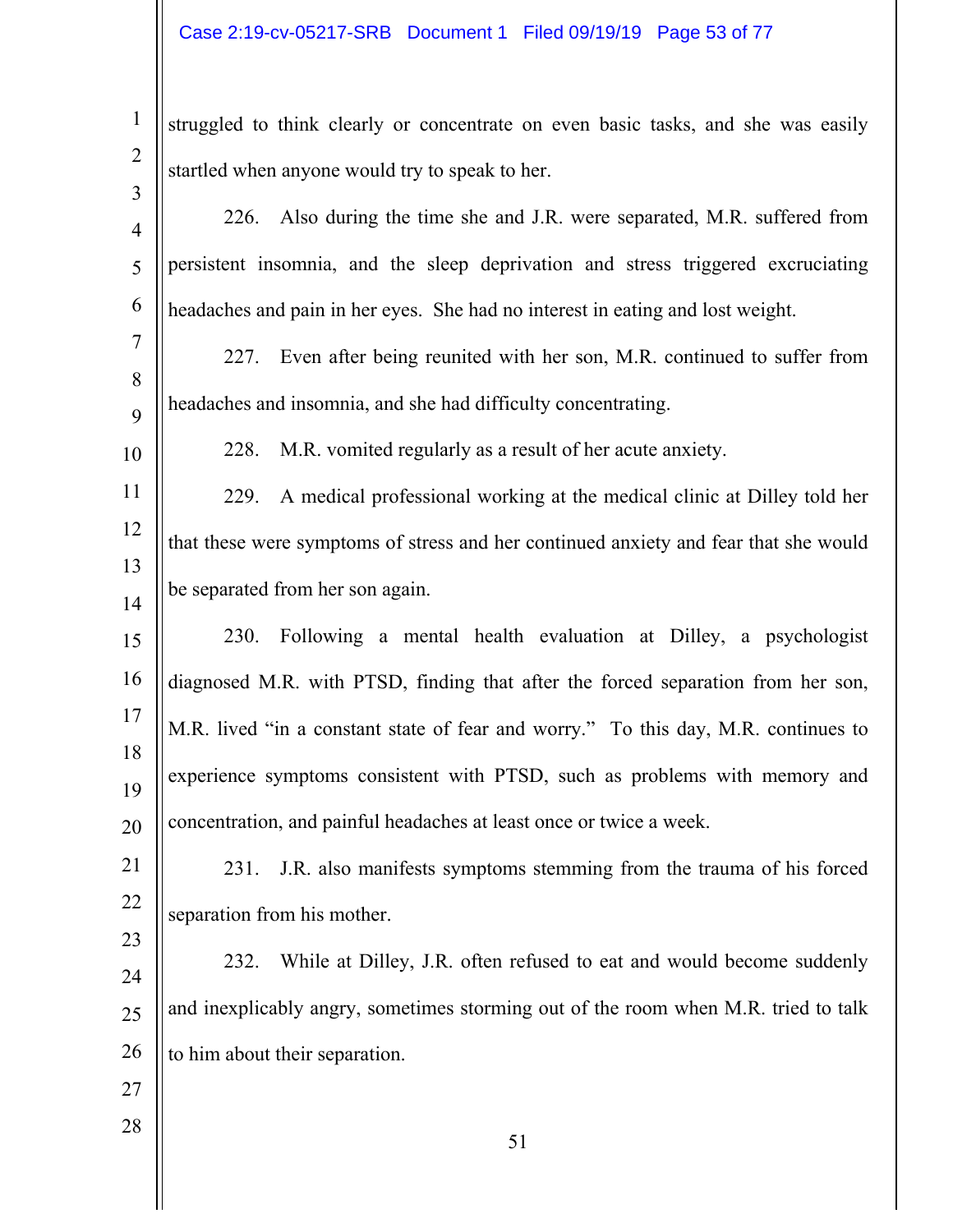| $\mathbf{1}$        |                        | 233. More than a year after their forced separation, J.R. still experiences                 |
|---------------------|------------------------|---------------------------------------------------------------------------------------------|
| $\overline{2}$      |                        | severe emotional distress as a result of his separation from his mother. J.R. is still      |
| 3<br>$\overline{4}$ |                        | unable to speak at length or in any detail with his mother about their separation or his    |
| 5                   |                        | time at Cayuga. He becomes angry when asked to discuss the separation.<br>J.R.              |
| 6                   |                        | continues to have a decreased appetite and has lost weight.                                 |
| $\overline{7}$      |                        | 234. M.R. has also noticed that J.R. spends much more time indoors and he                   |
| 8                   |                        | is angrier and more rebellious than before the separation.                                  |
| 9<br>10             | Е.                     | O.A. and L.A.                                                                               |
| 11                  |                        | The Four-Month Separation of O.A. and L.A.<br>1.                                            |
| 12                  | 235.                   | On or around May 11, 2018, O.A. entered the United States with her                          |
| 13                  |                        | then-five-year-old daughter, L.A., after fleeing horrific violence and threats of further   |
| 14                  | violence in Guatemala. |                                                                                             |
| 15<br>16            | 236.                   | After O.A. and L.A. entered Arizona, immigration officers apprehended                       |
| 17                  |                        | them and took them into immigration custody. The immigration officers escorted              |
| 18                  |                        | O.A. and L.A. to an <i>hielera</i> in or near Yuma, Arizona, where the officers locked them |
| 19                  |                        | in a cell with approximately 30 mothers, plus their children.                               |
| 20                  |                        |                                                                                             |
| 21                  | 237.                   | O.A. had a bag of clothing that would have helped keep her and L.A.                         |
| 22                  |                        | warm, but the immigration officers confiscated the bag and gave them only aluminum          |
| 23                  |                        | foil sheets, which did not provide warmth.                                                  |
| 24<br>25            | 238.                   | The only food O.A. and L.A. were given all day was two bowls of cold,                       |
| 26                  |                        | instant soup that was barely edible.                                                        |
| 27                  |                        |                                                                                             |
| 28                  |                        | 52                                                                                          |
|                     |                        |                                                                                             |
|                     |                        |                                                                                             |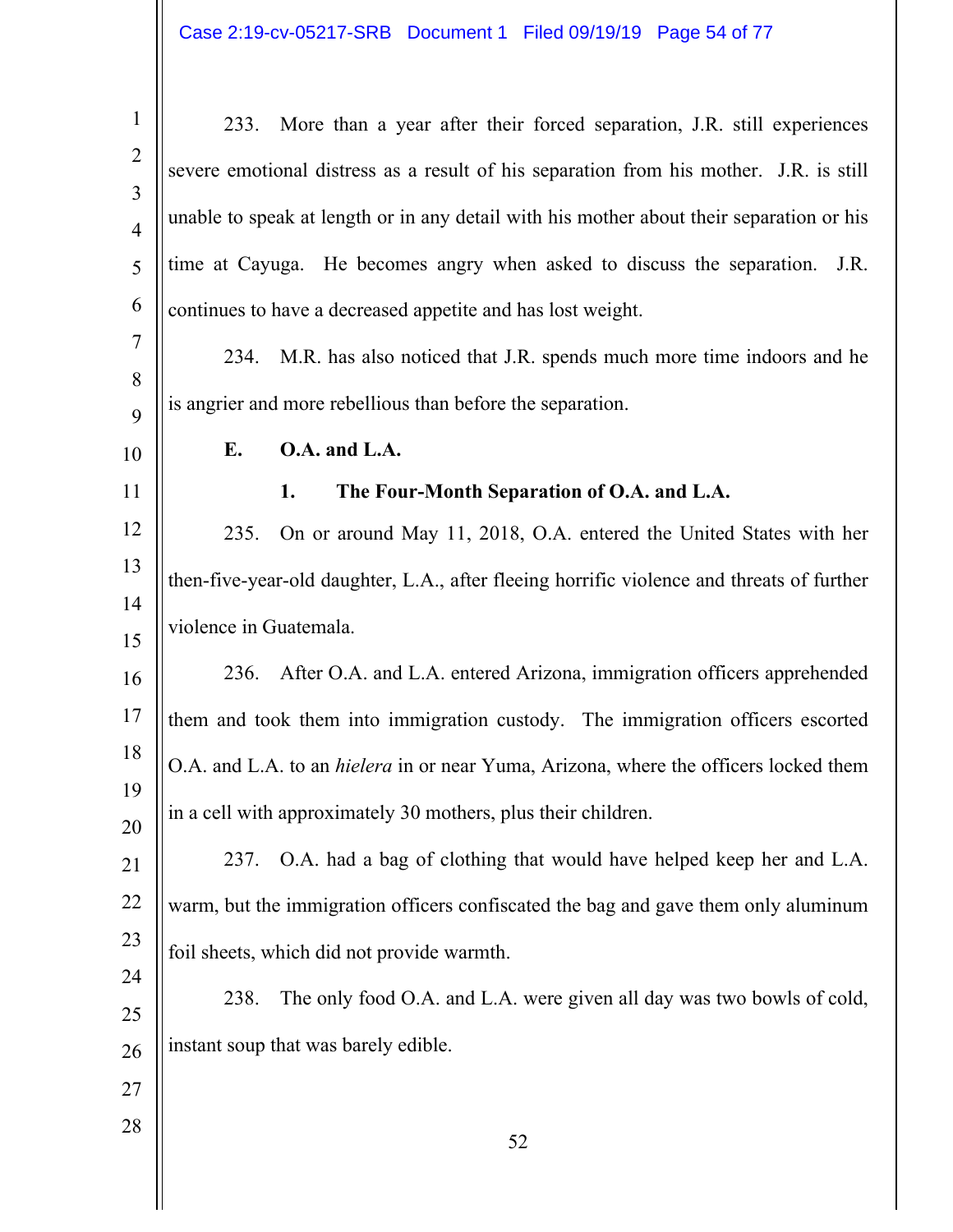1 2 3 4 5 6 239. Shortly after arriving at the short-term detention center, immigration officers took O.A. and L.A. from the locked cell and ushered them into another room where they met with two other uniformed immigration officers, both men. At this time, O.A. told the immigration officers that she feared for her and L.A.'s safety if they returned to Guatemala.

7 8  $\mathbf Q$ 10 11 240. L.A. was asked to move about 10 steps away from O.A. so that she would not hear what the immigration officers were about to tell her mother. The officers then informed O.A. that they would take L.A. away from her and send her to another facility for a couple of days.

12 13 14 15 241. O.A. insisted that the officers could not take her daughter from her. The officers responded that, in fact, they could take L.A. away because O.A. had committed a crime. This caused O.A. tremendous anxiety and anguish.

16 17 18 19 20 21 242. O.A. begged the officers not to separate L.A. from her. Despite her fear for her and L.A.'s safety if they returned to Guatemala, the prospect of being separated from her daughter was so alarming that O.A. offered to leave the United States if she could do so with her daughter. The officers refused and reacted to O.A.'s increasing distress by becoming hostile and screaming at her to be quiet.

22 23 24 25 243. L.A. was not far away from the conversation and could hear the officers berating her mother. She understood that the officers were going to take her away, and she began to cry.

26 27 244. O.A. and L.A. were brought back to the locked cell with the other women and children. O.A. tried to calm her daughter, but L.A. could not stop crying.

28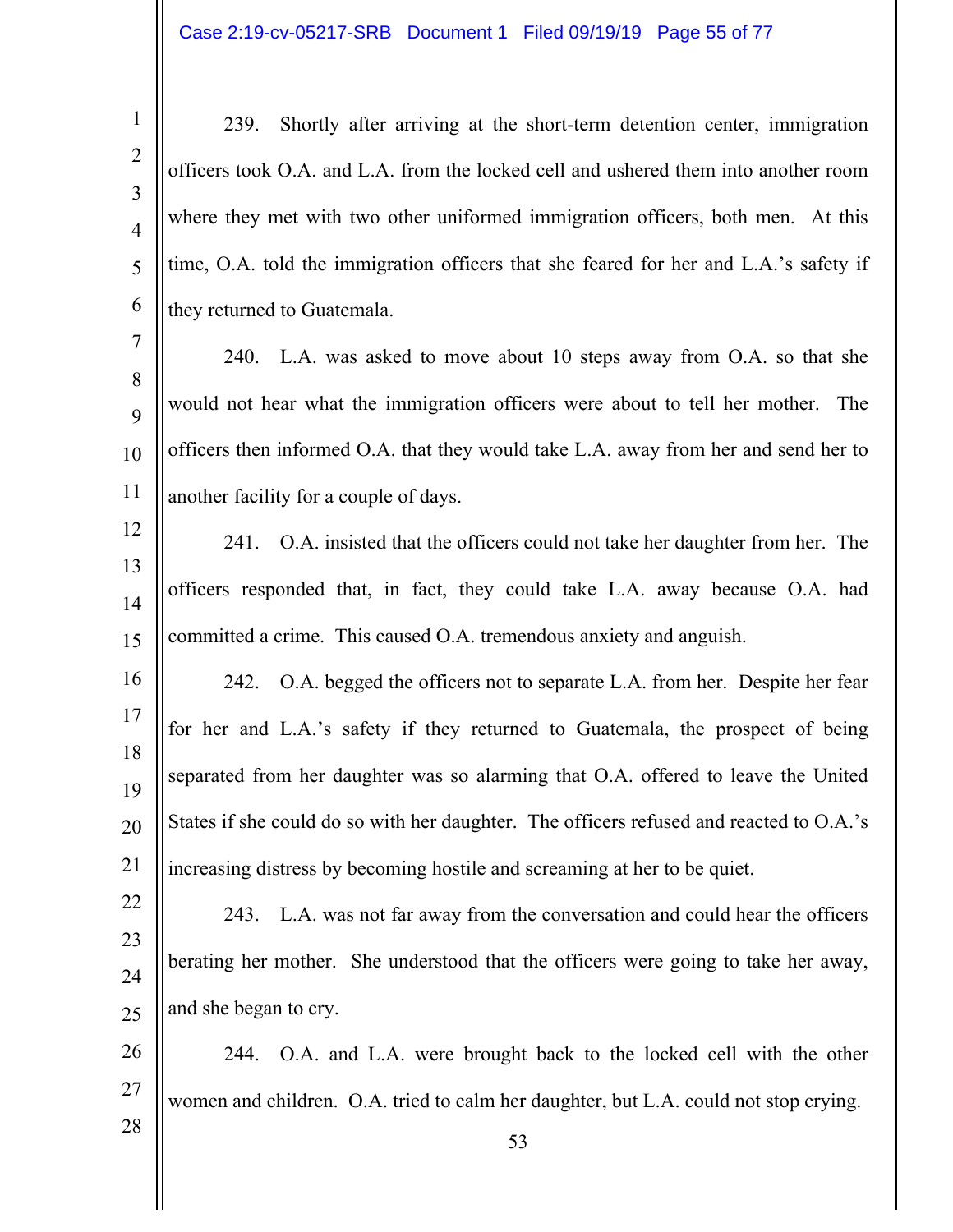1 2 3 4 5 6 7 245. That night, O.A. and L.A. barely slept. There were no beds in the cell. There were some mats, but not enough for everyone. There were no blankets, only the foil sheets that did not provide warmth. O.A. slept on a trash bag, the only thing separating her from the cold, concrete floor. L.A. laid on her mother's arm, the two nearly touching the strangers lying next to them in the packed cell.

8  $\mathbf Q$ 10 11 246. In the morning, O.A. and L.A. were still lying on the floor when O.A. heard the immigration officers open the door and begin calling out children's names. O.A. and L.A. were terrified. When a child's name was called, O.A. and L.A. saw the child desperately clutch his or her mother as the two cried.

12

13 14 15 16 17 247. The officers, both men, would then order the child to line up against the wall with the other children. The officers said the children would be taken to shower. O.A. and L.A. watched and waited in horror for L.A.'s name to be called. As they waited, O.A. tried to calm her daughter, telling her she would get to play with other kids and have something better to eat than the cold soup.

18 19 20 21 248. L.A.'s name was called. She grabbed O.A. tightly and begged her mother not to allow the strangers to take her away. O.A. again tried to soothe her daughter, assuring her that the officers were just taking L.A. to play.

22 23 24 25 26 249. The immigration officer called L.A.'s name again, this time yelling it angrily. Two officers, both men, then approached O.A. and L.A. They roughly grabbed L.A.'s arm and pulled her away from her mother. O.A. begged the officers to let her give L.A. some juice before they took her away because her lips were dry from

27 28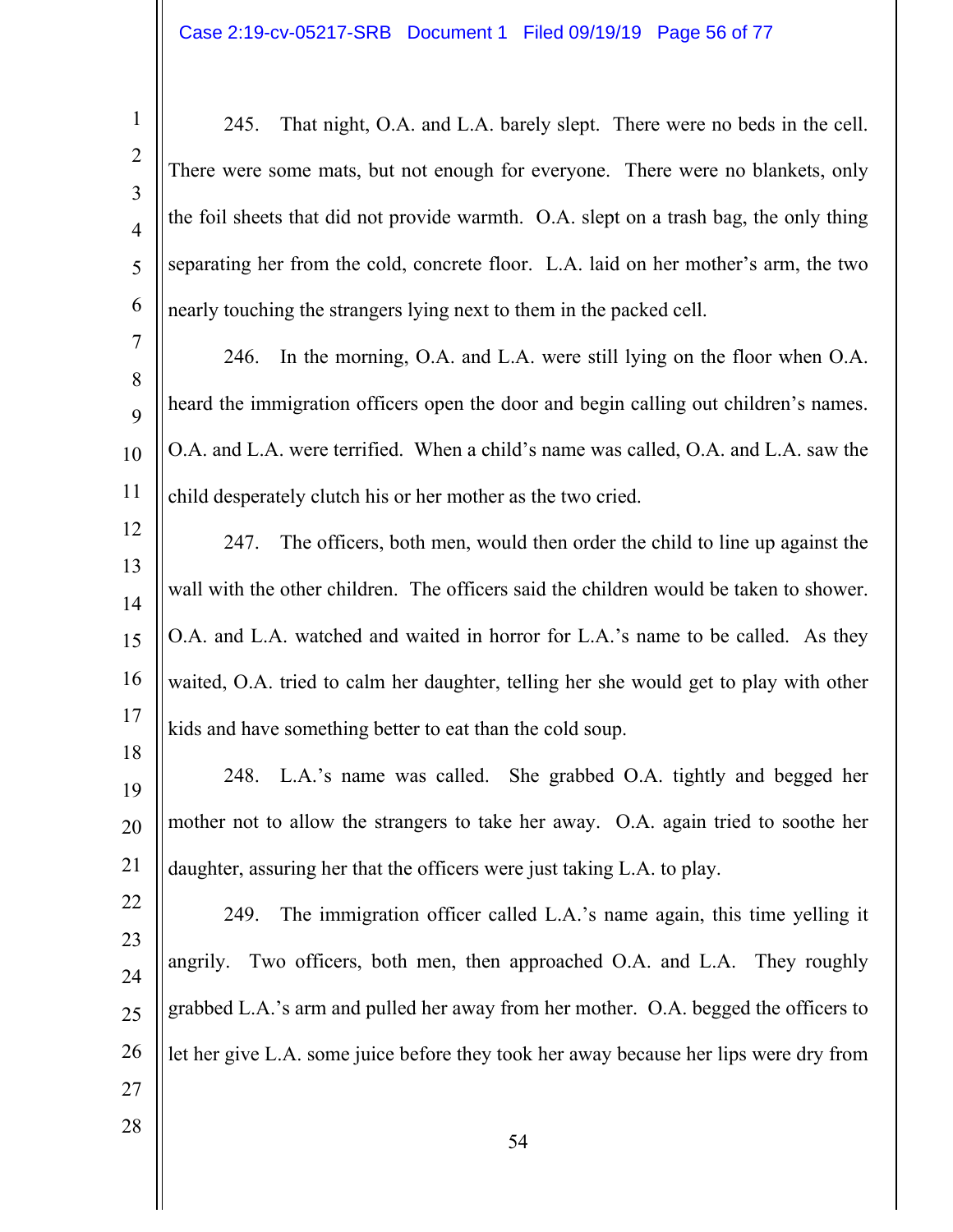1 2 3 thirst. The officers refused to let her, yelling that they needed to hurry up because an airplane was waiting for the children.

| $\overline{4}$ | Until that moment, O.A. had assumed L.A. would be moved to a facility<br><b>250.</b>     |
|----------------|------------------------------------------------------------------------------------------|
| 5              | nearby. It was the first time she realized that her five-year-old daughter, who did not  |
| 6              | speak English and had never been on an airplane, would be taken so far away from         |
| $\overline{7}$ | her. O.A. asked where L.A. was being sent. The officers did not answer her.              |
| 8<br>9         | Shortly after the officers forcibly ripped L.A. from her mother's arms, a<br>251.        |
| 10             | woman, whom O.A. believed to be a social worker, brought L.A. to the showers. A          |
| 11             | few moments later, an officer called O.A. from the cell and explained that L.A. had      |
| 12             | refused to let anyone but her mother shower her. O.A. went into the showers, washed      |
| 13<br>14       | her daughter, quietly gave her some juice, and said good-bye.                            |
| 15             | Once the children were showered, a man and a woman, whom O.A.<br>252.                    |
| 16             | understood to be social workers, told a group of mothers that they would now be          |
| 17             | taking the children away. The social workers told the mothers not to worry because       |
| 18             | the children would be taken care of and given toys to play with.                         |
| 19             | The female social worker also told the mothers that their children would<br>253.         |
| 20<br>21       | be boarding an airplane. O.A. asked her where the children were going, but the           |
| 22             |                                                                                          |
| 23             | woman did not tell her.                                                                  |
| 24             | During this conversation with the social worker, the children were in the<br>254.        |
| 25             | area, off to the side. It was the last time O.A. saw L.A. before the social workers took |
| 26             | L.A. away. O.A. would not see L.A. again for four months and one day.                    |
| 27             |                                                                                          |
| 28             | 55                                                                                       |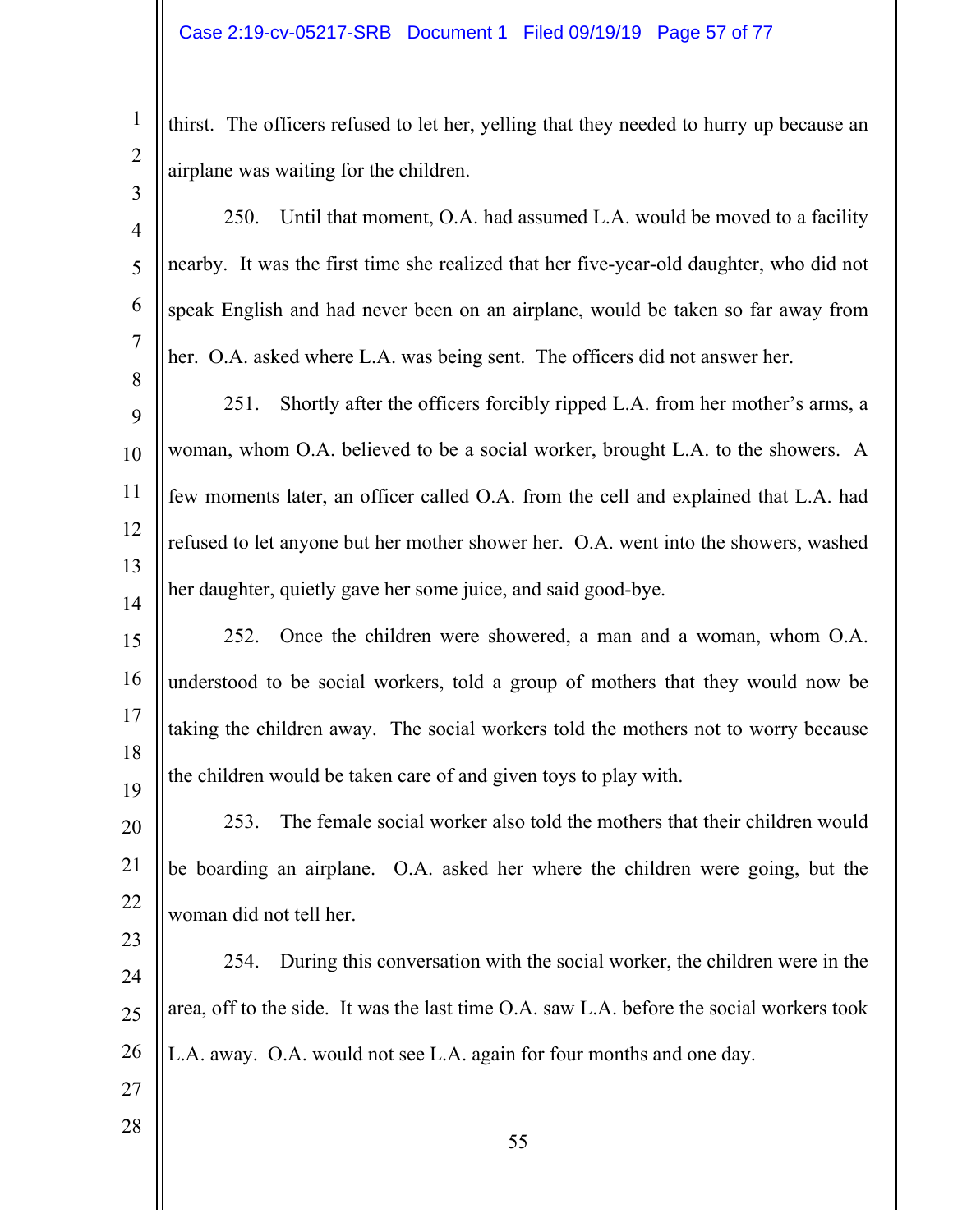| $\mathbf{1}$                     | 255. After officers forcibly separated O.A. and L.A., O.A. spent two more               |
|----------------------------------|-----------------------------------------------------------------------------------------|
| $\overline{2}$<br>$\overline{3}$ | days at the short-term detention center, sleeping on the floor at night. She asked      |
| $\overline{4}$                   | immigration officers several times about her daughter, but they gave her no answers.    |
| 5                                | 256. O.A. was moved to the Santa Cruz County Detention Center in Arizona                |
| 6                                | ("Santa Cruz"), where she was held for approximately one to two weeks.                  |
| $\tau$                           | During her time at Santa Cruz, despite O.A.'s repeated inquiries, no one<br>257.        |
| 8<br>9                           | told her anything about L.A.'s whereabouts or well-being.                               |
| 10                               | 258. O.A. was next transferred to the Nevada Southern Detention Center in               |
| 11                               | Pahrump, Nevada ("Nevada Southern"), where immigration officers held her for            |
| 12                               | approximately two months. O.A. regularly asked officers at Nevada Southern about        |
| 13<br>14                         | her daughter, but they gave her no information.                                         |
| 15                               | While detained at Nevada Southern, O.A. had a conversation with a<br>259.               |
| 16                               | woman who had been separated from her granddaughter. The woman gave O.A. the            |
| 17                               | telephone number of a social worker at a shelter in New York where immigration          |
| 18<br>19                         | authorities had taken her granddaughter. O.A. gave the number to her brother, who       |
| 20                               | was living in Florida, and asked him to contact the social worker, in hopes that the    |
| 21                               | social worker might be able to locate L.A. O.A.'s brother contacted the social          |
| 22                               | worker, who was able to locate L.A. at Cayuga.                                          |
| 23                               | Weeks after immigration authorities forcibly separated them, O.A. and<br><b>260.</b>    |
| 24<br>25                         | L.A. were finally able to speak to each other on the telephone. L.A. cried and said she |
| 26                               | did not want to be there. She asked her mother where she was, too young to              |
| 27                               | understand that she was thousands of miles away.                                        |
| 28                               | 56                                                                                      |
|                                  |                                                                                         |

 $\mathbb{I}$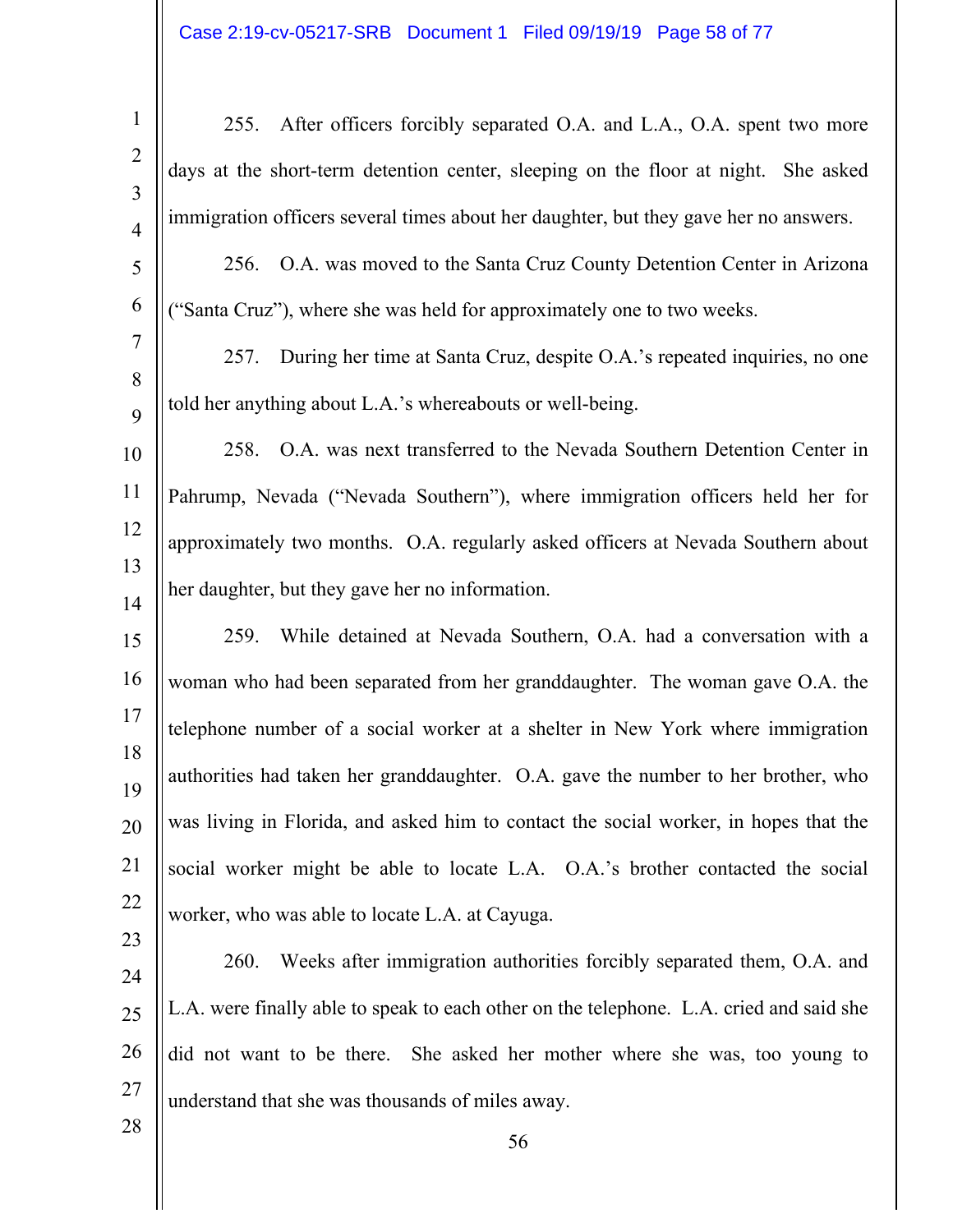1 2 3 4 5 261. From the time that immigration authorities forcibly separated O.A. and L.A. until the time of their first telephone call weeks later, no immigration officer provided O.A. with any information about her daughter's whereabouts or well-being, or assisted her in locating L.A.

6 7 8 9 262. Instead, O.A., from her detention center in Nevada, located L.A. based on information from another detained woman and the help of her brother in Florida and a social worker in New York.

10 11 12 13 14 263. A social worker at Cayuga informed O.A. that if the government deported O.A., L.A. might remain at Cayuga. Frightened at the idea of L.A. being left alone in a shelter, O.A. arranged to have her brother apply to ORR for permission to sponsor L.A. and bring her to live with him in Florida.

15 16 17 18 19 20 264. In late June 2018, an asylum officer conducted an initial screening of O.A's asylum claim by conducting a credible fear interview in English through an interpreter. The interview ended before O.A. finished explaining her claim. The asylum officer then determined that O.A. did not establish a credible fear of persecution in Guatemala.

21 22 265. In early July, immigration authorities released L.A. to O.A.'s brother, who brought L.A. to live with him in Florida.

23

28

24 25 26 27 266. In mid-July 2018, an immigration judge, limited to the record before the asylum officer, sustained the asylum officer's determination that O.A. had not established a credible fear of persecution, therefore subjecting O.A. to expedited removal.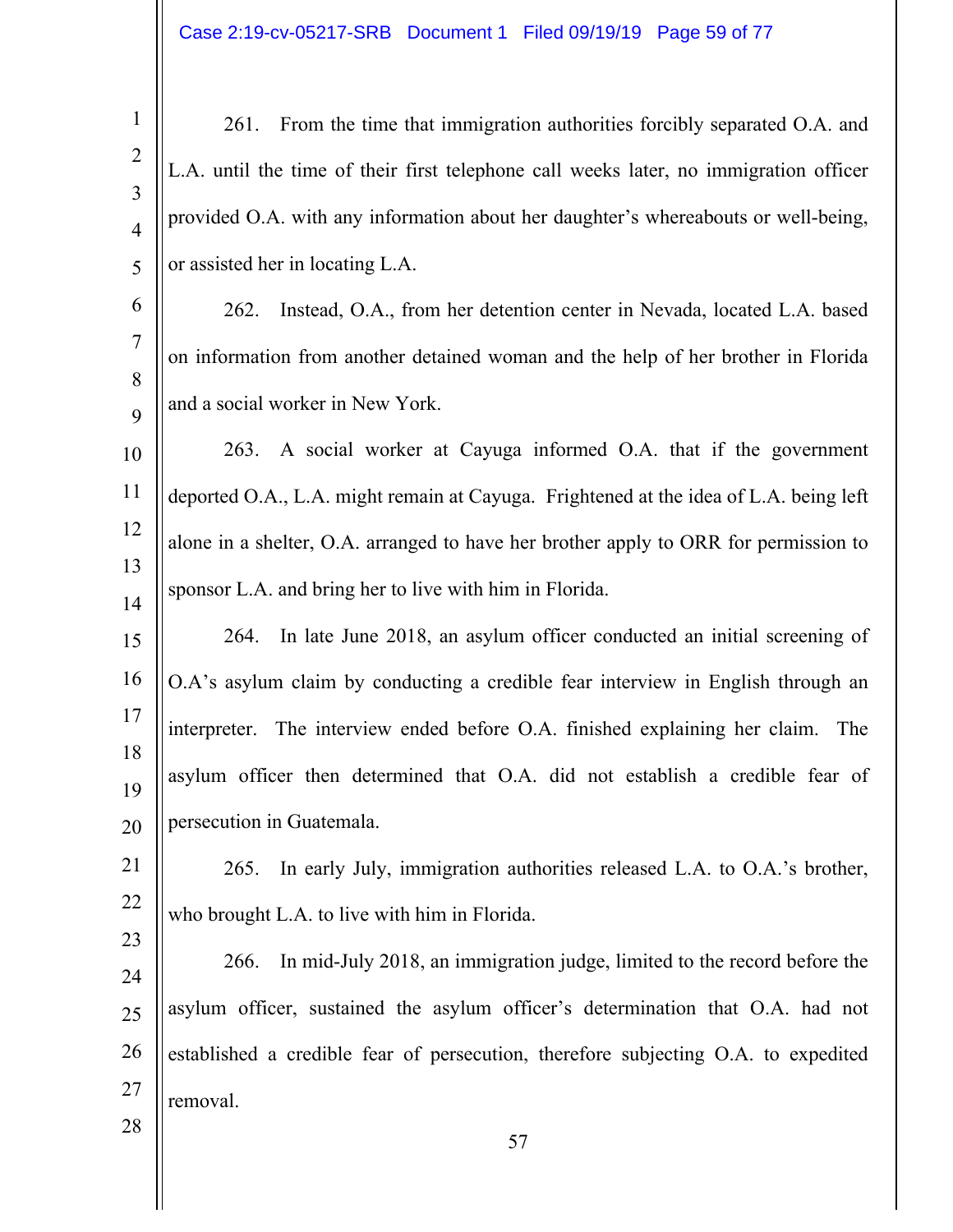| $\mathbf{1}$   | One night in mid-August, immigration officers woke O.A. in her cell<br>267.             |
|----------------|-----------------------------------------------------------------------------------------|
| $\overline{2}$ | and instructed her to pack her belongings. The officers informed her that she was       |
| 3              | being transferred to Arizona for immediate deportation.                                 |
| $\overline{4}$ |                                                                                         |
| 5              | The officers shackled O.A.s' hands and ankles and put her on a bus with<br>268.         |
| 6              | other detained individuals.                                                             |
| 7              | O.A. was initially brought to a facility in Las Vegas, Nevada. There,<br>269.           |
| 8<br>9         | she pleaded with a male officer not to deport her because her daughter was still in the |
| 10             | country. The officer responded by scolding O.A. for bringing her daughter to the        |
| 11             | United States.                                                                          |
| 12             |                                                                                         |
| 13             | An officer handed O.A. documents with her picture attached and asked<br>270.            |
| 14             | if it was her. After O.A. said yes, the officer told her to sign the documents. An      |
| 15             | officer removed O.A.'s handcuffs so that she could sign the documents, but O.A.         |
| 16             | refused because she did not know what the documents said, as they were written in       |
| 17             | English.                                                                                |
| 18<br>19       | A female officer, armed with a taser, pushed O.A., still shackled at the<br>271.        |
| 20             | ankles, against a wall and threatened to tase her if she did not sign.                  |
| 21             | Not wanting to sign a document she could not read, O.A. drew a line<br>272.             |
| 22             | above the signature line instead of her signature. Officers then put O.A. on a bus to   |
| 23             |                                                                                         |
| 24             | the airport where she was escorted onto a flight to Arizona.                            |
| 25             | When O.A. arrived in Arizona, immigration officers transported her to<br>273.           |
| 26             | the Eloy Detention Center and then, shortly after, to the Florence Correctional Center. |
| 27             |                                                                                         |
| 28             | 58                                                                                      |
|                |                                                                                         |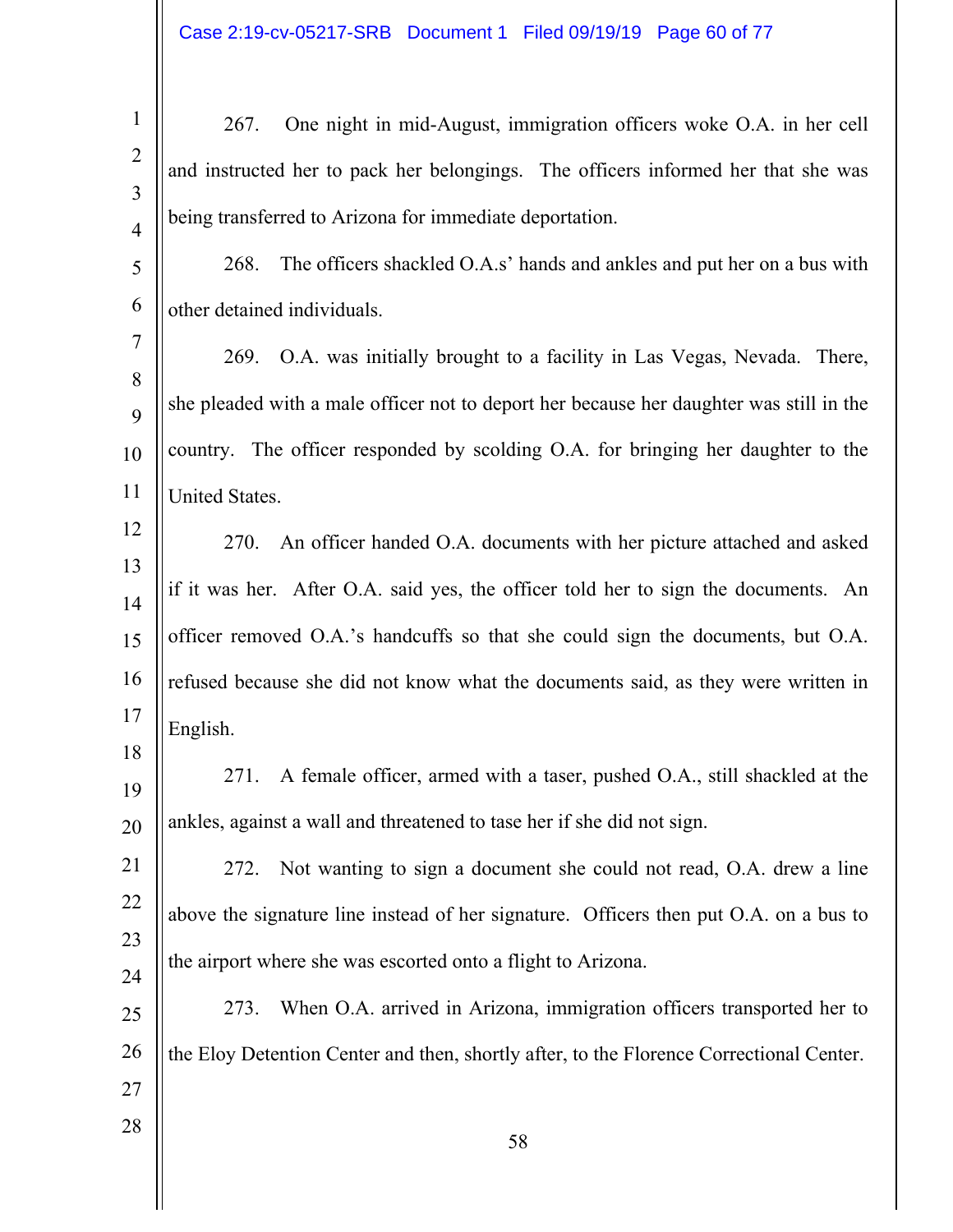1 2 3 4 5 274. At the Florence Correctional Center, officers brought O.A. and other detained individuals to a trailer and told them they would spend the night there before being deported in the morning. Again, O.A. pleaded with the officers not to deport her without L.A.

6 7 8  $\mathbf Q$ 275. After O.A.'s persistent pleas, one of the immigration officers finally allowed her to call her brother in Florida. O.A.'s brother contacted O.A.'s immigration attorney, who promptly sought a stay of O.A.'s removal in court.

276. The court temporarily stayed O.A.'s deportation.

11 12 13 14 277. In late August or early September, O.A. was transferred back to the Eloy Detention Center in Arizona. She stayed there for approximately one week before she was transferred to the Henderson Detention Center in Henderson, Nevada.

15 16 278. In addition to housing individuals on behalf of ICE, Henderson also houses individuals charged with criminal offenses.

17 18 19 20 279. O.A. was terrified and treated harshly at Henderson. At one meal, an inmate pushed her causing her to drop her tray. A prison guard told O.A. that she would be tased if she dropped her tray again.

21 22 23 24 280. At Henderson, after a visit from her immigration attorney, a jail guard strip-searched O.A., ordering her to remove all her clothing—including her underwear—bend over, and cough. O.A. was humiliated.

25

28

10

## **2. L.A.'s Separation From Her Mother**

26 27 281. While her mother was suffering traumatic experiences in a variety of detention centers, L.A. experienced her own trauma on the other side of the country.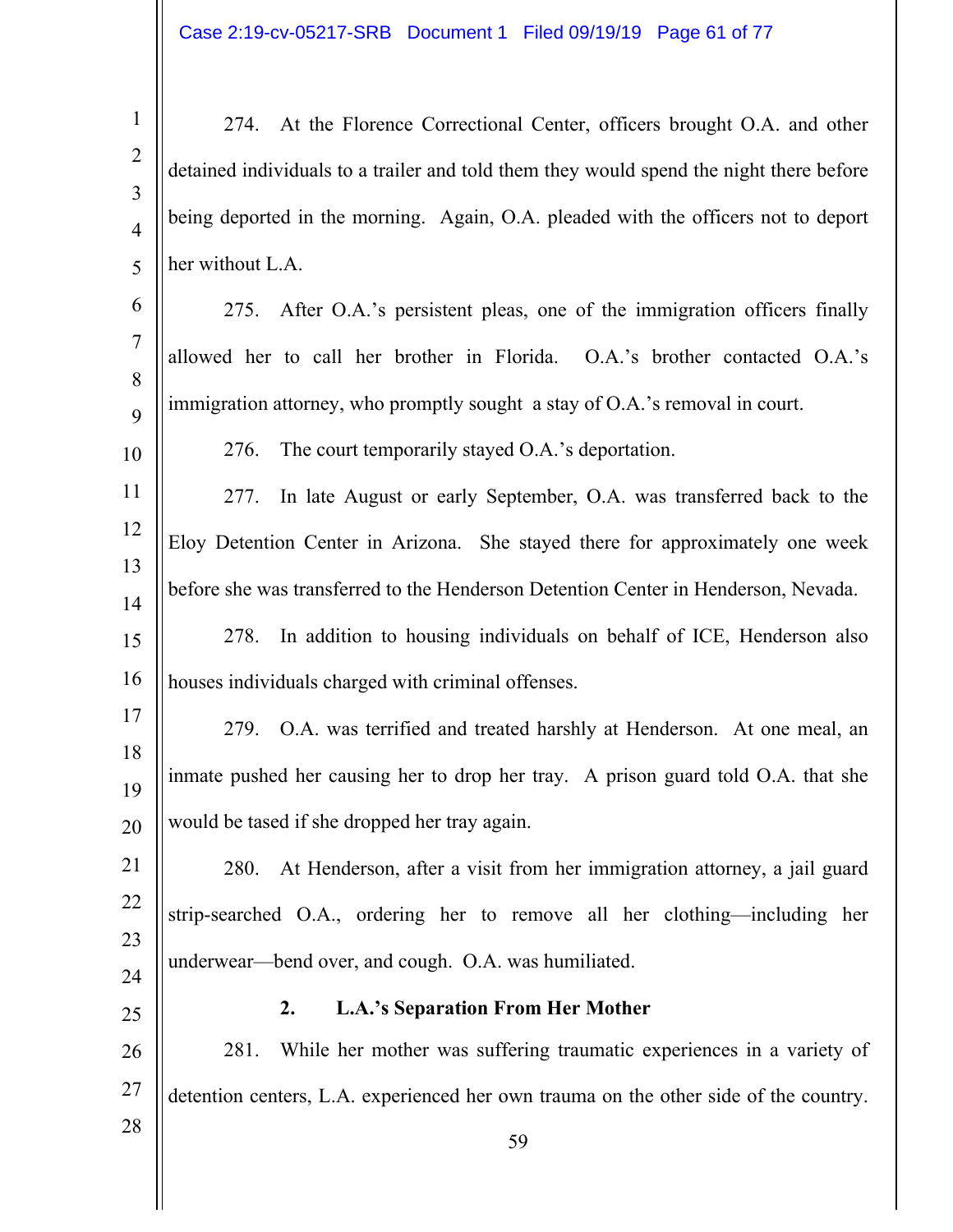After immigration officers forcibly separated L.A. from her mother on or about May 12, 2018, government employees took five-year-old L.A. to Cayuga in New York.

4 5 6 7 282. L.A. arrived at Cayuga after midnight on May 15, 2018. Cayuga staff started their intake interview of L.A. at approximately 2:30 a.m. L.A. was crying and asked for her mother. No one at Cayuga told her where her mother was or when she would see her again.

9 10 11 12 13 14 15 16 17 18 19 283. During her time at Cayuga, L.A. became extremely ill. On or about June 13, 2018, L.A. was sent to an onsite medical clinic because she had a rash on her face, a bloody nose and a cough. The notes from the visit indicate that L.A. "continues to express discomfort and is not adjusting well to the program." The staff also noted that L.A. "misses her mother and wants to be with her." Staff also recorded that it "attempted to help [L.A.] contain her emotions, but minor is not coping well," and that L.A. did not appear "stable and engaged when discussing all the questions asked, because she is in distress and cries for her mother." Observations by Cayuga staff also included references to L.A. crying often.

20 21 22 23 24 25 26 284. On June 15, 2018, L.A. told Cayuga staff that she was still feeling pain and discomfort. Cayuga staff escorted L.A. back to the medical clinic. Records reflect that Cayuga staff noted the same observations from her June 13, 2018 visit to the clinic, namely that L.A. did not appear "stable and engaged," that she cried often for her mother, and was in a state of distress. During her June 15, 2018 visit to the clinic, L.A. was prescribed antibiotics.

27

28

1

2

3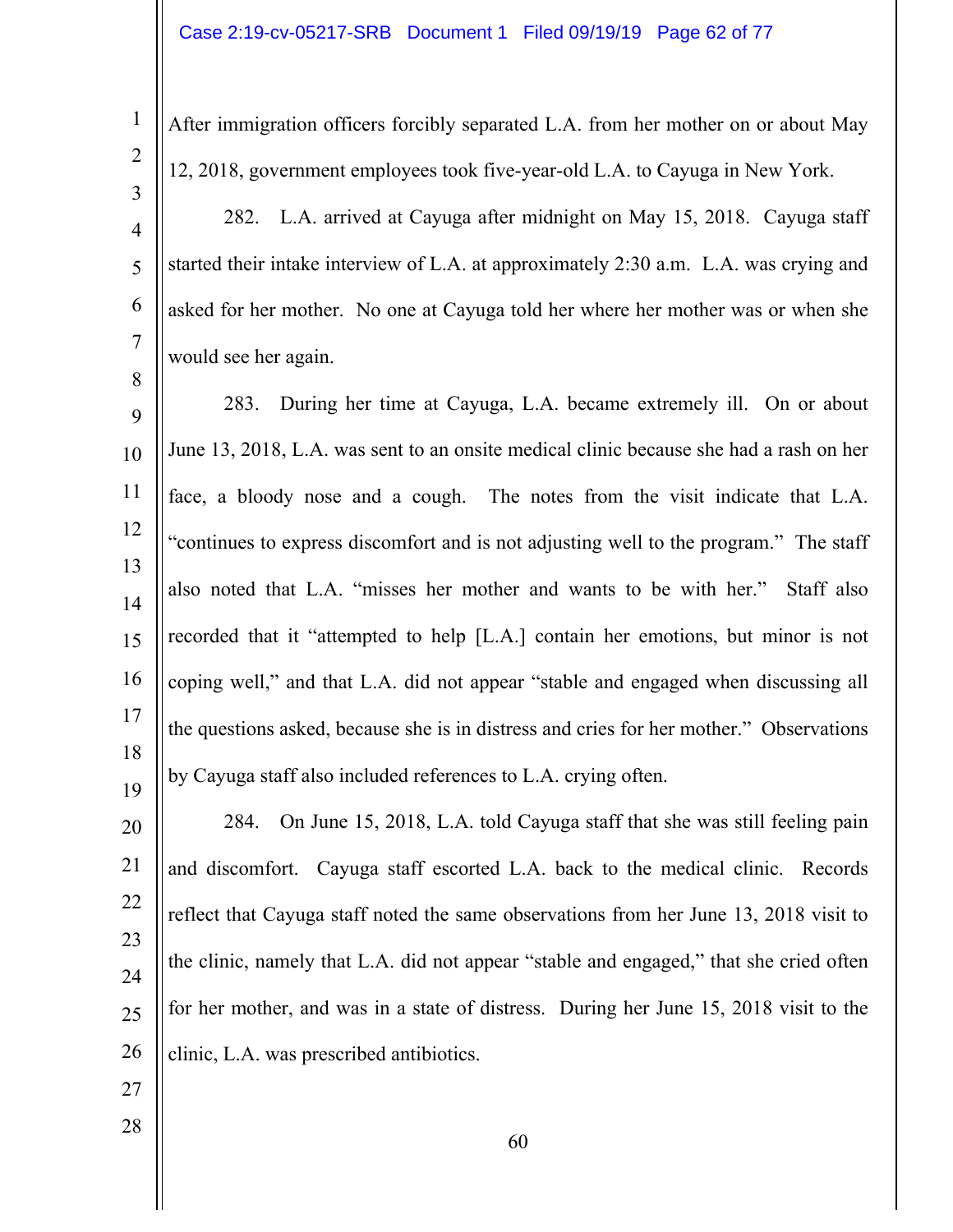| $\mathbf{1}$                     | On or about June 18, 2018, Cayuga staff noted that L.A. had not been<br>285.            |
|----------------------------------|-----------------------------------------------------------------------------------------|
| $\overline{2}$<br>$\overline{3}$ | given the antibiotics prescribed to her on June 15, 2018. Cayuga staff again brought    |
| $\overline{4}$                   | L.A. to the clinic because staff "observed minor bleeding through her nose, pus         |
| 5                                | coming out of her ear, and crying." On June 18, 2018, L.A. finally was given            |
| 6                                | ibuprofen, Amoxicillin and other antibiotics. This was five days after the clinic first |
| $\tau$<br>8                      | became aware of her symptoms.                                                           |
| 9                                | On or about June 26, 2018, an insect bit L.A. L.A. did not receive<br>286.              |
| 10                               | proper treatment and an infection developed on her arm, requiring her to be taken to    |
| 11                               | an urgent care facility.                                                                |
| 12                               | L.A. and O.A.'s Reunification<br>3.                                                     |
| 13                               | On or about September 13, 2018, DHS transferred O.A. to Dilley.<br>287.                 |
| 14                               | The same day O.A. arrived at Dilley, O.A.'s brother brought L.A. to be<br>288.          |
| 15                               |                                                                                         |
| 16                               | with her. Four months and one day after the government forcibly separated them,         |
| 17                               | O.A. and L.A. were finally reunited and able to hug each other.                         |
| 18<br>19                         | When L.A. entered the room, she turned to an officer and said, "please"<br>289.         |
| 20                               | don't take my mommy away."                                                              |
| 21                               | In October 2018, immigration authorities agreed to re-screen O.A.'s<br><b>290.</b>      |
| $22\,$                           | asylum claim. After having the opportunity to tell her entire story, the asylum officer |
| 23                               | determined that O.A. had established a credible fear of persecution.                    |
| 24                               |                                                                                         |
| 25                               | DHS released O.A. and L.A. from Dilley on or about November 15,<br>291.                 |
| 26                               | 2018, after more than two months there, and more than six months after they arrived     |
| 27                               | in the United States.                                                                   |
| 28                               | 61                                                                                      |
|                                  |                                                                                         |

 $\mathbb{I}$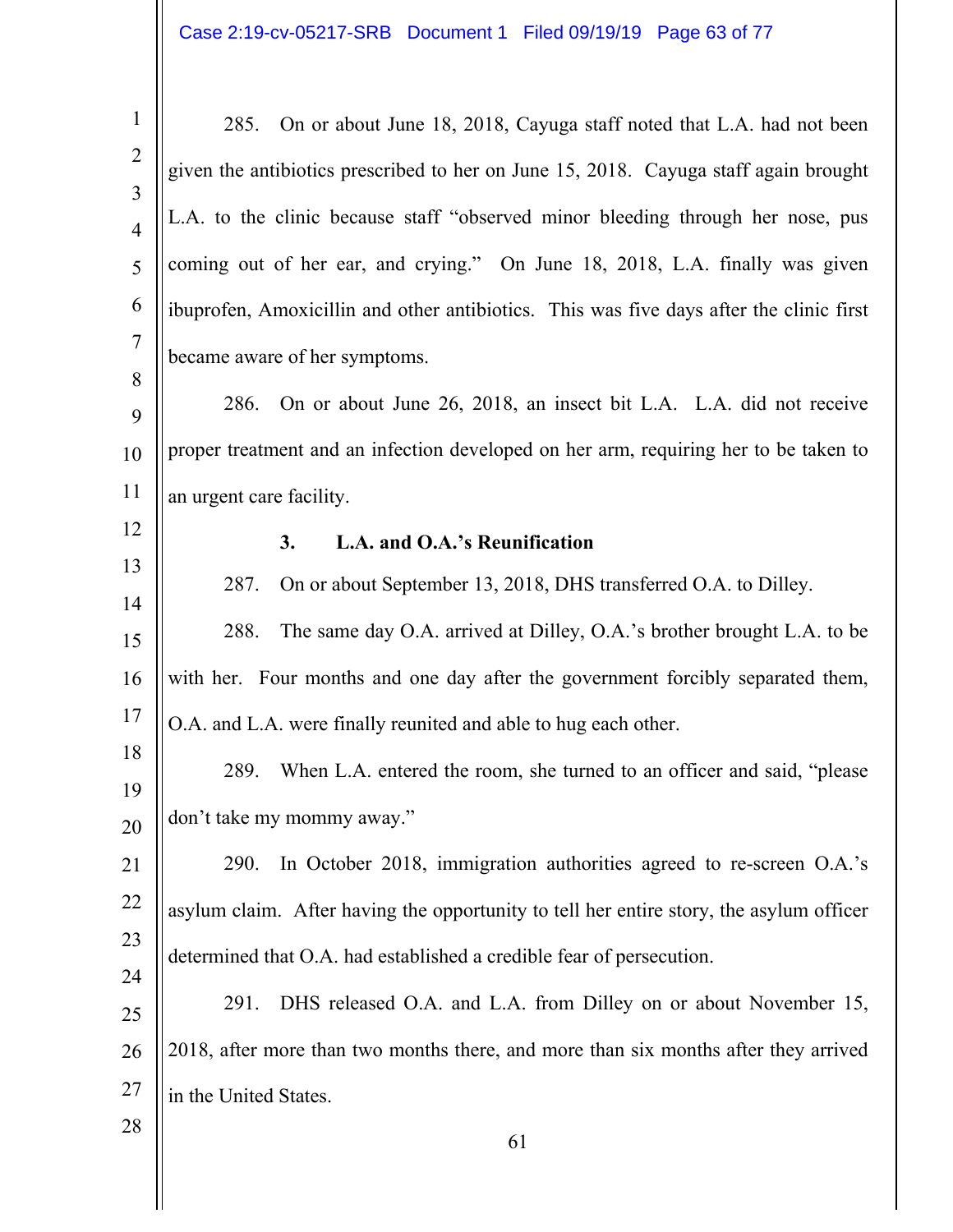1 2 3 4 5 6 7 8 9 10 11 12 13 14 15 16 17 18 19 20 21 22 23 24 25 26 27 28 62 **4. O.A.'s and L.A.'s Harms and Losses**  292. As a result of the government's actions described above, O.A. suffered, and continues to suffer, severe emotional distress. 293. The terrifying circumstances of the forced separation, not knowing L.A.'s whereabouts or about her well-being for weeks, the very limited communication with her daughter, and the four-month separation—during which she narrowly escaped being deported without L.A.—have tormented O.A. 294. O.A. was so consumed with worry while she was detained that she was frequently unable to sleep and suffered nightmares when she did. 295. While detained, O.A.'s appetite diminished, and she lost weight. 296. O.A. also suffered from chronic headaches, experienced dizzy spells, and started losing her hair during her detention. 297. O.A. received occasional physical check-ups from detention center medical staff; however, on at least two occasions she filled out paperwork to see a doctor about her symptoms, and no one at the detention center ever answered those requests. 298. L.A. also has experienced severe emotional distress, fear, and mental anguish as a result of being forcibly separated from her mother for over four months. 299. During the approximately two months that she was separated from her mother while detained at Cayuga, L.A. received no information about her mother. L.A. had no idea what would happen to her or her mother.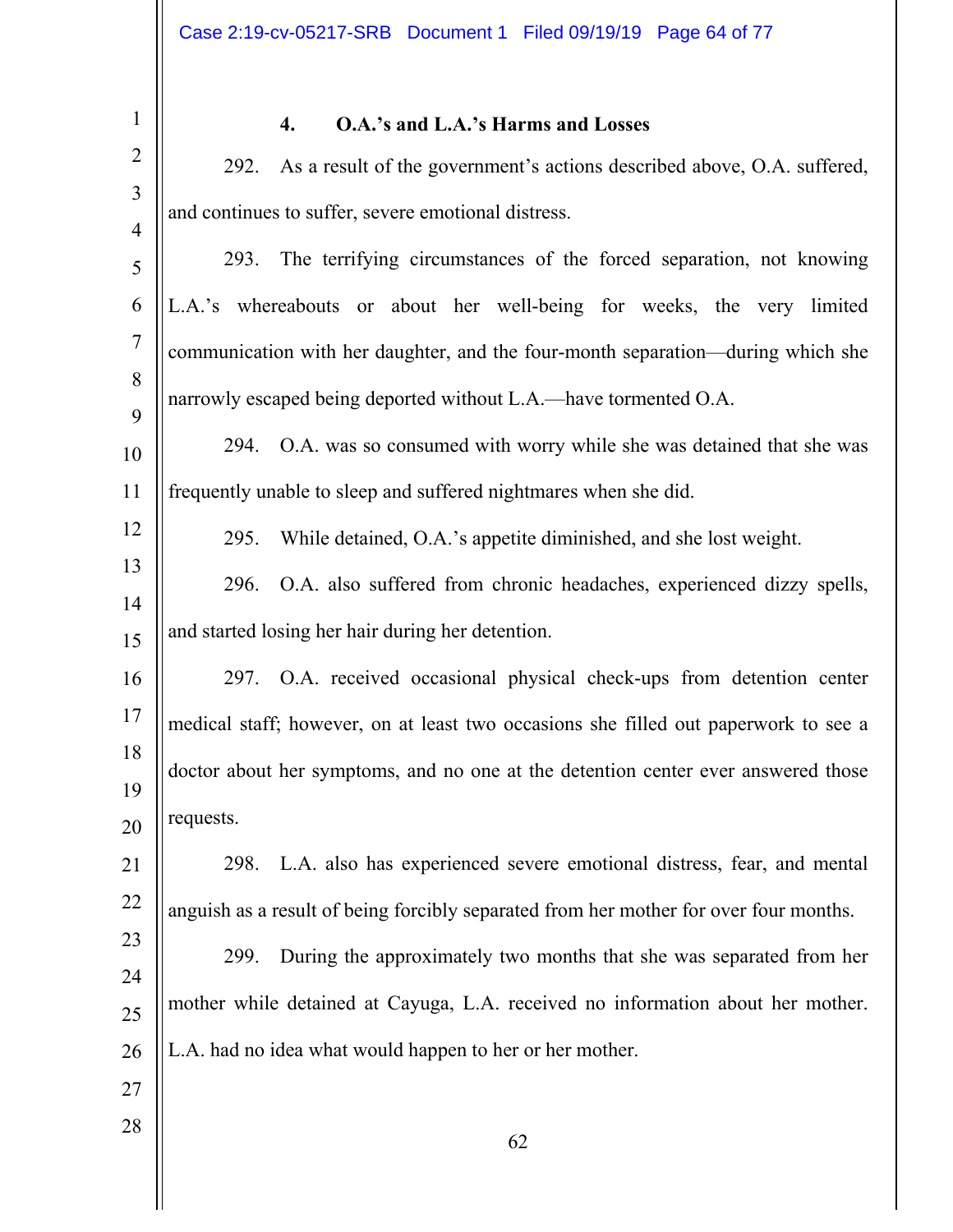| $\mathbf{1}$   | 300. L.A. also received inadequate medical care while detained at Cayuga,                |
|----------------|------------------------------------------------------------------------------------------|
| $\overline{2}$ | which exacerbated her already distressed state.                                          |
| 3<br>4         | 301. L.A. has continued to suffer severe emotional distress since her release            |
| 5              | from detention.                                                                          |
| 6              | 302. L.A. experiences nightmares. O.A. is often woken by her daughter in                 |
| $\overline{7}$ | the middle of the night, still asleep and sweating, screaming, "mama, mama."             |
| 8              | On occasion, L.A. will say to her mother, unprompted, "don't let them<br>303.            |
| 9              |                                                                                          |
| 10             | take me away again."                                                                     |
| 11             | F.<br>V.C. and G.A.                                                                      |
| 12             | 1.<br>The Two-And-A-Half Month Separation of V.C. and G.A.                               |
| 13<br>14       | On or around May 8, 2018, V.C. entered the United States with her then<br>304.           |
| 15             | six-year-old son, G.A., after fleeing horrific violence and threats of violence in       |
| 16             | Guatemala.                                                                               |
| 17             | When V.C. and G.A. crossed the border from Mexico into Arizona,<br>305.                  |
| 18             | immigration officials apprehended them and brought them to one of the short-term         |
| 19<br>20       | detention facilities, an hielera, in Florence, Arizona.                                  |
| 21             | Shortly after V.C. and G.A. arrived at the <i>hielera</i> , immigration officers<br>306. |
| 22             | told V.C. that because she did not enter through an official port of entry, the U.S.     |
| 23             | government would detain her for years, take G.A. away from her, and send him to a        |
| 24             | shelter.                                                                                 |
| 25             | The immigration officers put V.C. in a cell with other women, and put<br>307.            |
| 26             |                                                                                          |
| 27             | G.A. in a different cell with other young children.                                      |
| 28             | 63                                                                                       |
|                |                                                                                          |
|                |                                                                                          |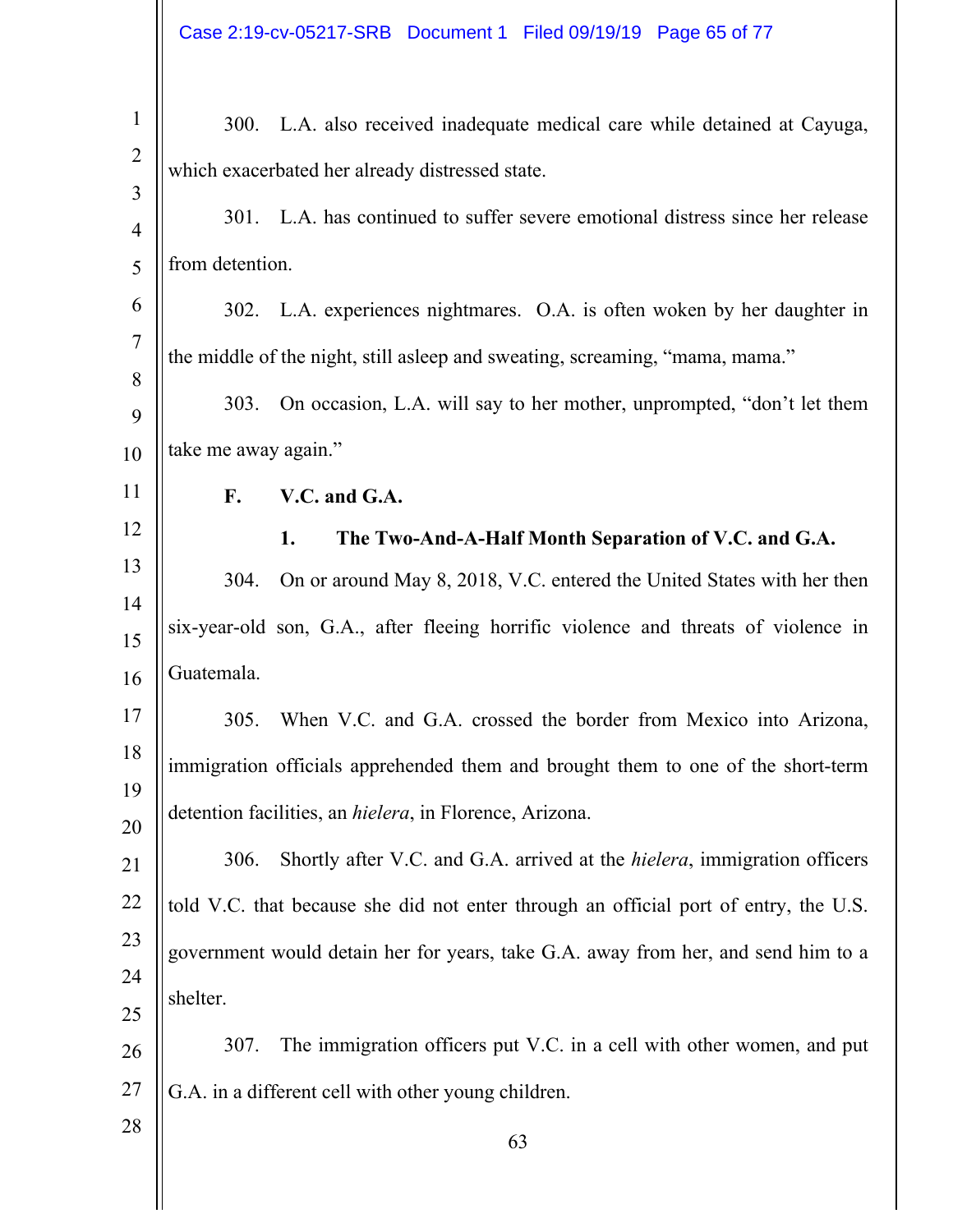|                     | Case 2:19-cv-05217-SRB Document 1 Filed 09/19/19 Page 66 of 77                        |  |
|---------------------|---------------------------------------------------------------------------------------|--|
| $\mathbf{1}$        | V.C. was terrified. She could not see or hear G.A. from her cell.<br>308.             |  |
| $\overline{2}$      | At night, the immigration officers brought the parents to the children's<br>309.      |  |
| 3<br>$\overline{4}$ | cell.                                                                                 |  |
| 5                   | V.C. and G.A. spent two days and nights like this—apart during the day<br>310.        |  |
| 6                   | and together only at night.                                                           |  |
| 7                   | During those two nights, V.C. tried to explain to G.A. that immigration<br>311.       |  |
| 8<br>9              | officers would take him to a shelter for a while, and that she would see him again    |  |
| 10                  | soon. G.A. cried hearing the news.                                                    |  |
| 11                  | On their second morning in the <i>hielera</i> , on or around May 10, an<br>312.       |  |
| 12                  | immigration officer told V.C. and the other mothers to get up because they were       |  |
| 13                  | sending their children to a shelter that day.                                         |  |
| 14<br>15            | 313. V.C. witnessed immigration officers take groups of approximately 10              |  |
| 16                  | parents and 10 children to another room.                                              |  |
| 17                  | When an immigration officer called their names, V.C. and G.A. joined a<br>314.        |  |
| 18                  | small group of other mothers, fathers, and children. The immigration officer took     |  |
| 19<br>20            | them to a room with a shower and told the parents to line up to bathe their children. |  |
| 21                  | V.C. witnessed parents and children crying as they waited in line to use<br>315.      |  |
| 22                  | the shower.                                                                           |  |
| 23                  | The immigration officer said laughingly: "Don't cry today, today is a<br>316.         |  |
| 24<br>$25\,$        | happy day. It's Mother's Day."                                                        |  |
| 26                  | 317. V.C. knew the officer was taunting the parents about taking their                |  |
| 27                  | children away. V.C. was upset and traumatized by the officer's mockery.               |  |
| 28                  | 64                                                                                    |  |
|                     |                                                                                       |  |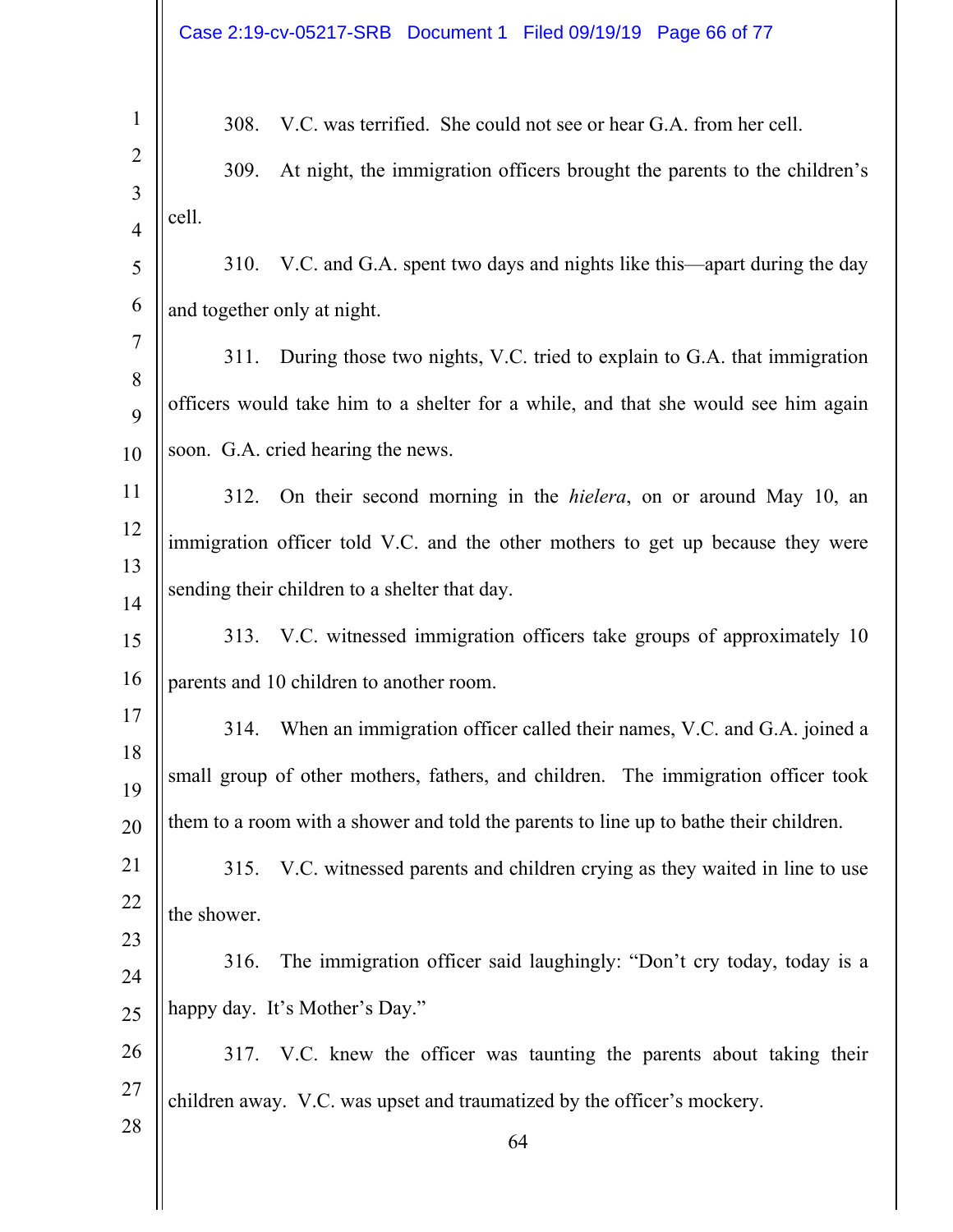| $\mathbf{1}$<br>$\overline{2}$ | 318.<br>do the same. | After bathing G.A., V.C. dressed him and waited for the other parents to           |
|--------------------------------|----------------------|------------------------------------------------------------------------------------|
| 3<br>$\overline{4}$            | 319.                 | The immigration officer then led the parents and children back to the              |
| 5                              |                      | children's cell, where he told the parents to say good-bye.                        |
| 6                              | 320.                 | The officer called the children's names one by one and told them to line           |
| $\tau$                         |                      | up against the wall of the cell.                                                   |
| 8<br>9                         | 321.                 | Officers told the parents to remain in a line against the other wall. V.C.         |
| 10                             |                      | and G.A. clung to each other and cried.                                            |
| 11                             |                      | 322. V.C. watched as an officer forcibly ripped a child from his mother's          |
| 12                             | arms.                |                                                                                    |
| 13<br>14                       |                      | 323. V.C. tried to comfort G.A., but she was sobbing so much she could             |
| 15                             | barely speak.        |                                                                                    |
| 16                             |                      | 324. A woman who identified herself as a social worker told V.C. not to            |
| 17                             |                      | worry, that her son was going to a shelter in New York, and that she should get a  |
| 18<br>19                       |                      | lawyer and fight her case in order to stay in the country with her son.            |
| 20                             | 325.                 | The social worker's comments provided little comfort to V.C.<br><b>She</b>         |
| 21                             |                      | could not afford a lawyer and had no idea how long it would be before she saw G.A. |
| 22                             | again.               |                                                                                    |
| 23                             | 326.                 | G.A. did not want to leave his mother. The immigration officer called              |
| 24<br>25                       |                      | his name, and, sobbing, G.A. got into line with the other children.                |
| 26                             |                      |                                                                                    |
| 27                             |                      |                                                                                    |
| 28                             |                      | 65                                                                                 |
|                                |                      |                                                                                    |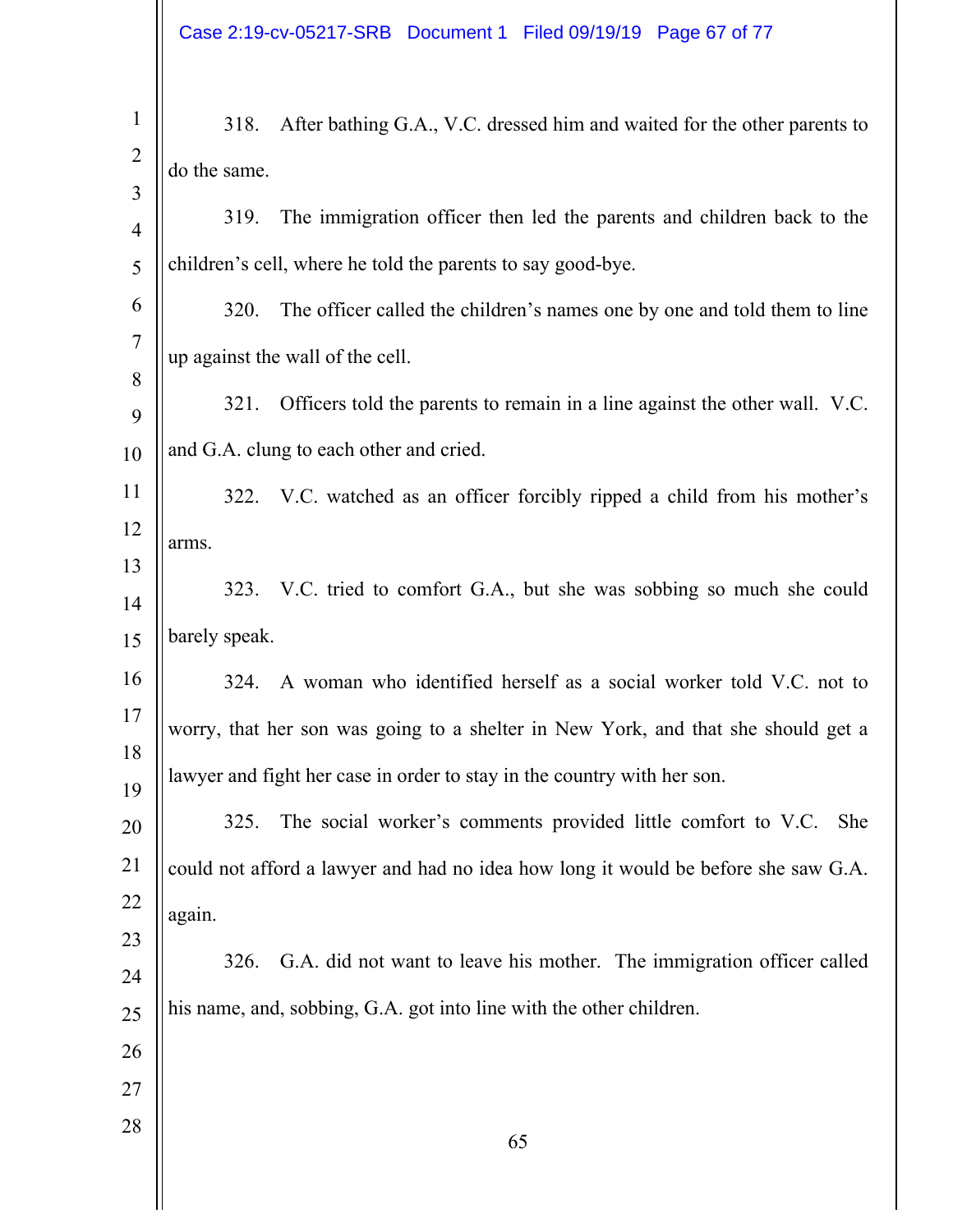1 2 3 4 327. Without any words of comfort and without the slightest show of compassion, the immigration officer led G.A. and the other children out of the room and closed the door.

5 6 7 328. After taking their children, the immigration officer did not give V.C. and the other parents any information about where their children were going or when the parents would speak to their children again.

9 10 329. Instead, the immigration officer took the parents back to the holding cells as if nothing had happened.

11 12 13 14 15 330. V.C. remained in the holding cell with nearly 80 other women for approximately four more days. The cell was over-crowded. It had no beds, and the women slept on the floor with only sheets of aluminum for warmth. There was only one toilet and one sink for all of the women.

16 17 18 19 331. On or around May 14, four days after the government took away V.C.'s son, immigration officers put V.C. and the other women in handcuffs and shackles and took them on a bus to the Santa Cruz County Jail.

20 21 22 23 24 332. Upon arrival at the jail, officers forced V.C. and the other women to strip naked and submit to a search. While V.C. was naked, a female officer at the center told V.C. to bend over and cough three times. V.C. did as she was told, but felt distraught and humiliated.

25 26 333. Approximately four days later, immigration officers again put V.C. and the other women in shackles and made them board another bus.

27

28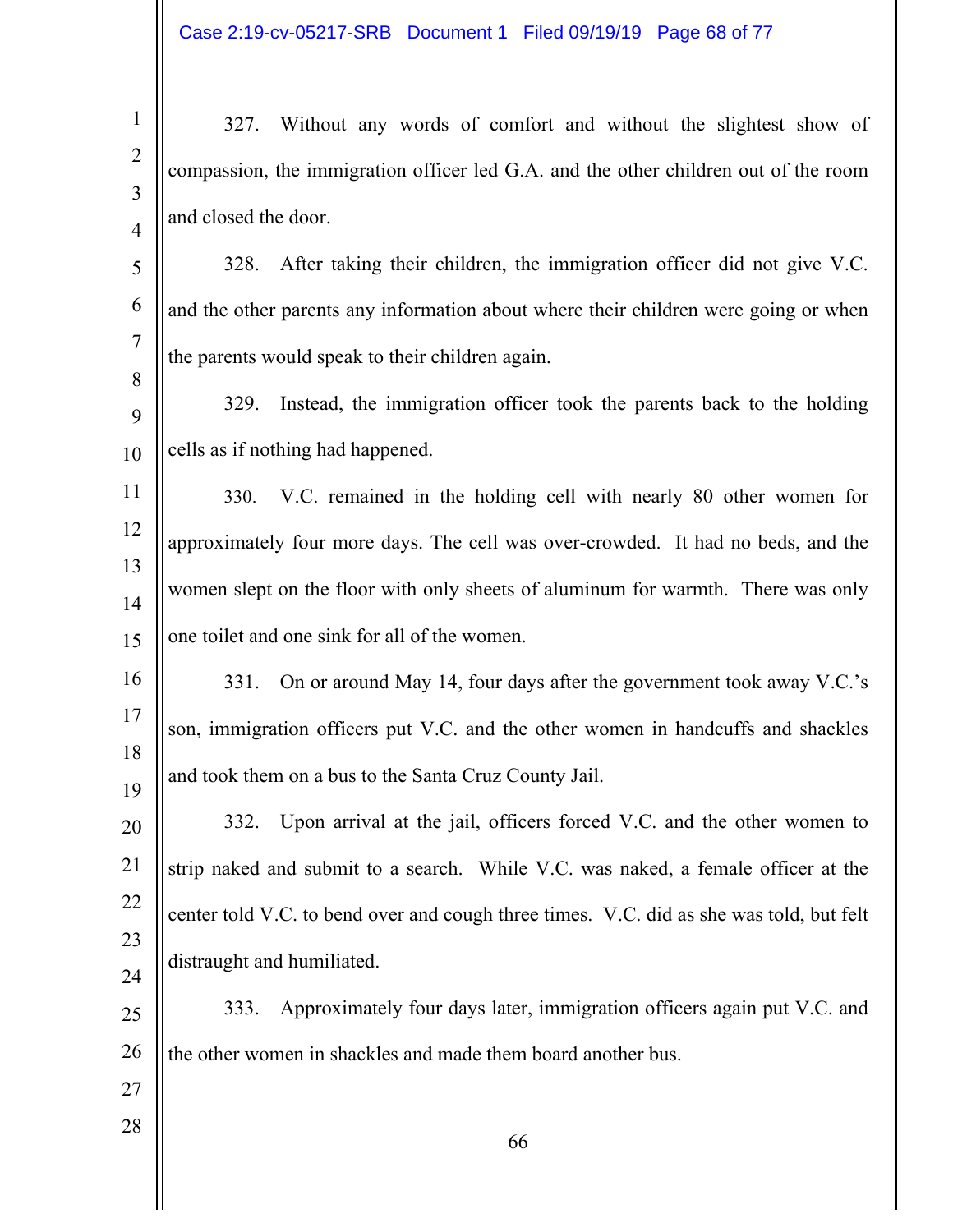Case 2:19-cv-05217-SRB Document 1 Filed 09/19/19 Page 69 of 77

| The officers told the women that they were going to an airport to be<br>334.          |
|---------------------------------------------------------------------------------------|
| deported. Everyone began crying. V.C. was terrified that she was being sent back to   |
| Guatemala without G.A.                                                                |
| 335. When the women protested, an officer said callously, "So, why did you            |
| come into this country?"                                                              |
| At the airport, V.C. and the other women, still in shackles, boarded the<br>336.      |
| plane, along with the immigration officers.                                           |
| During the flight, a woman on the plane who may have worked for the<br>337.           |
| airline, told the women not to cry, that the plane was going to Las Vegas, not        |
| Guatemala. She told the women that she understood their fear because she was a        |
| mother herself.                                                                       |
| While V.C. wanted to believe the woman, she thought she was just<br>338.              |
| trying to make them feel better. It was not until the plane was landing and she saw a |
| sign on the ground with the words "Las Vegas" that V.C. realized they were still in   |
| the United States.                                                                    |
|                                                                                       |
| In Las Vegas, the immigration officers loaded V.C. and the other<br>339.              |
| women, still in handcuffs and shackles, onto another bus and took them to the Nevada  |
| Southern Detention Center.                                                            |
| When V.C. arrived there, immigration officers told her and the other<br>340.          |
| women that they would go before a judge and that if they won their cases, they could  |
|                                                                                       |
| remain in the United States, but if they lost, they would be deported.                |
|                                                                                       |
| 67                                                                                    |
|                                                                                       |
|                                                                                       |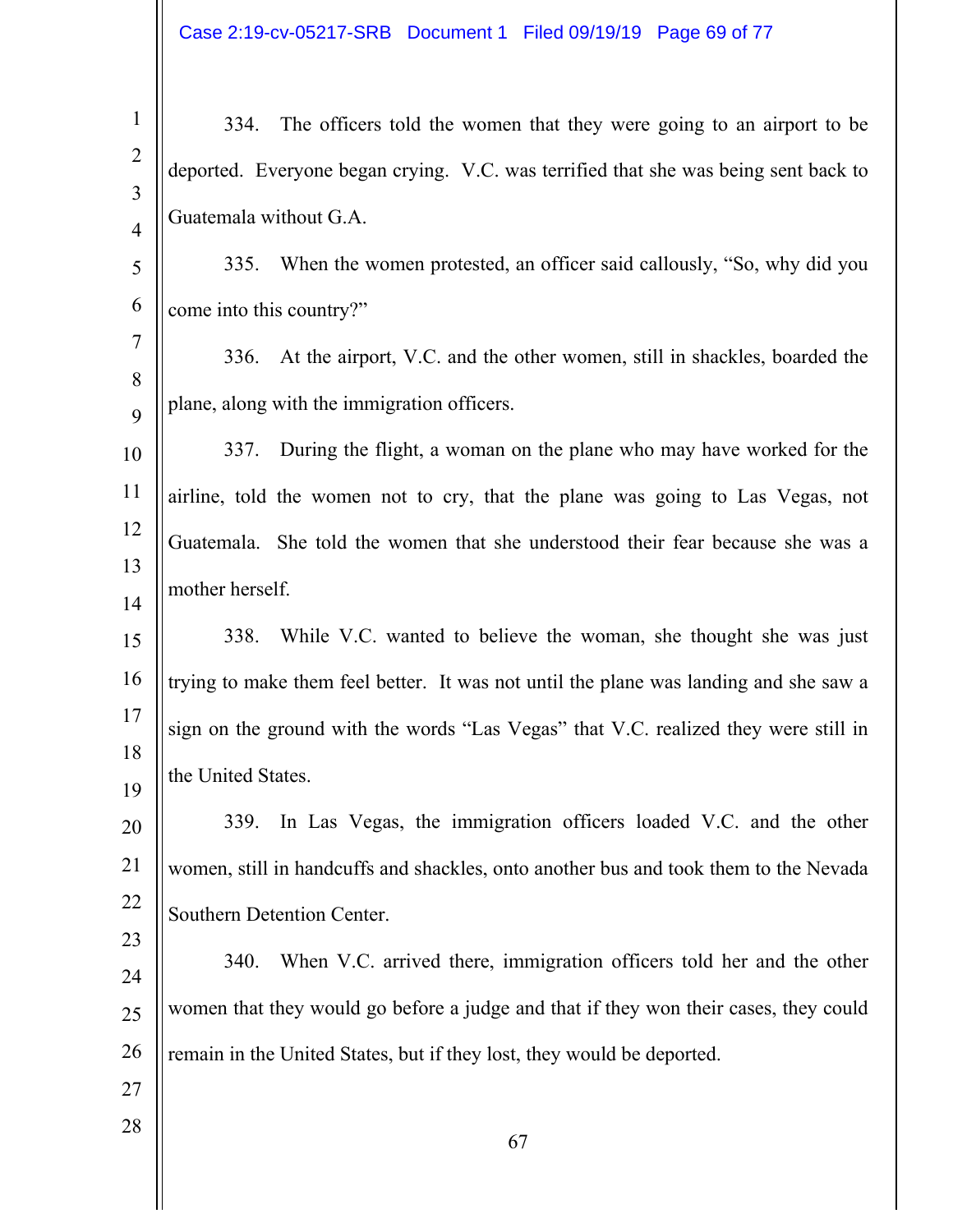1 2 3 4 5 341. On or about June 5, immigration officers took V.C. to a room in the detention center where she spoke to a judge via videoconference. V.C. begged the judge not to deport her without her son. Nevertheless, the judge told her that he was ordering her deportation.

6 7 8  $\mathbf Q$ 10 342. When V.C. returned to her cell, she received a paper in English from an immigration officer. A woman in the cell who spoke English told V.C. that it was her deportation order. V.C. was certain that the U.S. government would send her back to Guatemala without G.A., and that she would never see her son again.

11 12 13 14 15 16 343. Approximately a week after V.C.'s immigration hearing, a member of the Guatemalan consulate contacted her and told her that she was scheduled to board a plane back to Guatemala that afternoon. When V.C. asked about her son, the Guatemalan official told her that it might take as long as six months for the U.S. government to locate G.A. and send him back to Guatemala.

17 18 19 20 344. The consular official told V.C. that if she stayed in the United States, she would have to spend six more months in jail. Because V.C. was so fearful of being deported without G.A., she readily agreed to stay in detention for six months.

- 21 22 345. The consular official, however, replied that V.C. did not have a choice and she would be deported that day. V.C. was terrified.
- 24 25 346. For reasons unknown to V.C., she was not deported as planned, and she remained in the detention center for a total of approximately two months.

23

28

26 27 347. While in detention, V.C. cried every day. She barely ate or slept. She had headaches and toothaches. During this time, other mothers detained with V.C.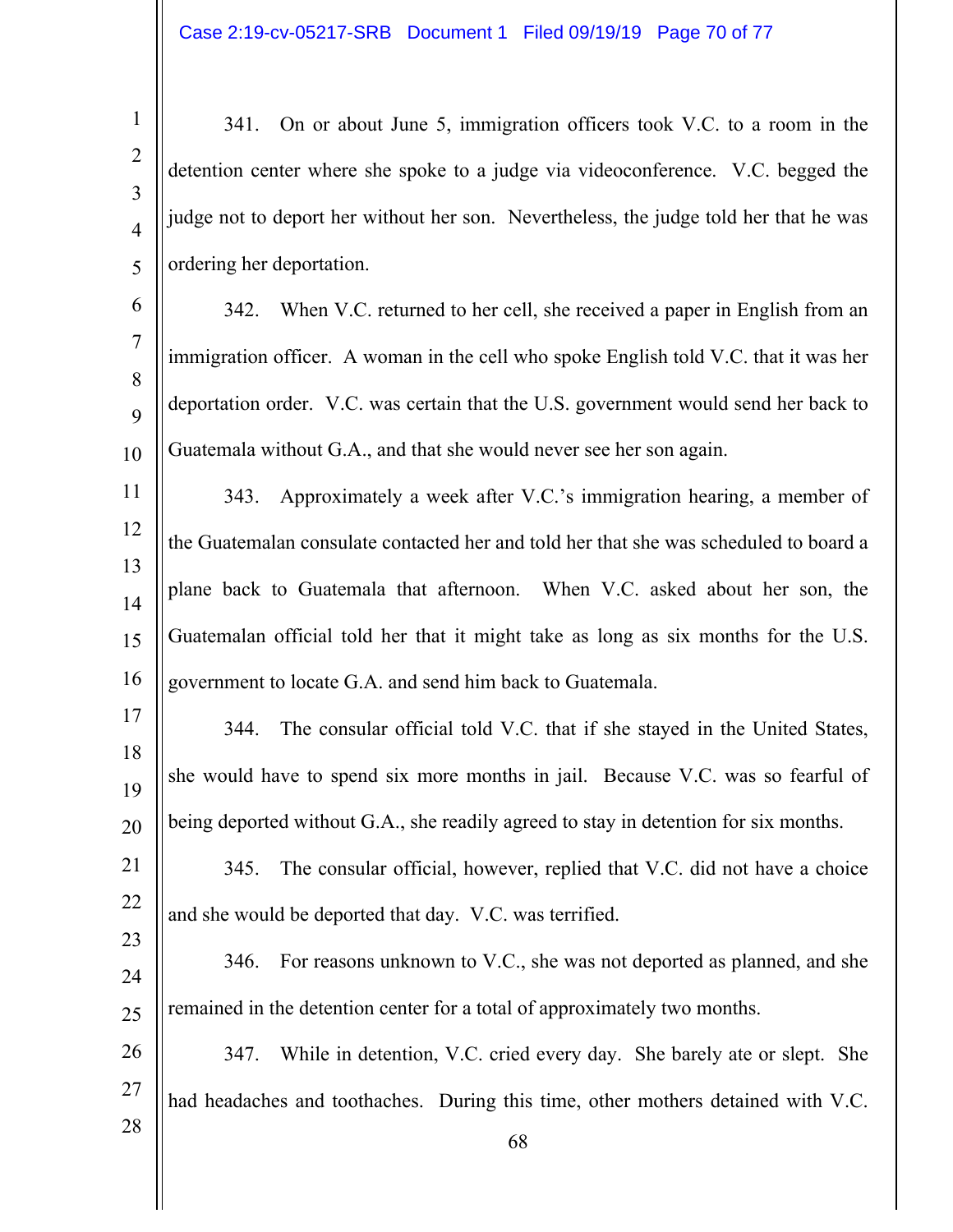1

2

3 were deported without their children. V.C. was constantly terrified that she would be deported without her son.

| $\overline{4}$ | During her two months in Nevada, V.C. repeatedly asked for<br>348.                     |
|----------------|----------------------------------------------------------------------------------------|
| 5              | information about G.A. A caseworker in the detention center spoke Spanish, and she     |
| 6              | helped V.C. and other women draft a petition asking the immigration officers to let    |
| $\overline{7}$ | them speak to their children. The petition, which the women presented to               |
| 8              | immigration officers at the detention center, had no impact.                           |
| 9              |                                                                                        |
| 10             | 349. G.A. turned seven while V.C. was in Nevada. He spent his seventh                  |
| 11             | birthday separated from his mother.                                                    |
| 12             | On G.A.'s birthday, V.C. was beside herself. She spent the day crying<br><b>350.</b>   |
| 13             | at the thought that her little boy was somewhere turning seven, all by himself.        |
| 14             | By early July, V.C. had been separated from G.A. for almost two<br>351.                |
| 15             |                                                                                        |
| 16             | months. She had not spoken to G.A., and she had no idea where he was. Finally, on      |
| 17             | July 6, an immigration officer called V.C.'s name and took her to a telephone to speak |
| 18<br>19       | to G.A.                                                                                |
| 20             | As soon as G.A. heard his mother's voice, he started to cry. He cried<br>352.          |
| 21             | throughout the phone call, which lasted about ten minutes.                             |
| 22             | During the call, V.C. also spoke to the social worker at Cayuga, the<br>353.           |
| 23             |                                                                                        |
| 24             | facility in New York where immigration authorities had transferred G.A.<br>V.C.        |
| 25             | understood from the social worker that G.A. was not eating and would not get out of    |
| 26             | bed, and that he spent all his time crying. This report from the social worker made    |
| 27             | V.C. more distressed.                                                                  |
| 28             | 69                                                                                     |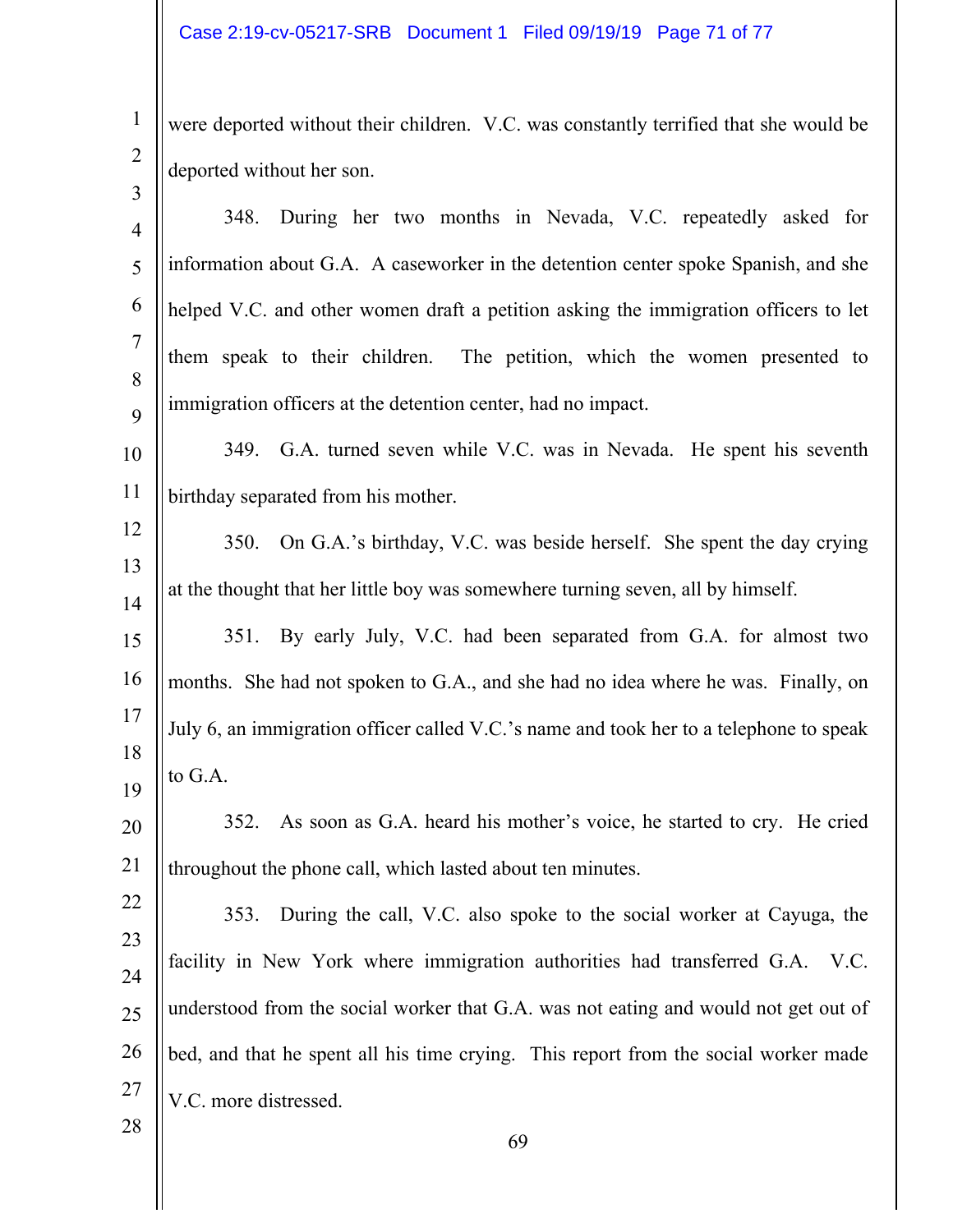| $\mathbf{1}$   | About a week later, immigration officers allowed V.C. to call G.A. a<br>354.            |
|----------------|-----------------------------------------------------------------------------------------|
| $\overline{2}$ | second time. Again, G.A. cried for the duration of the call.                            |
| $\overline{3}$ |                                                                                         |
| $\overline{4}$ | <b>G.A.'s Separation From His Mother</b><br>2.                                          |
| 5              | After immigration officials forcibly separated G.A. from his mother,<br>355.            |
| 6              | G.A. was put on an airplane for the first time in his life and flown to New York,       |
| $\overline{7}$ | thousands of miles away from his mother.                                                |
| 8              |                                                                                         |
| 9              | 356. G.A. spent two and a half months in ORR custody.<br>Immigation                     |
| 10             | authorities placed G.A. at Cayuga.                                                      |
| 11             | ORR staff sent G.A to stay with a foster family on weekends, even<br>357.               |
| 12             | though his mother was in the United States and desperately asking to be reunited with   |
| 13             | him.                                                                                    |
| 14             |                                                                                         |
| 15             | G.A. waited almost two months before he was permitted to speak to his<br>358.           |
| 16             | mother. He cried when he heard her voice on the phone.                                  |
| 17             | V.C. and G.A.'s Reunification<br>3.                                                     |
| 18             | The government was forced to reunite V.C. and G.A. after Judge<br>359.                  |
| 19             | Sabraw issued the injunction in $Ms$ . L. on June 26, 2018. To that end, on or around   |
| 20             |                                                                                         |
| 21             | July 18, immigration officers took V.C. from the detention center in Nevada and sent    |
| 22             | her to Port Isabel in Texas. Again, the immigration officers handcuffed and shackled    |
| 23             | V.C. during the transfer. In Port Isabel, immigration officers told V.C. that she would |
| 24             | be reunited with her son.                                                               |
| 25             |                                                                                         |
| 26             | Finally, a week later, on or around July 25, after two and half months of<br>360.       |
| 27             | separation from his mother, G.A. arrived in Port Isabel.                                |
| 28             | 70                                                                                      |
|                |                                                                                         |

 $\parallel$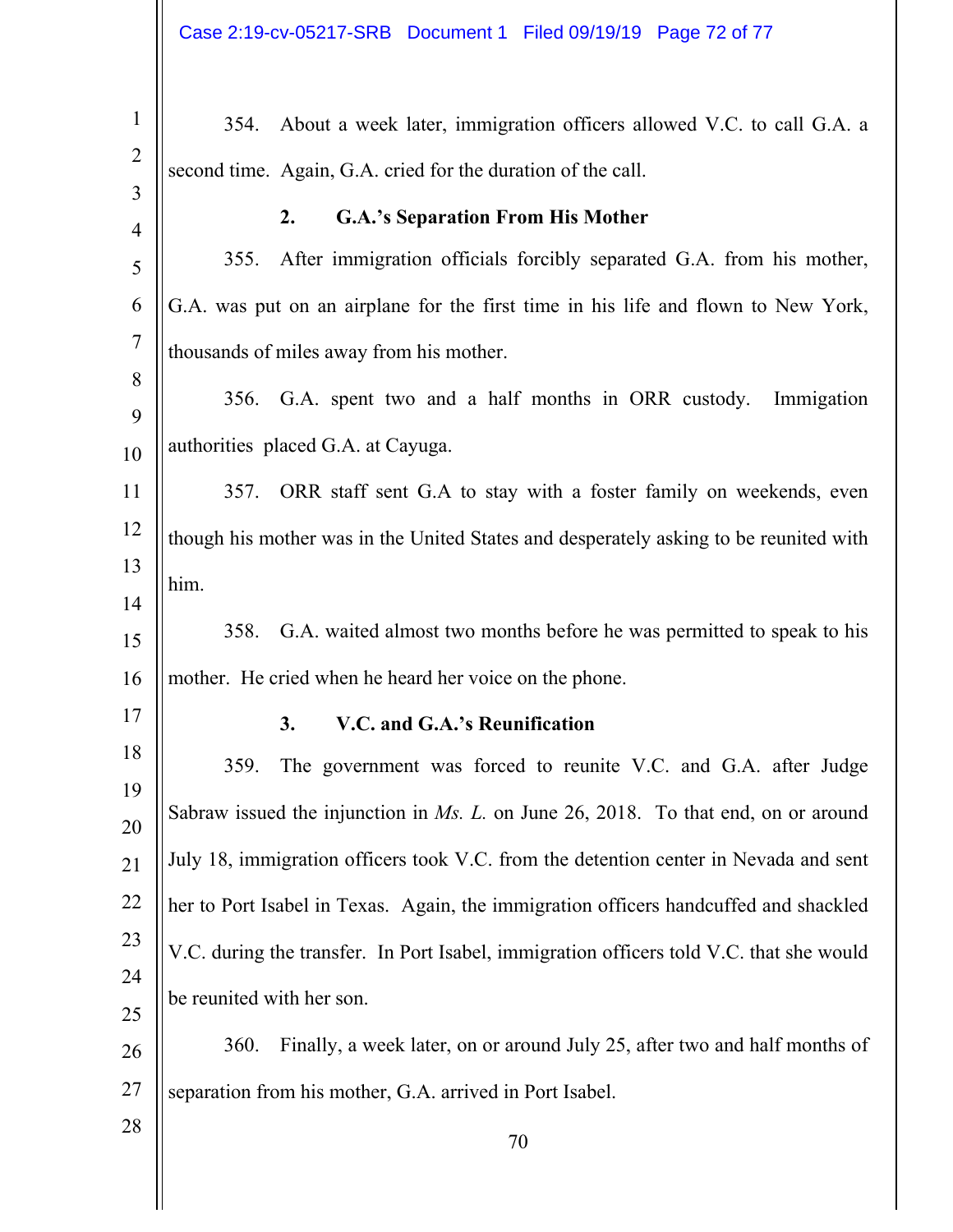| $\mathbf{1}$        | V.C. and G.A. were so relieved to be reunited that they both cried.<br>361.          |  |  |  |
|---------------------|--------------------------------------------------------------------------------------|--|--|--|
| $\overline{2}$      | Immigration officers then transferred V.C. and G.A. to Dilley.<br>362.               |  |  |  |
| 3                   | During the time that the government detained V.C. and G.A. at Dilley,<br>363.        |  |  |  |
| $\overline{4}$<br>5 | an asylum officer interviewed G.A. and determined that G.A. had a credible fear of   |  |  |  |
|                     |                                                                                      |  |  |  |
| 6<br>$\overline{7}$ | persecution in Guatemala. This threshold finding allowed G.A. to pursue his asylum   |  |  |  |
| 8                   | claim before an immigration court.                                                   |  |  |  |
| 9                   | Following the credible fear interview, DHS finally released V.C. and<br>364.         |  |  |  |
| 10                  | G.A. at the end of November 2018, after four months in Dilley and more than six      |  |  |  |
| 11                  | months in detention.                                                                 |  |  |  |
| 12                  | V.C. and G.A.'s Harms and Losses<br>4.                                               |  |  |  |
| 13                  | V.C. suffered severe emotional distress as a result of the forcible<br>365.          |  |  |  |
| 14                  |                                                                                      |  |  |  |
| 15                  | separation from her son by the government, and she continues to experience           |  |  |  |
| 16                  | symptoms of distress to this day.                                                    |  |  |  |
| 17                  | Immigration officers failed to provide V.C. with information regarding<br>366.       |  |  |  |
| 18                  | her son's well-being or whereabouts for months, which increased her acute anxiety    |  |  |  |
| 19<br>20            | and distress.                                                                        |  |  |  |
| 21                  | V.C. worried about her child constantly.<br><b>367.</b>                              |  |  |  |
| 22                  | V.C. cried all the time.<br>368.                                                     |  |  |  |
| 23                  | V.C. was so overwhelmed by feelings of loss, despair, fear, and grief<br><b>369.</b> |  |  |  |
| 24                  |                                                                                      |  |  |  |
| 25                  | that she was unable to sleep, had no appetite, and suffered from chronic headaches.  |  |  |  |
| 26                  | V.C. even lost her ability to recall words and speak normally, which<br>370.         |  |  |  |
| 27                  | increased her feelings of helplessness.                                              |  |  |  |
| 28                  | 71                                                                                   |  |  |  |
|                     |                                                                                      |  |  |  |
|                     |                                                                                      |  |  |  |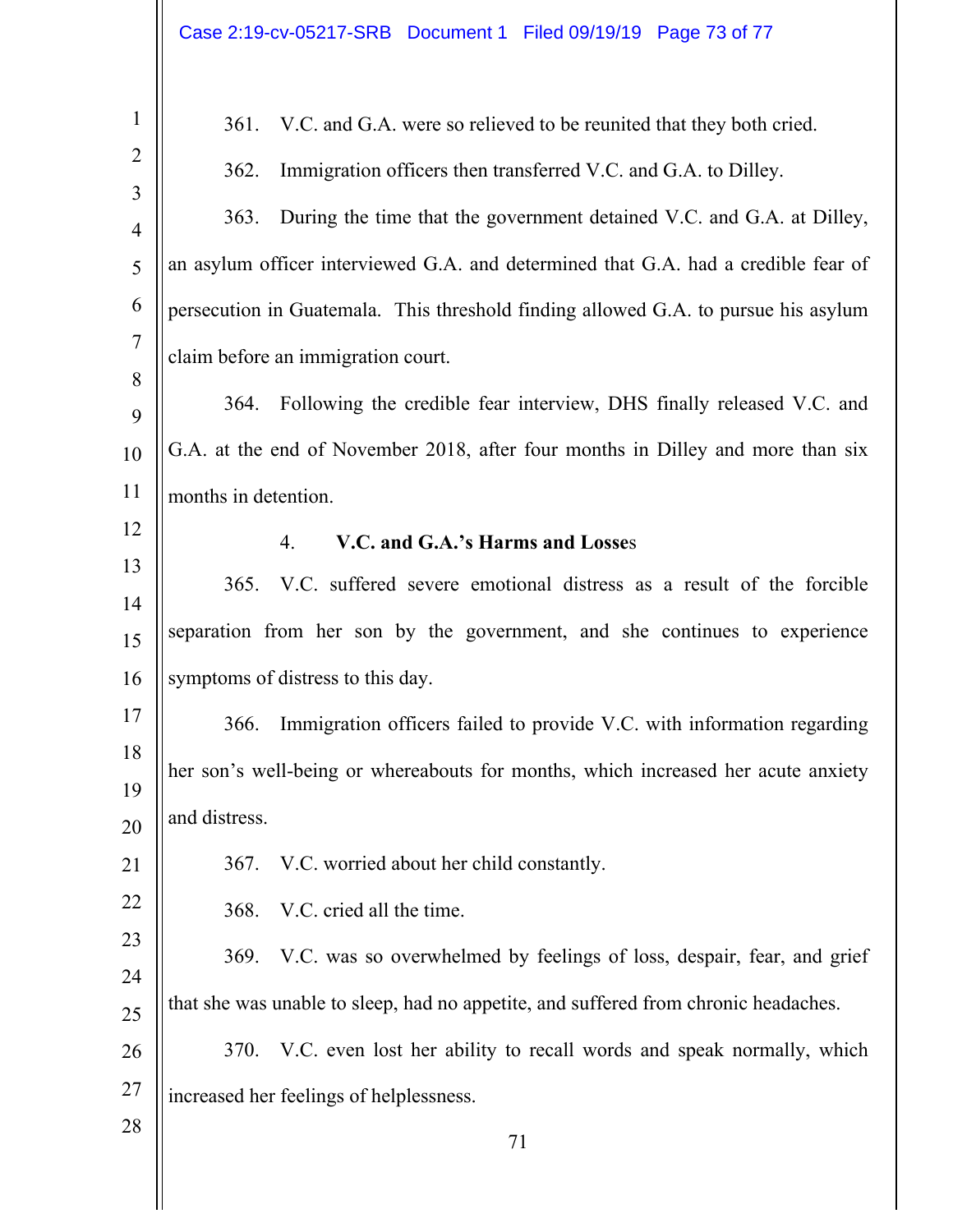| $\mathbf{1}$                     | 371. During her time at Dilley, V.C. continued to experience headaches and            |  |  |
|----------------------------------|---------------------------------------------------------------------------------------|--|--|
| $\overline{2}$                   | wanted to sleep all day. She did not have energy to do anything else.                 |  |  |
| $\overline{3}$<br>$\overline{4}$ | 372. V.C.'s emotional distress was, and is, all the more severe because the           |  |  |
| 5                                | separation inflicted long-term harm on her son, and on V.C. and G.A.'s relationship.  |  |  |
| 6                                | 373. During their time at Dilley, G.A. told V.C. on several occasions that she        |  |  |
| $\overline{7}$                   | was not his mother anymore because V.C. allowed G.A. to be taken away from her.       |  |  |
| 8<br>9                           | 374. V.C. was heartbroken when she heard this; she did not believe that she           |  |  |
| 10                               | would ever be happy again, or that her son would ever again feel safe.                |  |  |
| 11                               | Medical personnel at Dilley examined V.C. and prescribed medication.<br>375.          |  |  |
| 12                               | No one provided V.C. with the name of the medication.                                 |  |  |
| 13<br>14                         | Eventually, the medication helped lessen the severity of V.C.'s<br>376.               |  |  |
| 15                               | headaches and lack of energy; however, she still suffers from headaches caused by the |  |  |
| 16                               | stress she experienced in immigration detention.                                      |  |  |
| 17                               | 377. A clinical social worker conducted a psychological evaluation of V.C. at         |  |  |
| 18                               | Dilley and confirmed that V.C. suffered trauma as a result of the separation from     |  |  |
| 19<br>20                         | G.A., as well as from the accompanying misinformation and lack of information         |  |  |
| 21                               | concerning G.A.'s safety, well-being, and whereabouts after the immigration officers  |  |  |
| 22                               | took G.A. from her.                                                                   |  |  |
| 23                               | The clinical social worker further concluded that V.C. exhibited<br>378.              |  |  |
| 24                               | symptoms consistent with PTSD.                                                        |  |  |
| 25<br>26                         | Medical personnel at Dilley also examined G.A. because he appeared<br>379.            |  |  |
| 27                               |                                                                                       |  |  |
| 28                               | angry and easily frustrated.<br>72                                                    |  |  |
|                                  |                                                                                       |  |  |
|                                  |                                                                                       |  |  |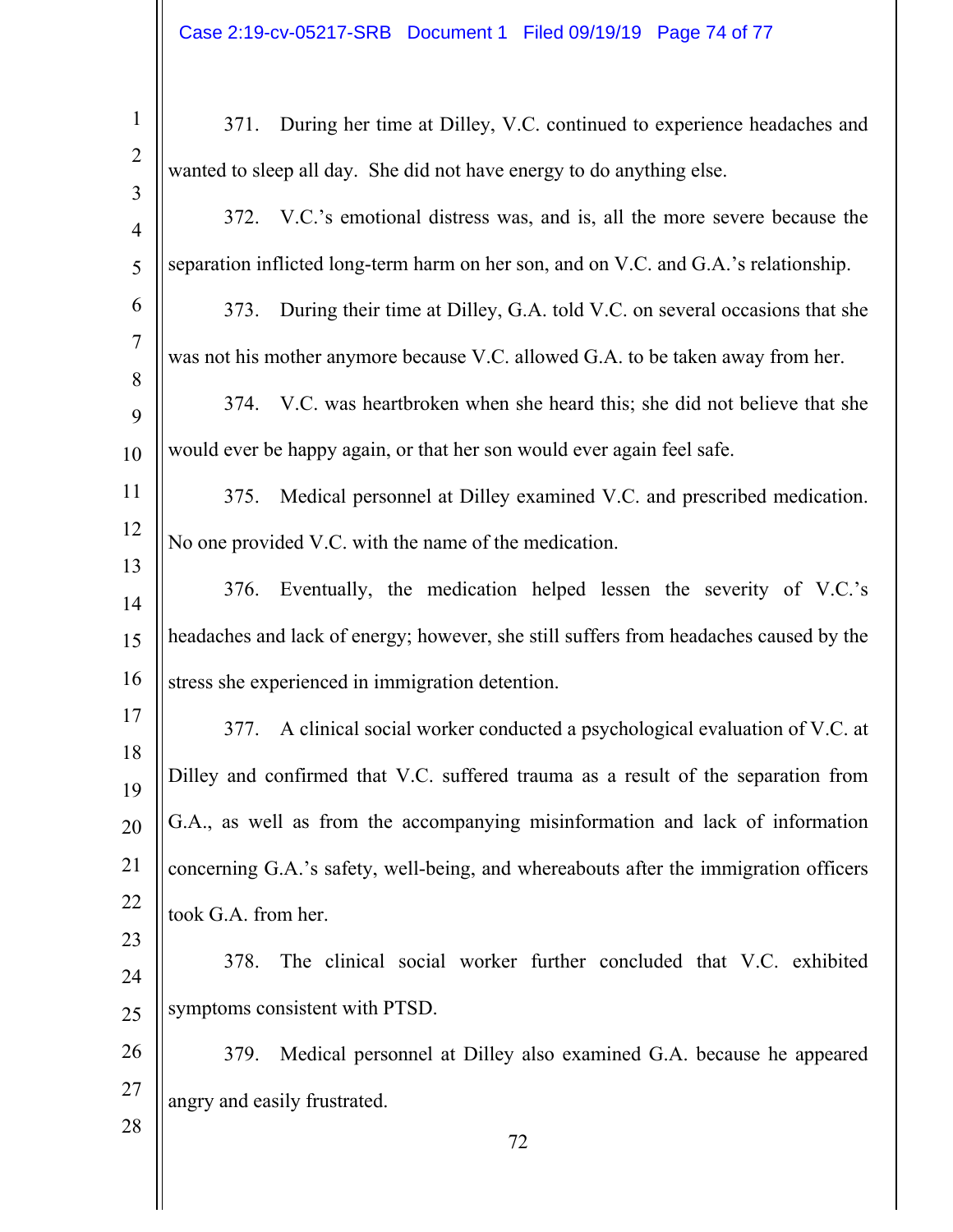| $\mathbf{1}$        | The medical personnel told V.C. that G.A. was acting out because he<br>380.        |  |  |
|---------------------|------------------------------------------------------------------------------------|--|--|
| $\overline{2}$      | was traumatized by their separation.                                               |  |  |
| 3<br>$\overline{4}$ | 381. Prescription medications eventually made G.A. calmer.<br>No one               |  |  |
| 5                   | informed V.C. what medication G.A. was prescribed.                                 |  |  |
| 6                   |                                                                                    |  |  |
| $\tau$              | 382. V.C. continues to be concerned about G.A.'s well-being and worries            |  |  |
| 8                   | that her relationship with her son may never recover.                              |  |  |
| 9                   | Since being reunited, G.A. has continued to experience severe<br>383.              |  |  |
| 10                  | emotional distress resulting from the separation.                                  |  |  |
| 11                  | 384. G.A. becomes angry more easily and frequently than before                     |  |  |
| 12                  |                                                                                    |  |  |
| 13                  | immigration officers took him away from his mother, and he continues to blame V.C. |  |  |
| 14                  | for the separation.                                                                |  |  |
| 15                  | 385. For several months after V.C. and G.A. were released from detention,          |  |  |
| 16                  | G.A. never wanted to be apart from his mother, especially when he went to school.  |  |  |
| 17                  | During those months, he was constantly nervous, and he cried whenever V.C. took    |  |  |
| 18                  | him to school.                                                                     |  |  |
| 19                  |                                                                                    |  |  |
| 20                  | 386. V.C. believes that her son lives in fear of someone taking him away           |  |  |
| 21                  | again.                                                                             |  |  |
| 22                  | <b>COUNT I</b>                                                                     |  |  |
| 23                  | <b>INTENTIONAL INFLICTION OF EMOTIONAL DISTRESS</b>                                |  |  |
| 24                  | By engaging in the acts described in this Complaint, the federal officers<br>387.  |  |  |
| 25<br>26            | and officials referenced above engaged in extreme and outrageous conduct with an   |  |  |
| 27                  |                                                                                    |  |  |
| 28                  |                                                                                    |  |  |
|                     | 73                                                                                 |  |  |

 $\parallel$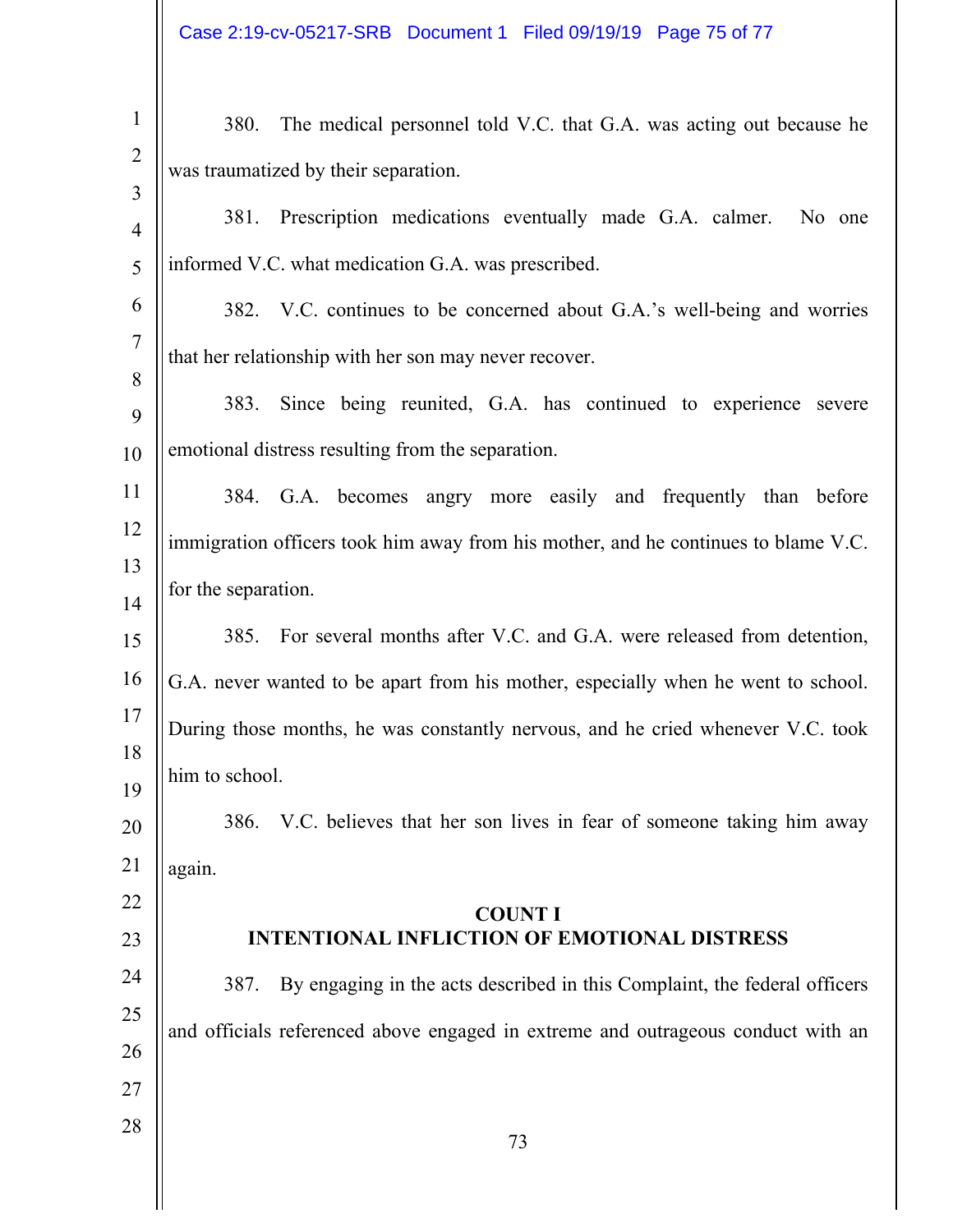## Case 2:19-cv-05217-SRB Document 1 Filed 09/19/19 Page 76 of 77

| $\mathbf{1}$        | intent to cause, or a reckless disregard of the probability of causing, Plaintiffs to suffer |  |  |  |
|---------------------|----------------------------------------------------------------------------------------------|--|--|--|
| $\overline{2}$      | severe emotional distress.                                                                   |  |  |  |
| 3<br>$\overline{4}$ | As a direct and proximate result of that conduct, Plaintiffs suffered<br>388.                |  |  |  |
| 5                   | severe emotional distress.                                                                   |  |  |  |
| 6                   | Under the Federal Tort Claims Act, the United States is liable to<br>389.                    |  |  |  |
| $\overline{7}$      |                                                                                              |  |  |  |
| 8                   | Plaintiffs for intentional infliction of emotional distress.                                 |  |  |  |
| 9                   | <b>COUNT II</b><br><b>NEGLIGENCE</b>                                                         |  |  |  |
| 10                  | The federal officers referenced above had a duty to Plaintiffs to act with<br>390.           |  |  |  |
| 11<br>12            | ordinary care and prudence so as not to cause harm or injury to Plaintiffs.                  |  |  |  |
| 13                  | By engaging in the acts alleged herein, the federal officers referenced<br>391.              |  |  |  |
| 14                  | above failed to act with ordinary care and breached their duty of care owed to               |  |  |  |
| 15                  | Plaintiffs.                                                                                  |  |  |  |
| 16                  | As a direct and proximate result of the referenced conduct, Plaintiffs<br>392.               |  |  |  |
| 17<br>18            | suffered substantial damages.                                                                |  |  |  |
| 19                  |                                                                                              |  |  |  |
| 20                  | Under the Federal Tort Claims Act, the United States is liable to<br>393.                    |  |  |  |
| 21                  | Plaintiffs for negligence.                                                                   |  |  |  |
| 22                  | <b>PRAYER FOR RELIEF</b>                                                                     |  |  |  |
| 23                  | <b>WHEREFORE, Plaintiffs respectfully request:</b>                                           |  |  |  |
| 24                  | Compensatory damages;<br>A.                                                                  |  |  |  |
| 25                  | <b>B.</b><br>Attorneys' fees and costs pursuant to, among other provisions, the Equal        |  |  |  |
| 26                  | Access to Justice Act, 28 U.S.C. § 2412; and                                                 |  |  |  |
| 27                  |                                                                                              |  |  |  |
| 28                  | 74                                                                                           |  |  |  |
|                     |                                                                                              |  |  |  |